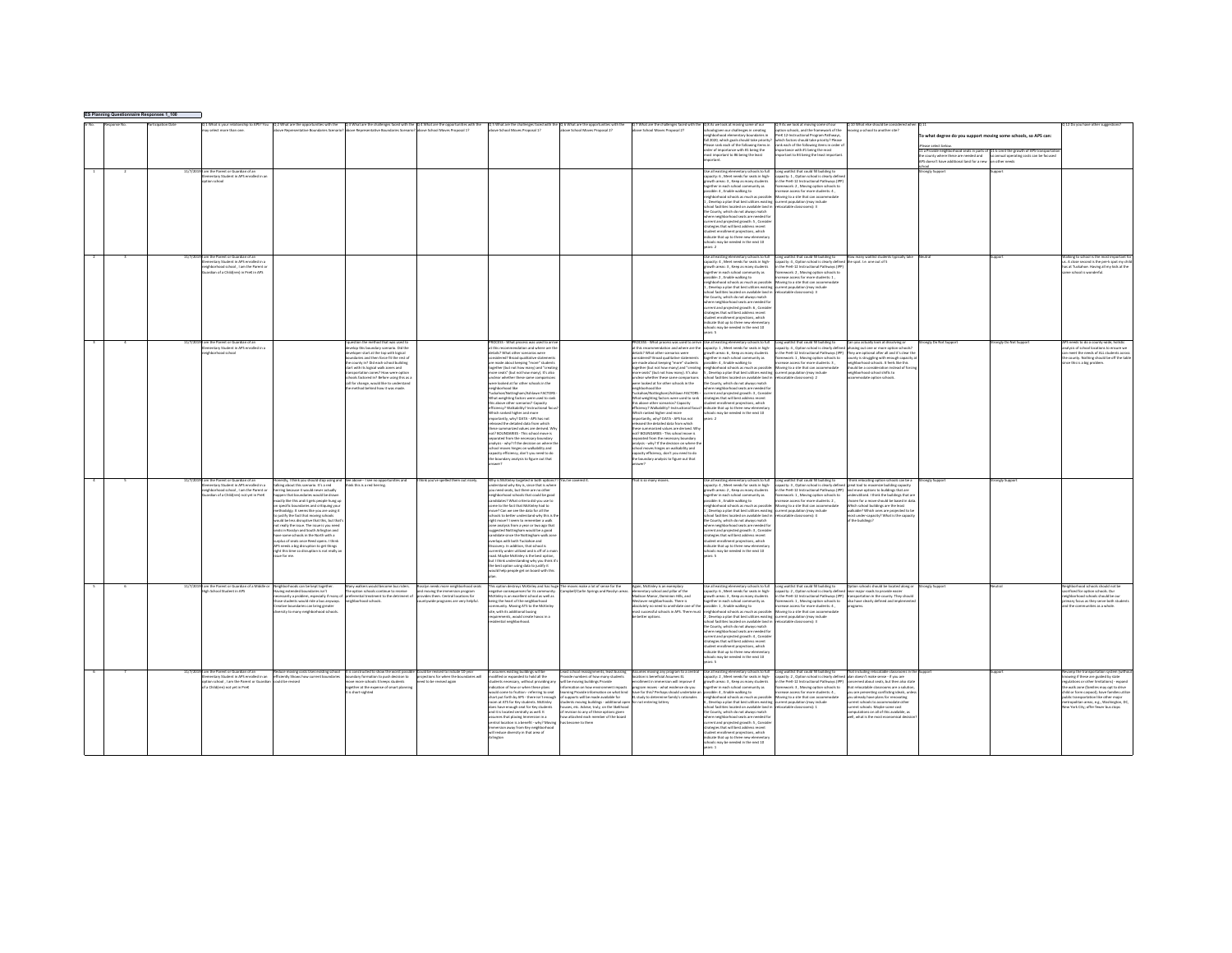|  |         |                                                                                          |                                                                                                                                    |                                                                                                                                                                                 |                                                                                                                           |                                                                                                                                                         |                                                                                                                              |                                                                                                                                                                                  | llut of <i>idooks</i> vist<br>pacity: 1, Meet needs for seats in high-                                                                                                           | Long waitlist that could fill building to<br>acity: 1 . Option school is clearly defin                                                        |                                                                                                                      |                      |                    |                                                                                                                  |
|--|---------|------------------------------------------------------------------------------------------|------------------------------------------------------------------------------------------------------------------------------------|---------------------------------------------------------------------------------------------------------------------------------------------------------------------------------|---------------------------------------------------------------------------------------------------------------------------|---------------------------------------------------------------------------------------------------------------------------------------------------------|------------------------------------------------------------------------------------------------------------------------------|----------------------------------------------------------------------------------------------------------------------------------------------------------------------------------|----------------------------------------------------------------------------------------------------------------------------------------------------------------------------------|-----------------------------------------------------------------------------------------------------------------------------------------------|----------------------------------------------------------------------------------------------------------------------|----------------------|--------------------|------------------------------------------------------------------------------------------------------------------|
|  |         |                                                                                          |                                                                                                                                    |                                                                                                                                                                                 |                                                                                                                           |                                                                                                                                                         |                                                                                                                              |                                                                                                                                                                                  | with areas: 2 Keen as many sturbed                                                                                                                                               | the Dref. 12 Instructional Dathways (ID)                                                                                                      |                                                                                                                      |                      |                    |                                                                                                                  |
|  |         |                                                                                          |                                                                                                                                    |                                                                                                                                                                                 |                                                                                                                           |                                                                                                                                                         |                                                                                                                              |                                                                                                                                                                                  | together in each school community as<br>possible: 3 , Enable walking to                                                                                                          | Nework: 2, Moving option schools to<br>ease access for more students: 3,                                                                      |                                                                                                                      |                      |                    |                                                                                                                  |
|  |         |                                                                                          |                                                                                                                                    |                                                                                                                                                                                 |                                                                                                                           |                                                                                                                                                         |                                                                                                                              |                                                                                                                                                                                  | wighborhood schools as much as possible                                                                                                                                          | Moving to a site that can accommodat                                                                                                          |                                                                                                                      |                      |                    |                                                                                                                  |
|  |         |                                                                                          |                                                                                                                                    |                                                                                                                                                                                 |                                                                                                                           |                                                                                                                                                         |                                                                                                                              |                                                                                                                                                                                  |                                                                                                                                                                                  | rrent population (may include<br>locatable classrooms): 4                                                                                     |                                                                                                                      |                      |                    |                                                                                                                  |
|  |         |                                                                                          |                                                                                                                                    |                                                                                                                                                                                 |                                                                                                                           |                                                                                                                                                         |                                                                                                                              |                                                                                                                                                                                  | mynumous sensors as mount as pussion:<br>I, Develop a plan that best utilizes existing<br>chool facilities located on available land in<br>the County, which do not always match |                                                                                                                                               |                                                                                                                      |                      |                    |                                                                                                                  |
|  |         |                                                                                          |                                                                                                                                    |                                                                                                                                                                                 |                                                                                                                           |                                                                                                                                                         |                                                                                                                              |                                                                                                                                                                                  | ere neighborhood seats are needed fo                                                                                                                                             |                                                                                                                                               |                                                                                                                      |                      |                    |                                                                                                                  |
|  |         |                                                                                          |                                                                                                                                    |                                                                                                                                                                                 |                                                                                                                           |                                                                                                                                                         |                                                                                                                              |                                                                                                                                                                                  | rent and projected erowth: 5 . Consid-                                                                                                                                           |                                                                                                                                               |                                                                                                                      |                      |                    |                                                                                                                  |
|  |         |                                                                                          |                                                                                                                                    |                                                                                                                                                                                 |                                                                                                                           |                                                                                                                                                         |                                                                                                                              |                                                                                                                                                                                  | trategies that will best address recent                                                                                                                                          |                                                                                                                                               |                                                                                                                      |                      |                    |                                                                                                                  |
|  |         |                                                                                          |                                                                                                                                    |                                                                                                                                                                                 |                                                                                                                           |                                                                                                                                                         |                                                                                                                              |                                                                                                                                                                                  | itudent enrollment projections, which<br>ndicate that up to three new elementary                                                                                                 |                                                                                                                                               |                                                                                                                      |                      |                    |                                                                                                                  |
|  |         |                                                                                          |                                                                                                                                    |                                                                                                                                                                                 |                                                                                                                           |                                                                                                                                                         |                                                                                                                              |                                                                                                                                                                                  | ools may be needed in the next 10                                                                                                                                                |                                                                                                                                               |                                                                                                                      |                      |                    |                                                                                                                  |
|  |         |                                                                                          |                                                                                                                                    |                                                                                                                                                                                 |                                                                                                                           |                                                                                                                                                         |                                                                                                                              |                                                                                                                                                                                  |                                                                                                                                                                                  |                                                                                                                                               |                                                                                                                      |                      |                    |                                                                                                                  |
|  |         | I am the Parent or Guardian of an                                                        | u mao is a false start. You deliberately                                                                                           | .<br>You did not stick to any of your boundary We cannot know because you do not show<br>criteria. We all know that the county would us what the remaining boundaries will look |                                                                                                                           |                                                                                                                                                         | That capital efforts on the Columbia                                                                                         | amobell will lose its diversity. The                                                                                                                                             | Use all existing elementary schools to full                                                                                                                                      |                                                                                                                                               | Do not require the school to change its<br>teaching methods - do not move campbel<br>Vlake it bigger if you have to. |                      | Net Sunne          |                                                                                                                  |
|  |         | ntary Student in APS enrolled in an<br>ion school                                        | nade the boundaries as crazy as possible.<br>Ione of the schools would really need to                                              | iver even consider such a proposal. This                                                                                                                                        |                                                                                                                           |                                                                                                                                                         | ww nsa wolf Stugels snidled uov er<br>ment on this? Are you going to cre                                                     | eaching methodology at Campbell will be<br>set - without access to the wetlands and                                                                                              | capacity: 1, Meet needs for seats in high-<br>growth areas: 5, Keep as many students                                                                                             | Long waitlist that could fill building to<br>capacity: 1 , Option school is clearly defined it<br>in the PreK-12 Instructional Pathways (IPP) |                                                                                                                      |                      |                    | tease top oh I. C has I incline types<br>k, but you will not let me fill out this                                |
|  |         |                                                                                          | nove if the school board would reconside                                                                                           |                                                                                                                                                                                 |                                                                                                                           |                                                                                                                                                         | ew high-poverty school on the Pike?                                                                                          | ature center for classroom material. No                                                                                                                                          | together in each school community as                                                                                                                                             | ramework: 2, Moving option schools to                                                                                                         |                                                                                                                      |                      |                    | rvey unless I rank the questions you p                                                                           |
|  |         |                                                                                          | nd re-vote to make Reed an Option                                                                                                  |                                                                                                                                                                                 |                                                                                                                           |                                                                                                                                                         |                                                                                                                              | ther school is being asked to change its<br>urces and how it teaches kids. Why                                                                                                   | possible: 4 . Enable walking to<br>eighborhood schools as much as possibl                                                                                                        | ease access for more students: 3.                                                                                                             |                                                                                                                      |                      |                    | ou do not ask whether any of these                                                                               |
|  |         |                                                                                          | hould You do not need more seats in that<br>sof. It was a premature decision and you<br>now it. Stop this exercise - APS staff and |                                                                                                                                                                                 |                                                                                                                           |                                                                                                                                                         |                                                                                                                              |                                                                                                                                                                                  | , Develop a plan that best utilizes existing                                                                                                                                     | oving to a site that can accom                                                                                                                |                                                                                                                      |                      |                    | .<br>Inges can be done to improve the socie<br>Interric balance of students and                                  |
|  |         |                                                                                          |                                                                                                                                    |                                                                                                                                                                                 |                                                                                                                           |                                                                                                                                                         |                                                                                                                              | does Campbell have to? For a school board<br>that wishes to meet the needs of the                                                                                                | school facilities located on available land                                                                                                                                      | urrent population (may include<br>Hocatable classrooms): 4                                                                                    |                                                                                                                      |                      |                    | efore improve educational outcon                                                                                 |
|  |         |                                                                                          | he S& will be the biggest losers. Thousa                                                                                           |                                                                                                                                                                                 |                                                                                                                           |                                                                                                                                                         |                                                                                                                              | emigrant and poor community - did you                                                                                                                                            | the County, which do not always match                                                                                                                                            |                                                                                                                                               |                                                                                                                      |                      |                    | ou do not ask whether the "extended"                                                                             |
|  |         |                                                                                          | udents will be displaced and<br>ortunities lost because you and the SI                                                             |                                                                                                                                                                                 |                                                                                                                           |                                                                                                                                                         |                                                                                                                              | ever ask the Latino Community why they<br>don't apply to Immersion. Did you ask the                                                                                              | where neighborhood seats are needed fo<br>current and projected growth: 2, Conside                                                                                               |                                                                                                                                               |                                                                                                                      |                      |                    | lk zone should be made smaller to saw<br>transportation. You do not ask whethe                                   |
|  |         |                                                                                          | ave agreed to allow the so-called needs                                                                                            |                                                                                                                                                                                 |                                                                                                                           |                                                                                                                                                         |                                                                                                                              | parents and PTA at Carlin Springs if they                                                                                                                                        | strategies that will best address recent                                                                                                                                         |                                                                                                                                               |                                                                                                                      |                      |                    | examine whether families within walk                                                                             |
|  |         |                                                                                          | single neighborhood to dictate the<br>laties of the entire county. If the                                                          |                                                                                                                                                                                 |                                                                                                                           |                                                                                                                                                         |                                                                                                                              | ant to move? No. they do not.                                                                                                                                                    | tudent enrollment projections, which                                                                                                                                             |                                                                                                                                               |                                                                                                                      |                      |                    | nes actually WALK to school - instead o                                                                          |
|  |         |                                                                                          | anty wants to redraw boundaries, do                                                                                                |                                                                                                                                                                                 |                                                                                                                           |                                                                                                                                                         |                                                                                                                              |                                                                                                                                                                                  | ndicate that up to three new elementa<br>chools may be needed in the next 10                                                                                                     |                                                                                                                                               |                                                                                                                      |                      |                    | ing driven by a car. You rigged the<br>vestions! This is a sham.                                                 |
|  |         |                                                                                          | h socio economic diversity as the<br>mber one factor.                                                                              |                                                                                                                                                                                 |                                                                                                                           |                                                                                                                                                         |                                                                                                                              |                                                                                                                                                                                  | es: 3                                                                                                                                                                            |                                                                                                                                               |                                                                                                                      |                      |                    |                                                                                                                  |
|  |         |                                                                                          |                                                                                                                                    |                                                                                                                                                                                 |                                                                                                                           |                                                                                                                                                         |                                                                                                                              |                                                                                                                                                                                  |                                                                                                                                                                                  |                                                                                                                                               |                                                                                                                      |                      |                    |                                                                                                                  |
|  |         |                                                                                          |                                                                                                                                    |                                                                                                                                                                                 |                                                                                                                           |                                                                                                                                                         |                                                                                                                              |                                                                                                                                                                                  |                                                                                                                                                                                  |                                                                                                                                               |                                                                                                                      |                      |                    |                                                                                                                  |
|  | 11/7/20 | 9 I am the Parent or Guardian of an<br>entary Student in APS enrolled in an              |                                                                                                                                    |                                                                                                                                                                                 |                                                                                                                           | vould splinter the Key community. the kid                                                                                                               |                                                                                                                              | ould spinter the Key community. the kid                                                                                                                                          |                                                                                                                                                                                  |                                                                                                                                               |                                                                                                                      | rongly Do Not Suppor | Not Support        | here is a new school in Rosslyn - HB                                                                             |
|  |         | tion school , I am the Parent or Gua<br>a Child(ren) not yet in PreK                     |                                                                                                                                    |                                                                                                                                                                                 |                                                                                                                           | ould not be kept together, but rather<br>ould splinter to their individual                                                                              |                                                                                                                              | uould not be kept together, but rather<br>uould splinter to their individual<br>reighborhood schools. The school locati                                                          |                                                                                                                                                                                  |                                                                                                                                               |                                                                                                                      |                      |                    | oodlawn. Just opened, the community<br>it entrenched. If a building is so neede                                  |
|  |         |                                                                                          |                                                                                                                                    |                                                                                                                                                                                 |                                                                                                                           | ghborhood schools. The school is<br>ide of it's current zone. (the                                                                                      |                                                                                                                              |                                                                                                                                                                                  |                                                                                                                                                                                  |                                                                                                                                               |                                                                                                                      |                      |                    | e that one, and move the programs in                                                                             |
|  |         |                                                                                          |                                                                                                                                    |                                                                                                                                                                                 |                                                                                                                           | th/south solit for immersion) The scl                                                                                                                   |                                                                                                                              | old make immersion un-reachable for<br>miles. The school would be un-reachab                                                                                                     |                                                                                                                                                                                  |                                                                                                                                               |                                                                                                                      |                      |                    | ere. Rosslyn isn't a good location for<br>editionary learning                                                    |
|  |         |                                                                                          |                                                                                                                                    |                                                                                                                                                                                 |                                                                                                                           | rud be un-reachable to most of the<br>isting spanish speaking community.                                                                                |                                                                                                                              | most of the existing spanish speaking<br>mmunity. The school is outside of it's                                                                                                  |                                                                                                                                                                                  |                                                                                                                                               |                                                                                                                      |                      |                    |                                                                                                                  |
|  |         |                                                                                          |                                                                                                                                    |                                                                                                                                                                                 |                                                                                                                           |                                                                                                                                                         |                                                                                                                              | urrent zone. (the north/south split for                                                                                                                                          |                                                                                                                                                                                  |                                                                                                                                               |                                                                                                                      |                      |                    |                                                                                                                  |
|  |         |                                                                                          |                                                                                                                                    |                                                                                                                                                                                 |                                                                                                                           |                                                                                                                                                         |                                                                                                                              | arsinn)                                                                                                                                                                          |                                                                                                                                                                                  |                                                                                                                                               |                                                                                                                      |                      |                    |                                                                                                                  |
|  |         |                                                                                          |                                                                                                                                    |                                                                                                                                                                                 |                                                                                                                           |                                                                                                                                                         |                                                                                                                              |                                                                                                                                                                                  |                                                                                                                                                                                  |                                                                                                                                               |                                                                                                                      |                      |                    |                                                                                                                  |
|  |         | am the Parent or Guardian of ar<br>entary Student in APS enrolled in a                   | light allow for more economic and raci<br>ersity at SOME elementary schools.                                                       | undary is inappropriate - we<br>just got rid of the Yorktown island (and for situdents together and creates a decent                                                            | Allows ATS to grow. Keeps more Mc                                                                                         | Puts Key in an area of the county whe<br>there are not lots of native Spanish                                                                           | ts immersion in an area of the count<br>ere there is a large population of native                                            | cess immersion. May have implications                                                                                                                                            | akes it harder for NE Arlington parents to Use all existing elementary schools to fu<br>capacity: 6, Meet needs for seats in high-                                               | Long waitlist that could fill building to<br>apacity: 3 . Option school is clearly define                                                     | The impact on different population grou<br>hin Arlinaton County (not school                                          | engly Suppo          |                    | lot sure if it was discussed and discard<br>t instead of proposal 2, what about                                  |
|  |         | ehborhood school . I am the Parent or                                                    | d to get ASFS in its boundary.                                                                                                     | onl) and decided sending Abinedon                                                                                                                                               | walk-zone for Reed.                                                                                                       | kers. Does not immediately do much                                                                                                                      | nish speakers, giving them easier acce                                                                                       | r current Key population. Has                                                                                                                                                    | with areas: 4 . Keep as many student                                                                                                                                             | the PreK-12 Instructional Pathways (IPP)                                                                                                      | munities). Example: what is the imp.                                                                                 |                      |                    | tching Carlin Springs neighborhood                                                                               |
|  |         | lian of a Child(ren) not yet in Pre                                                      |                                                                                                                                    | Is to Drew was a bad idea in part becau                                                                                                                                         |                                                                                                                           | address seats in South Arlington; seems                                                                                                                 |                                                                                                                              | the program. Gives North Arlington implications for equipment and setups that<br>dents easier access to Campbell. Gives a Campbell, ATS and McKinley PTAs have                   | together in each school community as                                                                                                                                             | sework: 4, Moving option schools to                                                                                                           | whole, on low-income population                                                                                      |                      |                    | ion, leaving                                                                                                     |
|  |         |                                                                                          |                                                                                                                                    | f the separation of the boundary. Locatin<br>arlin Springs outside its boundary is                                                                                              |                                                                                                                           | to be relying on future construction, which<br>is not ideal.                                                                                            | a cd loorlochted state aldsala                                                                                               | vested in (I don't believe that is a valid                                                                                                                                       | possible: 1, Enable walking to<br>neighborhood schools as much as possible                                                                                                       | ease access for more students: 2,<br>toving to a site that can accommodate                                                                    | ngton? Native Spanish speakers? Don'<br>look only at those currently in the schoo                                    |                      |                    | ripbell and moving Key to ATS? Then th<br>irlin Springs would have the immersion                                 |
|  |         |                                                                                          |                                                                                                                                    | eroblematic - introduces the dynamic that<br>his gets rid of with ASFS. In general, too                                                                                         |                                                                                                                           |                                                                                                                                                         | ommunity that doesn't currently have one<br>with the Campbell building becoming                                              | son, but one I see cited).                                                                                                                                                       | .<br>Develop a plan that best utilizes existing<br>hool facilities located on available land in                                                                                  | rrent population (may include<br>locatable classrooms): 1                                                                                     | out at all in the County. Also, the fact that                                                                        |                      |                    | param, as with the move to Key, in a                                                                             |
|  |         |                                                                                          |                                                                                                                                    | ry students who live in walk zones                                                                                                                                              |                                                                                                                           |                                                                                                                                                         |                                                                                                                              |                                                                                                                                                                                  | e County, which do not always match                                                                                                                                              |                                                                                                                                               | nity is special. No o<br>community - neighborhood or                                                                 |                      |                    | custion where there is a higher pops<br>I native Spanish speakers. And the                                       |
|  |         |                                                                                          |                                                                                                                                    | ould be removed from those. Too many                                                                                                                                            |                                                                                                                           |                                                                                                                                                         | borhood).                                                                                                                    |                                                                                                                                                                                  | here neighborhood seats are needed fo                                                                                                                                            |                                                                                                                                               | stion - is any more "deserving" of staying                                                                           |                      |                    | ishborhood around Claremont would a                                                                              |
|  |         |                                                                                          |                                                                                                                                    | dents would be sollt from friends and                                                                                                                                           |                                                                                                                           |                                                                                                                                                         |                                                                                                                              |                                                                                                                                                                                  | rent and projected growth: 3, Conside                                                                                                                                            |                                                                                                                                               | ther than another. And the opport                                                                                    |                      |                    | ishborhood school, which would                                                                                   |
|  |         |                                                                                          |                                                                                                                                    | on school staff with whom they have<br>rmed relationships. Walkable                                                                                                             |                                                                                                                           |                                                                                                                                                         |                                                                                                                              |                                                                                                                                                                                  | tegies that will best address recent                                                                                                                                             |                                                                                                                                               | to form a new school community is also<br>special. Real estate is a risk. No one                                     |                      |                    | ve some pressure from Abingdon and<br>might also diversify the current Carlin                                    |
|  |         |                                                                                          |                                                                                                                                    | eighborhood schools build community a                                                                                                                                           |                                                                                                                           |                                                                                                                                                         |                                                                                                                              |                                                                                                                                                                                  | udent enrollment projections, which<br>dicate that up to three new elementary                                                                                                    |                                                                                                                                               | ident is entitled to a particular schoo                                                                              |                      |                    | prings population. It could retain the                                                                           |
|  |         |                                                                                          |                                                                                                                                    | lo students develop an active, healthis<br>style. Also, nearly all neighborhood                                                                                                 |                                                                                                                           |                                                                                                                                                         |                                                                                                                              |                                                                                                                                                                                  | 01 type adt ni hahaan ad uses slor                                                                                                                                               |                                                                                                                                               | st because of where they bought their                                                                                |                      |                    | nity school model                                                                                                |
|  |         |                                                                                          |                                                                                                                                    | ools would experience changes in                                                                                                                                                |                                                                                                                           |                                                                                                                                                         |                                                                                                                              |                                                                                                                                                                                  |                                                                                                                                                                                  |                                                                                                                                               |                                                                                                                      |                      |                    |                                                                                                                  |
|  |         |                                                                                          |                                                                                                                                    | indance, but no option schools would                                                                                                                                            |                                                                                                                           |                                                                                                                                                         |                                                                                                                              |                                                                                                                                                                                  |                                                                                                                                                                                  |                                                                                                                                               |                                                                                                                      |                      |                    |                                                                                                                  |
|  |         |                                                                                          |                                                                                                                                    | we. Moving option schools in their                                                                                                                                              |                                                                                                                           |                                                                                                                                                         |                                                                                                                              |                                                                                                                                                                                  |                                                                                                                                                                                  |                                                                                                                                               |                                                                                                                      |                      |                    |                                                                                                                  |
|  |         |                                                                                          |                                                                                                                                    |                                                                                                                                                                                 |                                                                                                                           |                                                                                                                                                         |                                                                                                                              |                                                                                                                                                                                  |                                                                                                                                                                                  |                                                                                                                                               |                                                                                                                      |                      |                    |                                                                                                                  |
|  |         |                                                                                          |                                                                                                                                    | rety would mitigate the impact on                                                                                                                                               |                                                                                                                           |                                                                                                                                                         |                                                                                                                              |                                                                                                                                                                                  |                                                                                                                                                                                  |                                                                                                                                               |                                                                                                                      |                      |                    |                                                                                                                  |
|  |         |                                                                                          |                                                                                                                                    | riend groups and ensure that students<br>emain with the school staff who suppo                                                                                                  |                                                                                                                           |                                                                                                                                                         |                                                                                                                              |                                                                                                                                                                                  |                                                                                                                                                                                  |                                                                                                                                               |                                                                                                                      |                      |                    |                                                                                                                  |
|  |         |                                                                                          |                                                                                                                                    |                                                                                                                                                                                 |                                                                                                                           |                                                                                                                                                         |                                                                                                                              |                                                                                                                                                                                  |                                                                                                                                                                                  |                                                                                                                                               |                                                                                                                      |                      |                    |                                                                                                                  |
|  |         |                                                                                          |                                                                                                                                    |                                                                                                                                                                                 |                                                                                                                           |                                                                                                                                                         |                                                                                                                              |                                                                                                                                                                                  |                                                                                                                                                                                  |                                                                                                                                               |                                                                                                                      |                      |                    |                                                                                                                  |
|  |         | am an APS Staff Membe                                                                    | fon't see many benefits. Movine 38% of                                                                                             |                                                                                                                                                                                 | inis movement . ATS gets to continue                                                                                      | N'ny are we keeping option schools? All                                                                                                                 | Get rid of cotion schools or make them                                                                                       | TS of means to make                                                                                                                                                              | on all existing elementary schools to full                                                                                                                                       | one waitlist that could fill buildine to                                                                                                      |                                                                                                                      | onaly Support        | onely Support      | it rid of option schools or make then                                                                            |
|  |         |                                                                                          | and increasing buses are two big                                                                                                   |                                                                                                                                                                                 | being a school. We need Key school to be<br>neighborhood to get the seats                                                 |                                                                                                                                                         | eighborhood schools w/a small amount<br>utside zone kids accepted who take the                                               |                                                                                                                                                                                  |                                                                                                                                                                                  | capacity: 2, Option school is clearly definition<br>in the PreK-12 Instructional Pathways (IP                                                 |                                                                                                                      |                      |                    | phone of lottery students to balance<br>nber of lottery students to balance                                      |
|  |         |                                                                                          |                                                                                                                                    |                                                                                                                                                                                 |                                                                                                                           | ools should be neighborhood schools<br>is pecial programs<br>mersion/ATS/ASFS) can take a small                                                         | transportation                                                                                                               |                                                                                                                                                                                  | spacity: 6 , Meet needs for seats in high-<br>powth areas: 3 , Keep as many students<br>ogether in each school community as                                                      | amework: 4, Moving option schools to                                                                                                          |                                                                                                                      |                      |                    | sliment and increase diversity.                                                                                  |
|  |         |                                                                                          |                                                                                                                                    |                                                                                                                                                                                 |                                                                                                                           |                                                                                                                                                         |                                                                                                                              |                                                                                                                                                                                  | sible: 5 . Enable walking to<br>hood schools as much as nossibl                                                                                                                  | ease access for more students: 3                                                                                                              |                                                                                                                      |                      |                    |                                                                                                                  |
|  |         |                                                                                          |                                                                                                                                    |                                                                                                                                                                                 |                                                                                                                           | centage of kids outside the zone in a<br>tery and increase diversity if needed.                                                                         |                                                                                                                              |                                                                                                                                                                                  |                                                                                                                                                                                  | loving to a site that can accom                                                                                                               |                                                                                                                      |                      |                    |                                                                                                                  |
|  |         |                                                                                          |                                                                                                                                    |                                                                                                                                                                                 |                                                                                                                           | is is what Fairfax does. We are at crisi<br>will in our need for seats.                                                                                 |                                                                                                                              |                                                                                                                                                                                  | eignuamuut sunuus ee maari ee passuse.<br>., Develop a plan that best utilizes existing<br>chool facilities located on available land in                                         | xrent population (may include<br>locatable classrooms): 1                                                                                     |                                                                                                                      |                      |                    |                                                                                                                  |
|  |         |                                                                                          |                                                                                                                                    |                                                                                                                                                                                 |                                                                                                                           |                                                                                                                                                         |                                                                                                                              |                                                                                                                                                                                  | he County, which do not always match                                                                                                                                             |                                                                                                                                               |                                                                                                                      |                      |                    |                                                                                                                  |
|  |         |                                                                                          |                                                                                                                                    |                                                                                                                                                                                 |                                                                                                                           |                                                                                                                                                         |                                                                                                                              |                                                                                                                                                                                  | here neighborhood seats are needed for<br>rrent and projected growth: 4, Conside                                                                                                 |                                                                                                                                               |                                                                                                                      |                      |                    |                                                                                                                  |
|  |         |                                                                                          |                                                                                                                                    |                                                                                                                                                                                 |                                                                                                                           |                                                                                                                                                         |                                                                                                                              |                                                                                                                                                                                  | trategies that will best address recent                                                                                                                                          |                                                                                                                                               |                                                                                                                      |                      |                    |                                                                                                                  |
|  |         |                                                                                          |                                                                                                                                    |                                                                                                                                                                                 |                                                                                                                           |                                                                                                                                                         |                                                                                                                              |                                                                                                                                                                                  |                                                                                                                                                                                  |                                                                                                                                               |                                                                                                                      |                      |                    |                                                                                                                  |
|  |         |                                                                                          |                                                                                                                                    |                                                                                                                                                                                 |                                                                                                                           |                                                                                                                                                         |                                                                                                                              |                                                                                                                                                                                  | udent enrollment projections, which<br>dicate that up to three new elementar<br>hools may be needed in the next 10                                                               |                                                                                                                                               |                                                                                                                      |                      |                    |                                                                                                                  |
|  |         |                                                                                          |                                                                                                                                    |                                                                                                                                                                                 |                                                                                                                           |                                                                                                                                                         |                                                                                                                              |                                                                                                                                                                                  | are 2                                                                                                                                                                            |                                                                                                                                               |                                                                                                                      |                      |                    |                                                                                                                  |
|  |         |                                                                                          |                                                                                                                                    |                                                                                                                                                                                 |                                                                                                                           |                                                                                                                                                         |                                                                                                                              |                                                                                                                                                                                  |                                                                                                                                                                                  |                                                                                                                                               |                                                                                                                      | Not Suppo            | ingly Do Not Suppi |                                                                                                                  |
|  |         | m the Parent or Guardian of an<br>imentary Student in APS enrolled in<br>hbarhoad school |                                                                                                                                    |                                                                                                                                                                                 | rlington Traditional gets a shiny new<br>cilding in the McKinley campus at the<br>pense of everyone else; that's the only | hy are both plans predicated on moving<br>ington Traditional into McKinley's new<br>Iding, moving a choice school across the                            | Arlington Traditional gets a shiny new<br>building in the McKinley campus at the<br>pense of everyone else; that's the only  | hy are both plans predicated on movir<br>lington Traditional into McKinley's new                                                                                                 | Jse all existing elementary schools to full<br>:apacity: 4 , Meet needs for seats in high-<br>ilding, moving a choice school across the growth areas: S., Keep as many students  | Long waitlist that could fill building to<br>capacity: 1, Option school is clearly defi<br>n the PreK-12 Instructional Pathways (IPF          |                                                                                                                      |                      |                    | op giving land to developers for mark<br>te homes, and focus on building new<br>ools in the zones where they are |
|  |         |                                                                                          |                                                                                                                                    |                                                                                                                                                                                 | arent opportunity.                                                                                                        | nty to an older building, and needlessly                                                                                                                | rent opportunity.                                                                                                            |                                                                                                                                                                                  |                                                                                                                                                                                  | mework: 2 . Moving option schools to                                                                                                          |                                                                                                                      |                      |                    | eded. Don't present a few lottery-                                                                               |
|  |         |                                                                                          |                                                                                                                                    |                                                                                                                                                                                 |                                                                                                                           |                                                                                                                                                         |                                                                                                                              |                                                                                                                                                                                  | sunty to an older building, and needlessly together in each school community as<br>iminating an existing neighborhood possible: 3 , Enable walking to                            | 2 - Joseph Arrest for Service Students                                                                                                        |                                                                                                                      |                      |                    | singet seats in a choice school our                                                                              |
|  |         |                                                                                          |                                                                                                                                    |                                                                                                                                                                                 |                                                                                                                           | minating an existing neighborhood<br>tool in McKinley? None of these plans<br>dress the supposedly immediate                                            |                                                                                                                              | iminating an existing neighborhood<br>hool in McKinley? None of these plans                                                                                                      | eighborhood schools as much as possible<br>. Develop a plan that best utilizes existing                                                                                          | oving to a site that can accor<br>sent population (may include                                                                                |                                                                                                                      |                      |                    | the affected zones as a solution for<br>wthing other than giving a free new                                      |
|  |         |                                                                                          |                                                                                                                                    |                                                                                                                                                                                 |                                                                                                                           | blems concerning school seats in the                                                                                                                    |                                                                                                                              | ddress the supposedly immediate<br>roblems concerning school seats in the                                                                                                        | chool facilities located on available land in                                                                                                                                    | catable classrooms): 4                                                                                                                        |                                                                                                                      |                      |                    | tous to a school with a rich populati                                                                            |
|  |         |                                                                                          |                                                                                                                                    |                                                                                                                                                                                 |                                                                                                                           |                                                                                                                                                         |                                                                                                                              |                                                                                                                                                                                  | he County, which do not always match                                                                                                                                             |                                                                                                                                               |                                                                                                                      |                      |                    |                                                                                                                  |
|  |         |                                                                                          |                                                                                                                                    |                                                                                                                                                                                 |                                                                                                                           | .<br>ses around the Rosslyn/Ballston,<br>lumbia Pike and Route 1 corridors. All it<br>does is juggle seats in north Arlington, and                      |                                                                                                                              | processing concerning school season case<br>Columbia Pilos and Rosslyn/Ballston,<br>Columbia Pilos and Route 1 corridors: All it<br>does is juggle seats in north Arlington, and | where neighborhood seats are needed for<br>current and projected growth: 2, Conside                                                                                              |                                                                                                                                               |                                                                                                                      |                      |                    |                                                                                                                  |
|  |         |                                                                                          |                                                                                                                                    |                                                                                                                                                                                 |                                                                                                                           |                                                                                                                                                         |                                                                                                                              |                                                                                                                                                                                  | strategies that will best address recent<br>of ornigetions which                                                                                                                 |                                                                                                                                               |                                                                                                                      |                      |                    |                                                                                                                  |
|  |         |                                                                                          |                                                                                                                                    |                                                                                                                                                                                 |                                                                                                                           |                                                                                                                                                         |                                                                                                                              |                                                                                                                                                                                  | cate that up to three new elementa                                                                                                                                               |                                                                                                                                               |                                                                                                                      |                      |                    |                                                                                                                  |
|  |         |                                                                                          |                                                                                                                                    |                                                                                                                                                                                 |                                                                                                                           | give Arlington Traditional a shiny new<br>campus in McKinley. Adding 100 more<br>seats to a school where admission is<br>windoads zeeb yeatacl vd benim |                                                                                                                              | give Arlington Traditional a shiny new<br>campus in McKinley. Adding 100 more<br>seats to a school where admission is<br>wrmined by lottery does absolutely                      | ools may be needed in the next 10                                                                                                                                                |                                                                                                                                               |                                                                                                                      |                      |                    |                                                                                                                  |
|  |         |                                                                                          |                                                                                                                                    |                                                                                                                                                                                 |                                                                                                                           | othing to help alleviate the strain faced b                                                                                                             |                                                                                                                              | othing to help alleviate the strain faced by                                                                                                                                     |                                                                                                                                                                                  |                                                                                                                                               |                                                                                                                      |                      |                    |                                                                                                                  |
|  |         |                                                                                          |                                                                                                                                    |                                                                                                                                                                                 |                                                                                                                           | south Arlington, and needlessly disrupts<br>several existing zones for the sake giving a                                                                |                                                                                                                              | outh Arlington, and needlessly disrupts<br>everal existing zones for the sake giving a                                                                                           |                                                                                                                                                                                  |                                                                                                                                               |                                                                                                                      |                      |                    |                                                                                                                  |
|  |         |                                                                                          |                                                                                                                                    |                                                                                                                                                                                 |                                                                                                                           | gift to a school population that doesn't                                                                                                                |                                                                                                                              | gift to a school population that doesn'                                                                                                                                          |                                                                                                                                                                                  |                                                                                                                                               |                                                                                                                      |                      |                    |                                                                                                                  |
|  |         |                                                                                          |                                                                                                                                    |                                                                                                                                                                                 |                                                                                                                           | eed any more assistance. Make Key a                                                                                                                     |                                                                                                                              | eed any more assistance. Make Key a                                                                                                                                              |                                                                                                                                                                                  |                                                                                                                                               |                                                                                                                      |                      |                    |                                                                                                                  |
|  |         |                                                                                          |                                                                                                                                    |                                                                                                                                                                                 |                                                                                                                           | shorhood school and expand it in i<br>rent site if the situation is that                                                                                |                                                                                                                              | eed any more assistance, wave very a<br>eighborhood school and expand it in its<br>urrent site if the situation is that                                                          |                                                                                                                                                                                  |                                                                                                                                               |                                                                                                                      |                      |                    |                                                                                                                  |
|  |         |                                                                                          |                                                                                                                                    |                                                                                                                                                                                 |                                                                                                                           | perate. What was point of building                                                                                                                      |                                                                                                                              | sperate. What was point of building                                                                                                                                              |                                                                                                                                                                                  |                                                                                                                                               |                                                                                                                      |                      |                    |                                                                                                                  |
|  |         |                                                                                          |                                                                                                                                    |                                                                                                                                                                                 |                                                                                                                           | covery and the new Reed school i<br>locusing on the above zones?                                                                                        |                                                                                                                              | .<br>covery and the new Reed school<br>ocusing on the above zones?                                                                                                               |                                                                                                                                                                                  |                                                                                                                                               |                                                                                                                      |                      |                    |                                                                                                                  |
|  |         |                                                                                          |                                                                                                                                    |                                                                                                                                                                                 |                                                                                                                           |                                                                                                                                                         |                                                                                                                              |                                                                                                                                                                                  |                                                                                                                                                                                  |                                                                                                                                               |                                                                                                                      |                      |                    |                                                                                                                  |
|  |         | am the Parent or Guardian of an                                                          |                                                                                                                                    | an option school parent. I believe                                                                                                                                              |                                                                                                                           | ses this really address the canarit                                                                                                                     | seems to most address the capacity                                                                                           | Is the cost of moves worth the benefit in                                                                                                                                        | Use all existing elementary schools to full                                                                                                                                      |                                                                                                                                               | mine hus remargements. Maintain                                                                                      | analy Suppor         | onely Support      |                                                                                                                  |
|  |         | entary Student in APS enrolled in an                                                     |                                                                                                                                    | ing option programs should be on the                                                                                                                                            |                                                                                                                           | sallenges? Let's take the time to get this                                                                                                              | illenees. You need to make the case on                                                                                       | addressing capacity. You need to articulate                                                                                                                                      | capacity: 3 . Meet needs for seats in high                                                                                                                                       | Long waitlist that could fill building to<br>capacity: 2 . Option school is clearly define                                                    | peram elements                                                                                                       |                      |                    |                                                                                                                  |
|  |         | ion school                                                                               |                                                                                                                                    |                                                                                                                                                                                 |                                                                                                                           | ght and not simply acquiesce to the                                                                                                                     |                                                                                                                              | his as clearly as you can (assuming it is                                                                                                                                        | growth areas: 2, Keep as many students                                                                                                                                           | the PreK-12 Instructional Pathways (IPP)                                                                                                      |                                                                                                                      |                      |                    |                                                                                                                  |
|  |         |                                                                                          |                                                                                                                                    | ible. If APS can demonstrate how movie<br>rograms helps address the capacity<br>hallenges, then those moves need to be                                                          |                                                                                                                           | lized coposition                                                                                                                                        | ow it would benefit Arlington as a whole.<br>his will help address the NIMBY responses<br>ou tend to get with these types of |                                                                                                                                                                                  | gether in each school community as<br>assible: 5 , Enable walking to                                                                                                             | nework: 1, Moving option schools to<br>ease access for more students: 3,                                                                      |                                                                                                                      |                      |                    |                                                                                                                  |
|  |         |                                                                                          |                                                                                                                                    | usly considered. NIMBYism will                                                                                                                                                  |                                                                                                                           |                                                                                                                                                         | reesals.                                                                                                                     |                                                                                                                                                                                  | eighborhood schools as much as possible                                                                                                                                          | loving to a site that can accommodat                                                                                                          |                                                                                                                      |                      |                    |                                                                                                                  |
|  |         |                                                                                          |                                                                                                                                    | ately destroy what you are trying to                                                                                                                                            |                                                                                                                           |                                                                                                                                                         |                                                                                                                              |                                                                                                                                                                                  |                                                                                                                                                                                  |                                                                                                                                               |                                                                                                                      |                      |                    |                                                                                                                  |
|  |         |                                                                                          |                                                                                                                                    | ve. Your key is making the case for<br>efiting the county as a whole.                                                                                                           |                                                                                                                           |                                                                                                                                                         |                                                                                                                              |                                                                                                                                                                                  | ,<br>Develop a plan that best utilizes existing<br>chool facilities located on available land in<br>the County, which do not always match                                        | vent population (may include<br>catable classrooms): 4                                                                                        |                                                                                                                      |                      |                    |                                                                                                                  |
|  |         |                                                                                          |                                                                                                                                    |                                                                                                                                                                                 |                                                                                                                           |                                                                                                                                                         |                                                                                                                              |                                                                                                                                                                                  | ere neighborhood seats are needed fo                                                                                                                                             |                                                                                                                                               |                                                                                                                      |                      |                    |                                                                                                                  |
|  |         |                                                                                          |                                                                                                                                    |                                                                                                                                                                                 |                                                                                                                           |                                                                                                                                                         |                                                                                                                              |                                                                                                                                                                                  | rent and projected growth: 4, Conside<br>trategies that will best address recent                                                                                                 |                                                                                                                                               |                                                                                                                      |                      |                    |                                                                                                                  |
|  |         |                                                                                          |                                                                                                                                    |                                                                                                                                                                                 |                                                                                                                           |                                                                                                                                                         |                                                                                                                              |                                                                                                                                                                                  | dent enrollment projections, which                                                                                                                                               |                                                                                                                                               |                                                                                                                      |                      |                    |                                                                                                                  |
|  |         |                                                                                          |                                                                                                                                    |                                                                                                                                                                                 |                                                                                                                           |                                                                                                                                                         |                                                                                                                              |                                                                                                                                                                                  | ndicate that up to three new elementary                                                                                                                                          |                                                                                                                                               |                                                                                                                      |                      |                    |                                                                                                                  |
|  |         |                                                                                          |                                                                                                                                    |                                                                                                                                                                                 |                                                                                                                           |                                                                                                                                                         |                                                                                                                              |                                                                                                                                                                                  | ools may be needed in the next 10                                                                                                                                                |                                                                                                                                               |                                                                                                                      |                      |                    |                                                                                                                  |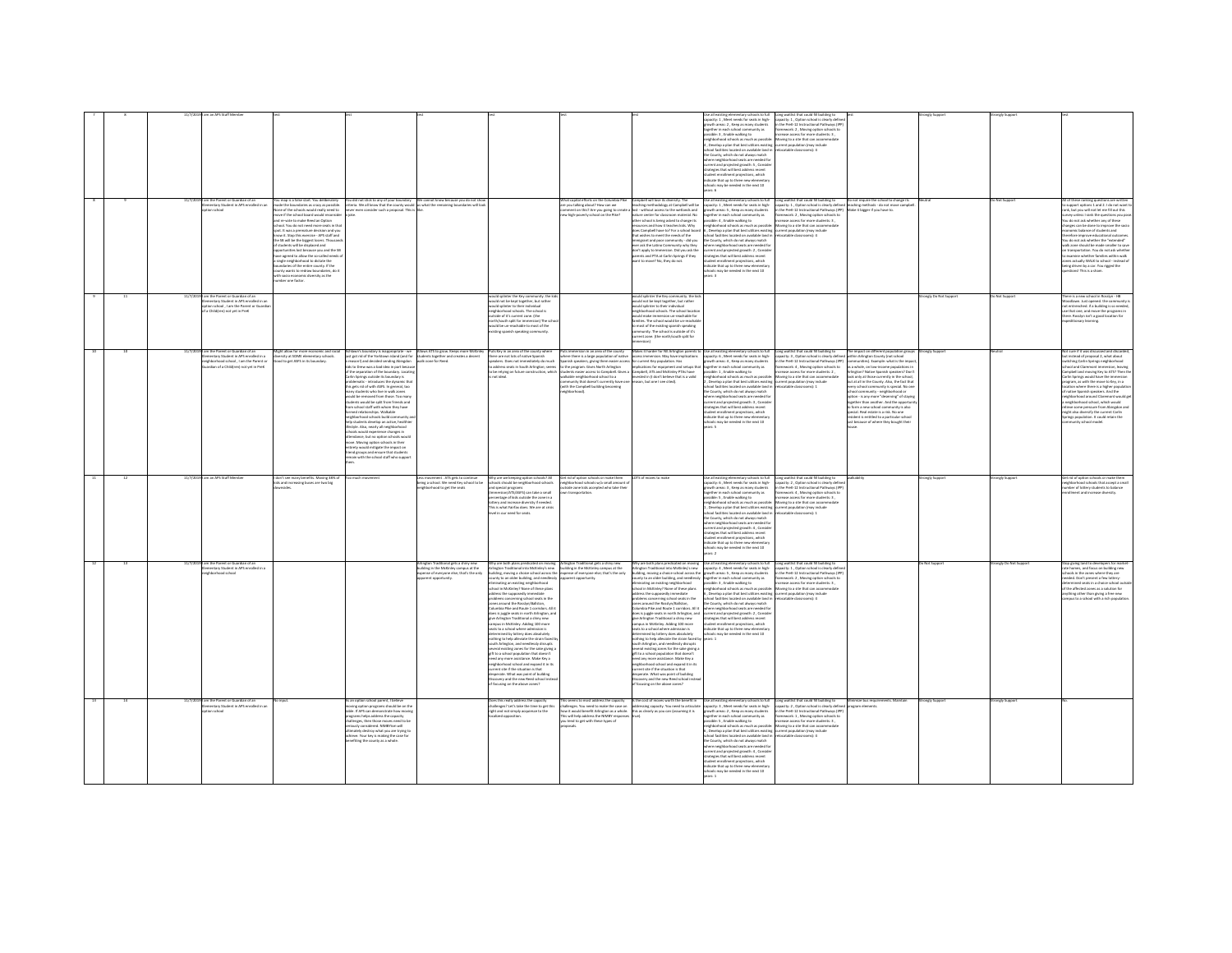|  |          | the Parent or Guardian of an<br>entary Student in APS enrolled in a<br>rhood school                                                                                                                                                                                                                                                                                         | It's almost impossible to see the maps, so<br>'s hard to comment                                                                                                                                                                                                                                                                                                                                                                                                                              | hard to see                                                                                                                                                                                                    | he goal of this is clear; you want to en<br>people to move their kids west. That's<br>pretty obvious and a worthwhile goal:<br>there are more schools and more space<br>west, and fewer east. Student population<br>are spread widely over the county, so to<br><b>optimize, we want people to move west.</b><br>Moving Arlington Traditional west makes<br>nse: it clearly doesn't draw from a<br>particular geographic region. So I see how<br>that move suits the goal; it's a "draw" from | not true for Key. By your own<br>mbers 75% of Key students come from<br>arby schools (ASFS, Taylor, Glebe, Fleet,<br>ar or two, they'll be replaced by kids who we go with the other plans?<br>e not willing to travel, and who exolicitly<br>e into the area for the neighborhood<br>ool. In the end, it's hard to see how th<br>oing to free up a meaningful number o<br>its, even in the medium run. Moreover<br>eats, even in the medium run. Moreover,<br>his is going to antagonie a huge number<br>if parents who moved to ASPS district<br>eographically close to Key for ASPS,<br>ecause now they'll lose access to ASPS. If<br>ou really want to move p<br>you really want to move pers,<br>ASFS, and turn that into a neighborhood<br>ASFS, and turn connectes be a much strongs<br>school. ASFS seems to be a much stronge<br>long-term draw. This will also antagor<br>uge number of people, but at least you'd<br>bably get something out of the effort<br>lard to tell, I can't read the tiny, tiny a | lave no idea, this is too complicated to<br>and Long Branch). So while some of them [focus on Columbia Pilos area" means; why is Claremont is already out there. There's a<br>may travel west for the school in the first [that part of this plan but we can't do this if [de                                                                                                                                                                                                                                                                                                                              | even bigger prob<br>nderstand without more data. I don't Proposal #1 with respect to Key. Key is not<br>now what "Allow future capital efforts to going to draw anyone out here because<br>few years once the current population<br>from<br>united bis in 24140 and 24120 floorly Run concerning attenting Kay are going to be<br>turned by the first complex proposed. Also, that was was<br>at 't the point of histogropsal. Also, was was in the point of histograph<br>is                                                                                                                                                                                                                                                                                                                                                                                                                                                                                     | tary schools to ful<br>capacity: 1, Meet needs for seats in high-<br>growth areas: 5, Keep as many students<br>together in each school community as<br>possible: 3 , Enable walking to<br>neighborhood schools as much as possible: Moving to a site that can accommodate<br>expedies out of it. The Spanish-speaking <b>4</b> , Develop a plan that best utilizes existing current population (may include<br>households in 24140 and 24120 floody flux sidned facilities (existed on available lateral in relocate<br>the County, which do not always match<br>the meaning match of care and do current and projected growth: 2, Consider<br>strategies that will beat address recent<br>strategies that will beat address recent<br>strategies that will beat a                                                                                                                                | Long waitlist that could fill building to<br>capacity: 1, Option school is clearly define<br>in the PreK-12 Instructional Pathways (IPF<br>framework: 4, Moving option schools to<br>increase access for more students: 3,                                                                                                                                                               |                                                                                                                                                                                                               |                            | ize the<br>ransportation budget from the schools<br>in't going help the county at-large. There<br>e either two outcomes here: kids have<br>ir parents moving their kids from east<br>vest on their own, or kids will end up<br>locating the areas to where they go to<br>hool. The first is a bad solution, because<br>generates traffic and wastes a huge<br>mount of time moving these kids; I'd<br>ther the county just raise taxes to pay<br>er the county just rate taxes to pay<br>ome is also bad because then the<br>dem of school seats isn't solved. Do<br>dem of school seats isn't solved. Do<br>to be too clever about forcing parents<br>haviors' to change like by moving Key to<br>lin Springs; they're just going to chang<br>ir behaviors to defeat your intention: |
|--|----------|-----------------------------------------------------------------------------------------------------------------------------------------------------------------------------------------------------------------------------------------------------------------------------------------------------------------------------------------------------------------------------|-----------------------------------------------------------------------------------------------------------------------------------------------------------------------------------------------------------------------------------------------------------------------------------------------------------------------------------------------------------------------------------------------------------------------------------------------------------------------------------------------|----------------------------------------------------------------------------------------------------------------------------------------------------------------------------------------------------------------|-----------------------------------------------------------------------------------------------------------------------------------------------------------------------------------------------------------------------------------------------------------------------------------------------------------------------------------------------------------------------------------------------------------------------------------------------------------------------------------------------|----------------------------------------------------------------------------------------------------------------------------------------------------------------------------------------------------------------------------------------------------------------------------------------------------------------------------------------------------------------------------------------------------------------------------------------------------------------------------------------------------------------------------------------------------------------------------------------------------------------------------------------------------------------------------------------------------------------------------------------------------------------------------------------------------------------------------------------------------------------------------------------------------------------------------------------------------------------------------------------------------------------------|------------------------------------------------------------------------------------------------------------------------------------------------------------------------------------------------------------------------------------------------------------------------------------------------------------------------------------------------------------------------------------------------------------------------------------------------------------------------------------------------------------------------------------------------------------------------------------------------------------|-------------------------------------------------------------------------------------------------------------------------------------------------------------------------------------------------------------------------------------------------------------------------------------------------------------------------------------------------------------------------------------------------------------------------------------------------------------------------------------------------------------------------------------------------------------------------------------------------------------------------------------------------------------------------------------------------------------------------------------------------------------------------------------------------------------------------------------------------------------------------------------------------------------------------------------------------------------------|---------------------------------------------------------------------------------------------------------------------------------------------------------------------------------------------------------------------------------------------------------------------------------------------------------------------------------------------------------------------------------------------------------------------------------------------------------------------------------------------------------------------------------------------------------------------------------------------------------------------------------------------------------------------------------------------------------------------------------------------------------------------------------------------------------------------------------------------------------------------------------------------------|------------------------------------------------------------------------------------------------------------------------------------------------------------------------------------------------------------------------------------------------------------------------------------------------------------------------------------------------------------------------------------------|---------------------------------------------------------------------------------------------------------------------------------------------------------------------------------------------------------------|----------------------------|---------------------------------------------------------------------------------------------------------------------------------------------------------------------------------------------------------------------------------------------------------------------------------------------------------------------------------------------------------------------------------------------------------------------------------------------------------------------------------------------------------------------------------------------------------------------------------------------------------------------------------------------------------------------------------------------------------------------------------------------------------------------------------------|
|  |          | am the Parent or Guardian of an<br>Iementary Student in APS enrolled in an<br>ption school                                                                                                                                                                                                                                                                                  | Hard to tell, I can't read the tiny, tiny and<br>busy maps in the survey. I went and found<br>them elsewhere though. The opportunity,<br>suppose, is for the Board and APS Planning<br>loks to get to appease the high rollers in                                                                                                                                                                                                                                                             | ard to tell, I can't read the tiny, tiny and<br>ziy maps in the survey. I went and found<br>em elsewhere though. What i didn't find<br>ever, were details on costs for<br>ching around buildings. What are the |                                                                                                                                                                                                                                                                                                                                                                                                                                                                                               | busy maps in the survey. I went and four<br>them elsewhere though. What i didn't fin<br>wiver, were details on costs for<br>tching around buildings. What are th                                                                                                                                                                                                                                                                                                                                                                                                                                                                                                                                                                                                                                                                                                                                                                                                                                                     |                                                                                                                                                                                                                                                                                                                                                                                                                                                                                                                                                                                                            |                                                                                                                                                                                                                                                                                                                                                                                                                                                                                                                                                                                                                                                                                                                                                                                                                                                                                                                                                                   |                                                                                                                                                                                                                                                                                                                                                                                                                                                                                                                                                                                                                                                                                                                                                                                                                                                                                                   |                                                                                                                                                                                                                                                                                                                                                                                          |                                                                                                                                                                                                               |                            |                                                                                                                                                                                                                                                                                                                                                                                                                                                                                                                                                                                                                                                                                                                                                                                       |
|  | 11/7/20: | 19 I am the Parent or Guardian of an<br>mentary Student in APS enrolled in a<br>loorlas noit                                                                                                                                                                                                                                                                                | APS has convinced me that moving or<br>anging at least_some_option school<br>be necessary because (see below)                                                                                                                                                                                                                                                                                                                                                                                 | course we need to maximize our use of<br>ce, of course we want to minimize or<br>duce boundary changes, and of course<br>want to keep as many neighborhood<br>lools walkable as possible.                      | Getting neighborhood space where it is Vey people are passionate. They aren't<br>needed (so kids can walk) and limiting the going to want to movel I am a Claremor<br>number of students who have to move<br>boundaries are pluses, adding capacity to<br>waitlisted option schools is also a plus.                                                                                                                                                                                           | Key people are passionate. They aren't                                                                                                                                                                                                                                                                                                                                                                                                                                                                                                                                                                                                                                                                                                                                                                                                                                                                                                                                                                               | Keeping McK students together rather than All that moving is not going to be popular.<br>splitting them up is a big plus. When I was<br>wing up in Fairfax Co. a single small is<br>ighborhood elementary school feed five<br>ferent middle schools due to ES and MS<br>vine different houndaries the<br>every converse boomcarren, one<br>Ijustment to new schools with few frie<br>as hard for some kids, and more<br>hard for some kids, and more<br>ortantly needlessly hard, could have<br>n avoided with more rational bounda<br>ices. Also maintains most of the<br>effis of your option 1 proposal |                                                                                                                                                                                                                                                                                                                                                                                                                                                                                                                                                                                                                                                                                                                                                                                                                                                                                                                                                                   | Use all existing elementary schools to full<br>capacity: 1, Meet needs for seats in high-<br>owth areas: 3 . Keep as many students<br>sether in each school community as<br>ssible: 4 . Enable walking to<br>ssible: 4 , Enable wammy to<br>lighborhood schools as much as possible: Moving to a site that can accomm<br>, Develop a plan that best utilizes existing current population (may include<br>hool facilities located on available land i<br>County, which do not always match<br>re neighborhood seats are needed fo<br>here neighborhood seats are neword to<br>arrent and projected growth: 6 , Conside<br>trategies that will best address recent<br>tudent enrollment projections, which<br>dicate that up to three new elementary<br>ools may be needed in the next 10<br>rs: S                                                                                                  | Long waitlist that could fill building to<br>capacity: 2 , Option school is clearly define<br>in the PreK-12 Instructional Pathways (IPP<br>.<br>Iramework: 4 , Moving option schools to<br>increase access for more students: 1 ,                                                                                                                                                       | Commute times and accessibility for                                                                                                                                                                           |                            |                                                                                                                                                                                                                                                                                                                                                                                                                                                                                                                                                                                                                                                                                                                                                                                       |
|  |          | 11/7/2019 I am the Parent or Guardian of an<br>Elementary Student in APS enrolled in an<br>on school                                                                                                                                                                                                                                                                        | To further segregate first-generation and<br>especially economically disadvantaged<br>stially economically allows:<br>to students in the Carlin Springs ES<br>atino students in the Carlin Springs ES<br>rea? One would hope that the exercise<br>suid be used along with a more<br>surageous dispersion of affordable<br>ousing around the entire county in ord<br>effect a truly less segregated school<br>item. Funny how nobody is worried<br>out Science Focus being outside its<br>day. |                                                                                                                                                                                                                | nce, for a fantastic, brand-new sch<br>Instance, for a fantastic, brand-new scholar<br>for Campbell ES at the VHS site on Carlin<br>Springs. The current Campbell can be<br>formed into a quality daycare, which is so<br>surgently needed in the area for working<br>and profession<br>nistration space to take over from<br>rposed building at W-L.                                                                                                                                         | Advantaged people who don't want more the aves south Arlington schools out of the Northside moms are going to get upset if None: It's an awful proposal on many<br>poor kids in their school. (ight. It potentially frees up reso                                                                                                                                                                                                                                                                                                                                                                                                                                                                                                                                                                                                                                                                                                                                                                                    |                                                                                                                                                                                                                                                                                                                                                                                                                                                                                                                                                                                                            | Why should all the Spanish immersion<br>and programs be in South Artington and searly<br>all the choice programs (excepting<br>all the choice programs (excepting<br>Montesscor) in the North? Campbell draws<br>Artis Artis show, indicatin<br>programs that are close to them.<br><b>the County, which do not always match</b><br>Moreover, and perhaps most of all, it takes where neighborhood seats are needed for<br>one of Arlington's least privileged student<br>current and proje<br>oodies and moves it from the nice, modern, strategies that will best address recent<br>oright building at Carlin Springs to the student enrollment projections, which<br>bright building at Carlin Springs to the<br>and moves it into North Arlington which<br>has most of the desirable-to-all choice<br>nas most or the onstraces-to-all choice<br>schools. Would Science Focus become a<br>lottery school opened to South Arlingtor<br>families to compensate? | Use all existing elementary schools to full Long waitlist that could fill building to<br>capacity: 1, Meet needs for seats in high- capacity: 1, Option school is clearly define<br>$\textbf{g} \texttt{path} \texttt{new} = \texttt{lambda} \texttt{input} \texttt{new} \texttt{new} \texttt{new} \texttt{new} \texttt{new} \texttt{new} \texttt{new} \texttt{new} \texttt{new} \texttt{new} \texttt{new} \texttt{new} \texttt{new} \texttt{new} \texttt{new} \texttt{new} \texttt{new} \texttt{new} \texttt{new} \texttt{new} \texttt{new} \texttt{new} \texttt{new} \texttt{new} \texttt{new} \texttt{new} \texttt{new} \texttt{new} \texttt{new} \texttt{new} \texttt{new} \texttt$<br>indicate that up to three new elementary<br>thresh may be needed in the next 10<br>$F -$                                                                                                               | in the PreK-12 Instructional Pathways (IPP)<br>framework: 2 , Moving option schools to                                                                                                                                                                                                                                                                                                   | These "factors" don't make a lot of sense as Do Not Support                                                                                                                                                   | o Not Support              | school policy will make sense and be<br>tained across the medium to long ter<br>.<br>hout a more constrained housing and<br>sing policy--even if it's politically not<br>enty, Arlington does not have to grow fr<br>sake of growth if it cannot<br>commodate the numbers. It will lead to<br>rse living standards for all.                                                                                                                                                                                                                                                                                                                                                                                                                                                           |
|  |          | am the Parent or Guardian of an<br>mentary Student in APS enrolled in a<br>hborhood school                                                                                                                                                                                                                                                                                  | band-aid solution as usual. Need to start<br>dine up.                                                                                                                                                                                                                                                                                                                                                                                                                                         | Can't see many opportunities, seems to be Shifting so many students and staff. There<br>trong push back from entire comm                                                                                       |                                                                                                                                                                                                                                                                                                                                                                                                                                                                                               | .<br>Shifting so many students and staff. There<br>s strong push back from entire community.                                                                                                                                                                                                                                                                                                                                                                                                                                                                                                                                                                                                                                                                                                                                                                                                                                                                                                                         |                                                                                                                                                                                                                                                                                                                                                                                                                                                                                                                                                                                                            | hifting so many students and staff. There<br>strong push back from entire comm                                                                                                                                                                                                                                                                                                                                                                                                                                                                                                                                                                                                                                                                                                                                                                                                                                                                                    | Use all existing elementary schools to full<br>capacity: 3, Meet needs for seats in high-<br>owth areas: 2 . Keep as many students<br>ogether in each school community as<br>essible: 1, Enable walking to exercise increase access for more students: 2,<br>eighborhood schools as much as possible: Moving to a site that can accommodate<br>.<br>Develop a plan that best utilizes existing current population (may include<br>hool facilities located on available land in refocatable classrooms): 1<br>4 , Dievelop is plan that best utilizes existing<br>school facilities located on available land in<br>the County, which do not always match<br>where neighborhood seats are needed for<br>strategies that will best address recent<br>strateg<br>student enrollment projections, which<br>indicate that up to three new elementary<br>schools may be needed in the next 10<br>ars: 6 | Long waitlist that could fill building to<br>capacity: 3, Option school is clearly define<br>in the PreK-12 Instructional Pathways (IPP<br>framework: 4, Moving option schools to                                                                                                                                                                                                        | Key ASFS swap made much more sense<br>angly Suppa<br>te they are within 1 mile of each othe                                                                                                                   | ingly Suppo                | inate option schools, stop building h                                                                                                                                                                                                                                                                                                                                                                                                                                                                                                                                                                                                                                                                                                                                                 |
|  | 11/7/20  | im the Parent or Guardian of an<br>ementary Student in APS enrolled in a<br>ighborhood school , I am the Parent or<br>ardian of an Elementary Student in AP:<br>ardian of an Elementary Student in AP:<br>rolled in an option school , I am the<br>event or www.rawn or a Creatywn) not ye<br>PreK , I am the Parent or Guardian of<br>liddle or High School Student in APS | is nothing good about this scenario.                                                                                                                                                                                                                                                                                                                                                                                                                                                          | The amount of busing and length of bu                                                                                                                                                                          | like this proposal. I like proposal 2 more.                                                                                                                                                                                                                                                                                                                                                                                                                                                   | moves several programs. I think there<br>.<br>Bot that it allows for immersion to grow by will be push back from mokinley. I am a<br>seing near a larger population of native Mokinley parents and I support this<br>servey puresses to support the<br>preciate the effort to keep a lot of<br>kinity together at reed. I also appre<br>it this will allow most of our school<br>and this will allow most of our school<br>alation to stay together with our<br>tipal and teachers.                                                                                                                                                                                                                                                                                                                                                                                                                                                                                                                                  | like this proposal the most. It has the most Again I think there will be push back from<br>dential to address long term issues with<br>e placement of schools in north and<br>th arlineton                                                                                                                                                                                                                                                                                                                                                                                                                 | .<br>eople at the effected schools. I feel that<br>his will happen regardless. As a parent at<br>inley I whole heartedly support this                                                                                                                                                                                                                                                                                                                                                                                                                                                                                                                                                                                                                                                                                                                                                                                                                             | se all existing elementary schools to full<br>spacity: 6 , Meet needs for seats in high-<br>rowth areas: 1 , Keep as many students<br>eather in each school community as<br>ible: 2 , Enable walking to<br>hborhood schools as much as possible<br>gnoomood schools as much as possible:<br>Develop a plan that best utilizes existing<br>hool facilities located on available land in<br>e County, which do not always match<br>ere neighborhood seats are needed fo<br>current and projected growth: S., Conside<br>rategies that will best address recent<br>tudent enrollment projections, which<br>dicate that up to three new elementar<br>ools may be needed in the next 10<br>rs4                                                                                                                                                                                                         | Long waitlist that could fill building to<br>capacity: 1, Option school is clearly define<br>in the PreK-12 Instructional Pathways (IPP<br>n the PreK-12 Instructional Pathways (IP<br>riamework: 4, Moving option schools to<br>ncrease access for more students: 2,<br>ncrease access for more students: 2,<br>stronny to a site that can accommodate<br>vironnt population (may inclu | ronely Suppor                                                                                                                                                                                                 | <b><i>India Sunnox</i></b> |                                                                                                                                                                                                                                                                                                                                                                                                                                                                                                                                                                                                                                                                                                                                                                                       |
|  |          | ardian of an<br>colled in an and in an and in an and in an and in an and in an and in an and in an an an an an an an an an an a<br>נדופ וישראל איז של Student in APS enrolled in<br>Strategy Student in APS enrolled in Sus                                                                                                                                                 | prion school students would remain in<br>heir current schools. Using the percent of<br>eighborhood schools is disingenuous and<br>isleading. Please also include all students<br>the percentage moved, not just those in<br>eighborhood schools.                                                                                                                                                                                                                                              |                                                                                                                                                                                                                | The challenges are already outlined above. Proposal 1 affects fewer students and the characteristic materials of the students and mortalistic model of the students of the students of the students of the students of the st                                                                                                                                                                                                                                                                 |                                                                                                                                                                                                                                                                                                                                                                                                                                                                                                                                                                                                                                                                                                                                                                                                                                                                                                                                                                                                                      |                                                                                                                                                                                                                                                                                                                                                                                                                                                                                                                                                                                                            | This affects six schools sites. Again, please<br>include total percentage of students<br>moved, not Jast percentage of<br>neighborhood students moved. It's difficult<br>to assess the full impact without more<br>complete data. The data pr<br>neant to steer people toward one specific                                                                                                                                                                                                                                                                                                                                                                                                                                                                                                                                                                                                                                                                        | Use all existing determinary schools to full comp waithst that could fill usinfying proport) are capacity; 3, Option school is charged proved hereins: 6, Neep as many students. In the PWR-23 Instructional Pathway proporti<br>hool facilities located on available land in relocatable classrooms): 1<br>the County, which do not always match<br>where neighborhood seats are needed for<br>urrent and projected growth: 2, Consid<br>trategies that will best address recent<br>tudent enrollment projections, which<br>sdicate that up to three new elementar<br>eded in the next 10                                                                                                                                                                                                                                                                                                        | Long waitlist that could fill building to<br>capacity: 3 , Option school is clearly define<br>in the PreK-12 Instructional Pathways (IPP<br>framework: 4 , Moving option schools to<br>increase access for more students: 2 ,<br>Moving to a site that can accommodate                                                                                                                   | Whether the site meets the specific method in the program; the number of option<br>of the program; the number of option                                                                                       |                            | fic figures, it's difficult fr<br>thout specific rigores, it's amicult for<br>panded budget for bus transportation<br>ght impact other operations. At the eni<br>the day, the fewer students impacted,<br>e better. But those that do move, pleas<br>nsure the highest standards of teaching<br>are enforced so all students receive the<br>me level of education and qualified<br>achers and administrators regardless of<br>ere they end up. Thank you                                                                                                                                                                                                                                                                                                                              |
|  |          | mentary Student in APS enrolled in an<br>on school , I am the Parent or Guardia<br>a Child(ren) not yet in Pref                                                                                                                                                                                                                                                             | dary lines are not set by the Route SO<br>rier that divides this County on multipl                                                                                                                                                                                                                                                                                                                                                                                                            | the form of more Single family homes<br>ed there, not less.                                                                                                                                                    | reroft becomes an even higher poverty "This allows for a neighborhood school in<br>hool. This would be an atrocious outcome flosslyn. ATS could take more VPI childern<br>a an already failing school. Please APS, "to reduce achiev<br>ores like Barcroft. Do add more resources increase to 40-50% FRL would provide fo                                                                                                                                                                     | has not provided any survey data<br>wing that more Latino families would<br>ly to immersion if at a different<br>tion. And if so, why not at Barrett or                                                                                                                                                                                                                                                                                                                                                                                                                                                                                                                                                                                                                                                                                                                                                                                                                                                              | stated above, an ATS po<br>ease could support the APS stated goal<br>losing achievement gaps if the<br>increase came from low in                                                                                                                                                                                                                                                                                                                                                                                                                                                                           | The new neighborhood Campbell would be<br>a 90% FRL APS, you are better than this.<br>A 90% FRL APs of outlook institutional and<br>is proposal reflect institutionalized<br>sm that will absolutely reduce equity<br>ind opportunity for brown and black<br>hildren. Furthermore, other neighborhood<br>sarcroft would have to absorb more<br>poverty because the Campbell building is<br>too small. Busing middle class children in is<br>way better than making APS have even<br>may one and sociology economic<br>segregation. Please stop your racist<br>policies. Separate has never been equal.<br>Please leave Campbell a multi ethnic<br>ommunity and find other ways to bring<br>quity to other schools. Also, please corre<br>your data to reflect that over half of<br>robell students are walkers.                                                                                                                                                   | capacity: 3 , Meet needs for seats in high-<br>growth areas: 5 , Keep as many students<br>together in each school community as<br>possible: 1, Enable walking to<br>possible: 1 , Enable walking to recrease access for more students: 4 ,<br>neighborhood schools as much as possible: Moving to a site that can accommodate<br>chools with already high poyerty rates like 6. Develop a plan that best utilizes existing current population (may include<br>school facilities located on available land in<br>the County, which do not always match<br>orboorl seats are needed for<br>urrent and projected growth: 2, Consis<br>anten amo proposed products at construction<br>trategies that will best address recent<br>tudent enrollment projections, which<br>clooks may be needed in the next 10<br>chooks may be needed in the next 10<br>ars: 4                                         | Long waitlist that could fill building to<br>capacity: 3, Option school is clearly defined SCI<br>in the PreK-12 Instructional Pathways (IPP) Ave<br>framework: 1, Moving option schools to<br>locatable classrooms): 2                                                                                                                                                                  | reping FRL rates less than 60% FOR EVERY<br>HOOL: Use options to integrate schools.<br>rold any moves that will increase<br>gregation in an already segregated sch<br>em. Please stop institution<br>regation |                            | tion costs (e.g. HB<br>odlawn's architectural marvel) to have<br>ds for busing that can create greater<br>equity. Conduct outreach to the low<br>ome communities most significantly<br>cted by your decisions- it probably i<br>is productive using typical APA means<br>a these types of surveys. Look at better<br>ions for high poverty schools like<br>deleb and Rarrents                                                                                                                                                                                                                                                                                                                                                                                                         |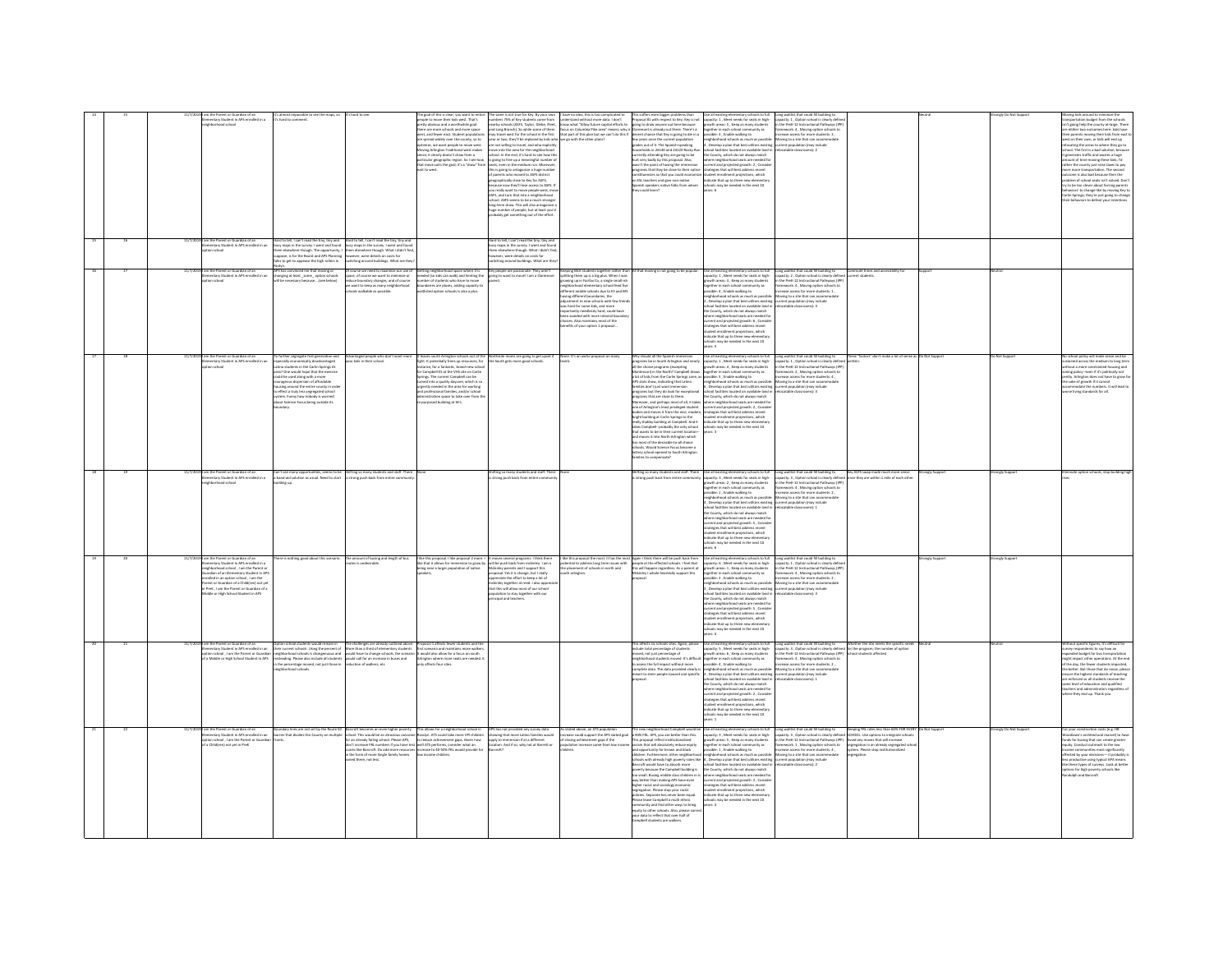|  | n the Parent or Guardian of an<br>ventary Student in APS enrolled in a                                                                                                    | rrible boundaries and long bu                                     |                                                                                                                                                                                                                                                                                                                                                                                                                                                                                                                                                                                                                                                                                                                                                                                                                                                                                                                                                                                                                                                                                                                                                                                                                                                                                                                                                                                                                                                                                                                                                                                                                                                                                                                                                                        |                                                                                                                                                                                                                                                                                                                                                                                                                                                                                                                                                                                                                                                                                                                                                                                                                                                                                                                                                                                                                                 |                                                                                                                                                                                                                                                                                                                                                     | pacity: 6 , Meet needs for seats in high-<br>owth areas: 3 , Keep as many students<br>together in each school community as<br>ssible: 4 . Enable walking to<br>hborhood schools as much as possible<br>. Develop a plan that best utilizes existing<br>nol farilities located on available land in<br>he County, which do not always match<br>where neighborhood seats are needed for<br>urrent and projected growth: 2 , Consid<br>trategies that will best address recent<br>tudent enrollment projections, which<br>idicate that up to three new elementar<br>hools may be needed in the next 10<br>pare 1                                                                                                    | Jse all existing elementary schools to full Long waitlist that could fill building to<br>capacity: 2, Option school is clearly defines<br>in the PreK-12 Instructional Pathways (IPP)<br>framework: 4 . Moving option schools to<br>crease access for more students: 1.<br>Moving to a site that can accommod<br>current population (may include<br>P-Greenways in ablaser                                                                                                                                                                                                                                                                                                                                                                                                                                                                               |                       |                     |                                                                                                                                                                                                                                                          |
|--|---------------------------------------------------------------------------------------------------------------------------------------------------------------------------|-------------------------------------------------------------------|------------------------------------------------------------------------------------------------------------------------------------------------------------------------------------------------------------------------------------------------------------------------------------------------------------------------------------------------------------------------------------------------------------------------------------------------------------------------------------------------------------------------------------------------------------------------------------------------------------------------------------------------------------------------------------------------------------------------------------------------------------------------------------------------------------------------------------------------------------------------------------------------------------------------------------------------------------------------------------------------------------------------------------------------------------------------------------------------------------------------------------------------------------------------------------------------------------------------------------------------------------------------------------------------------------------------------------------------------------------------------------------------------------------------------------------------------------------------------------------------------------------------------------------------------------------------------------------------------------------------------------------------------------------------------------------------------------------------------------------------------------------------|---------------------------------------------------------------------------------------------------------------------------------------------------------------------------------------------------------------------------------------------------------------------------------------------------------------------------------------------------------------------------------------------------------------------------------------------------------------------------------------------------------------------------------------------------------------------------------------------------------------------------------------------------------------------------------------------------------------------------------------------------------------------------------------------------------------------------------------------------------------------------------------------------------------------------------------------------------------------------------------------------------------------------------|-----------------------------------------------------------------------------------------------------------------------------------------------------------------------------------------------------------------------------------------------------------------------------------------------------------------------------------------------------|------------------------------------------------------------------------------------------------------------------------------------------------------------------------------------------------------------------------------------------------------------------------------------------------------------------------------------------------------------------------------------------------------------------------------------------------------------------------------------------------------------------------------------------------------------------------------------------------------------------------------------------------------------------------------------------------------------------|----------------------------------------------------------------------------------------------------------------------------------------------------------------------------------------------------------------------------------------------------------------------------------------------------------------------------------------------------------------------------------------------------------------------------------------------------------------------------------------------------------------------------------------------------------------------------------------------------------------------------------------------------------------------------------------------------------------------------------------------------------------------------------------------------------------------------------------------------------|-----------------------|---------------------|----------------------------------------------------------------------------------------------------------------------------------------------------------------------------------------------------------------------------------------------------------|
|  | I am an APS Staff Member , I am the Pare<br>Guardian of an Elementary Student in<br>S enrolled in an option school, I am the<br>erent or Guardian of a Childfren) in PreK |                                                                   | is horrible as the prospect sounds, at least This school is very small! I madeq<br>our beloved Key school will remain in North in<br>sunds compared with our current<br>ington. We wont be reliant on the<br>redble facility.<br>roublesome aos transportation system.<br>and we will be able to drop our child off at<br>hool without being late for work for<br>aving to cross the entire county.                                                                                                                                                                                                                                                                                                                                                                                                                                                                                                                                                                                                                                                                                                                                                                                                                                                                                                                                                                                                                                                                                                                                                                                                                                                                                                                                                                    |                                                                                                                                                                                                                                                                                                                                                                                                                                                                                                                                                                                                                                                                                                                                                                                                                                                                                                                                                                                                                                 | As an Arlington tax payer, this is extremely<br>infair for me to have to bus my daughter<br>it is fair to have a 6 year old on a bus for a together in each school community as<br>Smins -1hr drive each day? My family<br>wed to north Arlington to get into Key.<br>This is obscene to have both immersion<br>ools cast off into South Arlington. | .<br>Use all existing elementary schools to full<br>capacity: 3 , Meet needs for seats in high-<br>the way to south Arlington. Do you think growth areas: 4, Keep as many students<br>ssible: 1 . Enable walking to<br>eighborhood schools as much as possible:<br>. Develop a plan that best utilizes existing current population (may include<br>onal facilities located on available land in<br>he County, which do not always match<br>where neighborhood seats are needed for<br>current and projected growth: 5 , Consider<br>strategies that will best address recent<br>tudent enrollment projections, which<br><b>Scate that up to three new elem</b><br>chools may be needed in the next 10<br>dars: 6 | Long waitlist that could fill building to<br>capacity: 4 , Option school is clearly defined<br>Where the majority of the school<br>dation currently racistal<br>in the PreK-12 Instructional Pathways (IPP)<br>framework: 1, Moving option schools to<br>screase access for more students: 3.<br>Moving to a site that can accommodate<br>vatable classrooms) 2                                                                                                                                                                                                                                                                                                                                                                                                                                                                                          | rangly Do Not Suppo   | b Not Support       | In a personal note, given the two opti-<br>ould much prefer Key switched place<br>vith Science Focus and you make that th<br>lilloofstood school                                                                                                         |
|  | 11/7/2019 I am the Parent or Guardian of an<br>mentary Student in APS enrolled in a<br>hbarhoad school                                                                    | rizine space<br>deet cost for buses                               | dds students where most need is                                                                                                                                                                                                                                                                                                                                                                                                                                                                                                                                                                                                                                                                                                                                                                                                                                                                                                                                                                                                                                                                                                                                                                                                                                                                                                                                                                                                                                                                                                                                                                                                                                                                                                                                        |                                                                                                                                                                                                                                                                                                                                                                                                                                                                                                                                                                                                                                                                                                                                                                                                                                                                                                                                                                                                                                 |                                                                                                                                                                                                                                                                                                                                                     | owth areas: 2, Keep as many students<br>together in each school community as<br>ssible: 6 . Enable walking to<br>ssuces to , scenes was much as possible: Moving to a site that can accomm<br>in the book as much as possible: Moving to a site that can accomm<br>, Develop a plan that best utilizes existing , current population (may include<br>nol farilities located on available land in<br>he County, which do not always match<br>where neighborhood seats are needed for<br>urrent and projected growth: 3 , Conside<br>trategies that will best address recent<br>udent enrollment projections, which<br>dicate that up to three new elem<br>chools may be needed in the next 10<br>ars 4            | Use all existing elementary schools to full in Long waitlist that could fill building to<br>capacity: 1 , Meet needs for seats in high-incapacity: 4 , Option school is clearly define<br>in the PreK-12 Instructional Pathways (IPP)<br>framework: 2 . Moving option schools to<br>repasa arrass for more students-1<br>Moving to a site that can accommodate<br>catable classrooms): 3                                                                                                                                                                                                                                                                                                                                                                                                                                                                 | angly Support         | ronely Suppor       |                                                                                                                                                                                                                                                          |
|  | 11/7/2019 I am the Parent or Guardian of an<br>parties Student in APS enrolled in a<br>looks not                                                                          |                                                                   | strongly oppose moving Key school out of The diversity in languages, ethnicities, and<br>von Villaee. Currently. Escuela Key is antionalities at Key benefits students all<br>.<br>Lyon Village. Currently, Escuela Key is<br>centrally located and easily accessible for<br>the students who attend. Key covers a<br>in school with students who come from<br>broad area of school districts in North<br>ry different backgrounds than they do.<br>Arlington. If anything, it should be made<br>onally, we chose to send our children<br>more centrally located to those districts,<br>to Key because it is located in our<br>not sent to the far reaches of the county<br>ighborhood and they can walk to school.<br>Moreover, many students at Key walk to<br>school or their families who live nearby<br>drive them. Others take advantage of the<br>ersity of backgrounds found at Key, and I<br>amerous public transit opportunities in<br>Arlineton, like Metro Rail and Metro Buses<br>them there. However, we would be ten-<br>es less likely to bus our children across<br>These are great benefits for an incredibly<br>diverse school population. This location<br>town for the same benefits (and, case in<br>also allows the school to draw students<br>point, we are unlikely to send our kids to<br>Cunston Middle School because it is so far<br>away). Moving Key to either of the two<br>.<br>from neighborhoods nearby that may be<br>more affluent and more Caucasian. This<br>allows Key to maintain the SOFO solit<br>locations suggested by the Board would<br>make it less centrally located and less<br>ween native-Spanish and native-English<br>akers.<br>accessible to the school districts in North<br>Arlington that the school serves. | would also make it more difficult to<br>sistain the SO/SO solit hetween native.<br>along the spectrum by allowing them to be Spanish and native-English speakers that<br>nakes the school so diverse. Plus, it seems<br>as if Arlington is trying to move its less-<br>affluent, more-diverse student population<br>out of an upscale neighborhood, which is a<br>ery under-handed and covert form of<br>My children, who are children of attorneys discrimination. You would be replacing the<br>and are Caucasian, benefit greatly from the diverse population of Key students with a<br>dominantly Caucasian population of<br>think that other students benefit by having students in a so-called neighborhood<br>school. Don't our less-affluent, more<br>estled in a quiet neighborhood like Lyon<br>lage? Why would Arlington even sugge<br>ving them to an older school building<br>that trend will cooler blaiks varity<br>.<br>comfortable saying that these students are<br>less deserving than their North Arlington | heir financial situation gets to experience<br>loween. I do not understand why you<br>uld want to take that away.                                                                                                                                                                                                                                   | ool facilities located on available land in<br>the County, which do not always match<br>where neighborhood seats are needed for<br>arrent and projected growth: S., Consid-<br>ategies that will best address recent<br>lent enrollment projections, which<br>dicate that up to three new elementar<br>hools may be needed in the next 10<br>wars: 2                                                                                                                                                                                                                                                                                                                                                             | Fiu, he neighbehod his embrared the Tow at leasting elementary shook to fail and marked the state of the new states the most shoot of the state of the state of the state of the state of the state of the state of the state<br>I do not see any reason to move schools to<br>more centrally located to the school<br>districts that they serve. Expand the curr<br>possible: 4, Enable walking to<br>necesse access for more students: 4, neighborhood schools as much as possible: Moving to a site that can accommodate<br>6, Develop a plan that best utilizes existing current population (may in<br>schools, build new schools in high capacit<br>areas, but these option schools in particul<br>have a long history in their locations that<br>catable classrooms): 3<br>ends beyond the school walls and into<br>communities where they reside. | ronely Do Not Support | o Not Support       | ing requirements will be less if cotion<br>ools are centrally located; neighborh<br>tool boundaries are drawn in ways that<br>rearby students can attend them, and ner<br>ools are built strategically to serve<br>lents who do not have access to eithe |
|  | 11/7/2019 am the Parent or Guardian of an<br>nentary Student in APS enrolled in a<br>on school                                                                            |                                                                   |                                                                                                                                                                                                                                                                                                                                                                                                                                                                                                                                                                                                                                                                                                                                                                                                                                                                                                                                                                                                                                                                                                                                                                                                                                                                                                                                                                                                                                                                                                                                                                                                                                                                                                                                                                        |                                                                                                                                                                                                                                                                                                                                                                                                                                                                                                                                                                                                                                                                                                                                                                                                                                                                                                                                                                                                                                 |                                                                                                                                                                                                                                                                                                                                                     | ogether in each school community as<br>shoot facilities located on available land<br>the County, which do not always match<br>are neighborhood seats are needed for<br>urrent and projected growth: 6 , Conside<br>trategies that will best address recent<br>ludent enrollment projections, which<br>Idicate that up to three new elementar<br>ocls may be needed in the next 10<br>ars: 1                                                                                                                                                                                                                                                                                                                      | .<br>Clair all existing elementary schools to full Long waitlist that could fill building to<br>growth areas: 4 , Keep as many students in the PreK-12 Instructional Pathways (IPP)<br>growth areas: 4 , Keep as many students in the P<br>framework: 2 . Moving option schools to<br>possible: 2 , Enable walking to exposit increase access for more students: 1 , meighborhood schools as much as possible: Moving to a site that can accommodate<br>3 , Develop a plan that best utilizes existing current populati<br>catable classrooms): 4                                                                                                                                                                                                                                                                                                        |                       | mal                 |                                                                                                                                                                                                                                                          |
|  | 11/7/2019 I am the Parent or Guardian of an<br>nentary Student in APS enrolled in a<br>hbarhood school                                                                    | fitional expense associated with<br>on; more kids get reassigned. | Allowing more seats in ATS would be a<br>great thing. Fewer reassignments.                                                                                                                                                                                                                                                                                                                                                                                                                                                                                                                                                                                                                                                                                                                                                                                                                                                                                                                                                                                                                                                                                                                                                                                                                                                                                                                                                                                                                                                                                                                                                                                                                                                                                             | llowing more seats in ATS would be a<br>reat thing. Fewer reassignments.                                                                                                                                                                                                                                                                                                                                                                                                                                                                                                                                                                                                                                                                                                                                                                                                                                                                                                                                                        |                                                                                                                                                                                                                                                                                                                                                     | parther in each school community as<br>possible: 3, Enable walking to<br>neighborhood schools as much as possible:<br>s<br>, Develop a plan that best utilizes existing current population (may include<br>ichool facilities located on available land in relocatable classrooms): 3<br>he County, which do not always match<br>here neighborhood seats are needed for<br>rrent and projected growth: 5, Conside<br>trategies that will best address recent<br>tudent enrollment projections, which<br>relicate that up to three new elementary<br>ools may be needed in the next 10<br>ars: 6                                                                                                                   | framework: 4 . Moving option schools to<br>increase access for more students: 2,<br>Moving to a site that can accommodate                                                                                                                                                                                                                                                                                                                                                                                                                                                                                                                                                                                                                                                                                                                                | angly Support         |                     |                                                                                                                                                                                                                                                          |
|  | im the Parent or Guardian of an<br>nentary Student in APS enrolled in a<br>on school                                                                                      |                                                                   |                                                                                                                                                                                                                                                                                                                                                                                                                                                                                                                                                                                                                                                                                                                                                                                                                                                                                                                                                                                                                                                                                                                                                                                                                                                                                                                                                                                                                                                                                                                                                                                                                                                                                                                                                                        |                                                                                                                                                                                                                                                                                                                                                                                                                                                                                                                                                                                                                                                                                                                                                                                                                                                                                                                                                                                                                                 |                                                                                                                                                                                                                                                                                                                                                     | ogether in each school community as<br>ssible: 3, Enable walking to<br>he County, which do not always match<br>here neighborhood seats are needed for<br>prent and projected growth: 6, Conside<br>prent and projected growth: 6, Conside<br>trategies that will best address recent<br>student enrollment projections, which<br>indicate that up to three new elementary<br>chools may be needed in the next 10<br>$-2$                                                                                                                                                                                                                                                                                         | framework: 2 . Moving option schools to<br>screase access for more students: 3,<br>possione: a , criatore warrang to<br>mightborhood schools as much as possible: Moving to a site that can accommodate<br>mightborhood schools as much as possible: Moving to a site that can accommodate<br>school facilities located on                                                                                                                                                                                                                                                                                                                                                                                                                                                                                                                               |                       | ronely Do Not Suppo |                                                                                                                                                                                                                                                          |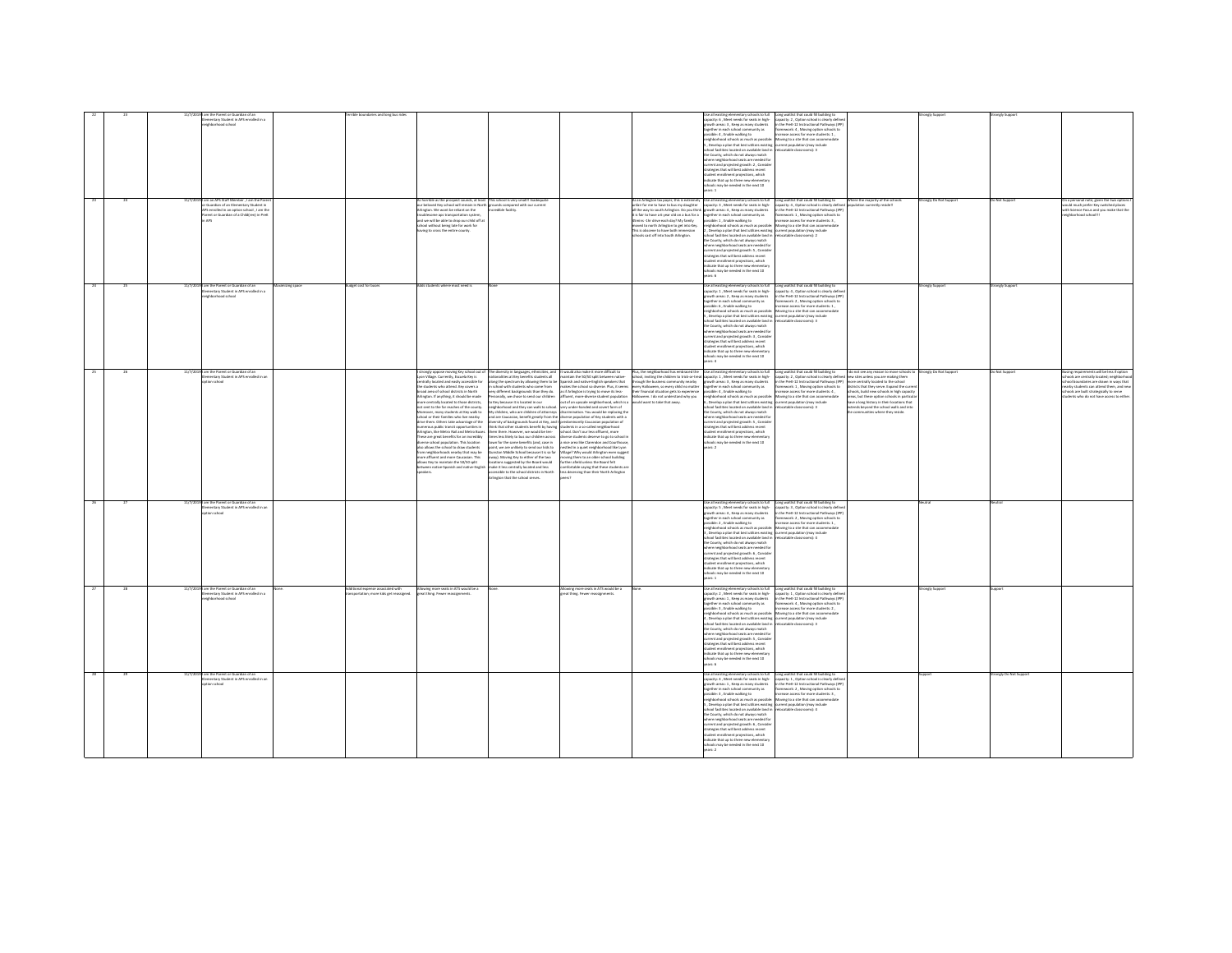|  |  | m the Parent or Guardian of an<br>nentary Student in APS enrolled in a                                                                                                               |                                                                                                            |                                                                                                         |                                                                                                                                                                                                                                                                                                |                                                                                                                                                                                                                                                                                                                                                                                                                                                                                                                                                                                                                                                                                                                                                                                                                                                                                                                                                                                                                                |                                                                                                                                                                                                                                                                                                                                                                                                                                                                                                                                                                                                                                                                                                                                                                                                                                         | te all existing elen<br>spacity: 4 , Meet needs for seats in high-<br>rowth areas: 3 , Keep as many students<br>together in each school community as<br>ssible: 5 . Enable walking to<br>borhood schools as much as possible<br>, Develop a plan that best utilizes existing current population (may include<br>ool facilities located on available land in<br>County, which do not always match<br>where neighborhood seats are needed for<br>urrent and projected erowth: 6. Conside<br>tegies that will best address recent<br>tudent enrollment projections, which<br>ndicate that up to three new elementary<br>ski may be needed in the next 10<br>rs:1                                                                                                                                                                                         | ntary schools to full Long waitlist that could fill building to<br>capacity: 3, Option school is clearly define<br>in the PreK-12 Instructional Pathways (IPF<br>framework: 4, Moving option schools to<br>crease access for more students: 2.<br>Moving to a site that can accon<br>locatable classrooms): 2                          |                                                                                                                                                                                                                                                                                      |              |                                                                                                                                                                                                                                                                                                                                                                                        |
|--|--|--------------------------------------------------------------------------------------------------------------------------------------------------------------------------------------|------------------------------------------------------------------------------------------------------------|---------------------------------------------------------------------------------------------------------|------------------------------------------------------------------------------------------------------------------------------------------------------------------------------------------------------------------------------------------------------------------------------------------------|--------------------------------------------------------------------------------------------------------------------------------------------------------------------------------------------------------------------------------------------------------------------------------------------------------------------------------------------------------------------------------------------------------------------------------------------------------------------------------------------------------------------------------------------------------------------------------------------------------------------------------------------------------------------------------------------------------------------------------------------------------------------------------------------------------------------------------------------------------------------------------------------------------------------------------------------------------------------------------------------------------------------------------|-----------------------------------------------------------------------------------------------------------------------------------------------------------------------------------------------------------------------------------------------------------------------------------------------------------------------------------------------------------------------------------------------------------------------------------------------------------------------------------------------------------------------------------------------------------------------------------------------------------------------------------------------------------------------------------------------------------------------------------------------------------------------------------------------------------------------------------------|-------------------------------------------------------------------------------------------------------------------------------------------------------------------------------------------------------------------------------------------------------------------------------------------------------------------------------------------------------------------------------------------------------------------------------------------------------------------------------------------------------------------------------------------------------------------------------------------------------------------------------------------------------------------------------------------------------------------------------------------------------------------------------------------------------------------------------------------------------|----------------------------------------------------------------------------------------------------------------------------------------------------------------------------------------------------------------------------------------------------------------------------------------------------------------------------------------|--------------------------------------------------------------------------------------------------------------------------------------------------------------------------------------------------------------------------------------------------------------------------------------|--------------|----------------------------------------------------------------------------------------------------------------------------------------------------------------------------------------------------------------------------------------------------------------------------------------------------------------------------------------------------------------------------------------|
|  |  | 1/7/2019 I am the Parent or Guardian of an<br>nentary Student in APS enrolled in a<br>ion school                                                                                     | I will leave feedback regarding this option<br>to the parents of students enrolled in the<br>cted schools. | will leave feedback regarding this option<br>to the parents of students enrolled in the<br>ted schools. | There are zero opportunities with this<br>proposal. The only way that this proposal<br>omes an "opportunity" is if APS moves<br>the Key immersion program to the new<br>Reed school and leaves everyone else<br>alone. I'ts a much easier solution than<br>playing musical chairs with so many | The primary challenge with this proposal<br>it it makes one more option school<br>lington Traditional) more eegeraphically<br>sible to parents in South Arlington.<br>s, bus transportation is provided for<br>dents but many parents have to use<br>e/after school Extended Day. The<br>ent location is (obviously) not in Souti<br>ington hut it is at a husu intersection<br>rat is easily accessible by public<br>ansportation. All of the "good" option<br>schools are already in North Arlington.<br>Please do not move this one even further<br>away from families in South Arlington. It's<br>d enough that Science Focus only accer<br>di from the four richest school zones. Y<br>really need to keep the majority minority<br>.<br>theel in its current location that is<br>consible to South Arlington families.<br>naking the school bigger (which has<br>eady happened) has eroded the<br>enmunity" aspect of Arlington<br>raditional. Four classes per grade is really<br>he maximum that the school can handle | Don't you think it's a tidbit racist to have<br>h immersion schools in South Arlington<br>Leave Key in the north since Claremont is in growth areas: 1, Keep as many students<br>the south. Also, see everything I said above together in each school community as<br>about Arlington Traditional. possible: 2, Enable walking                                                                                                                                                                                                                                                                                                                                                                                                                                                                                                          | Use all existing elementary schools to full<br>? capacity: 5 , Meet needs for seats in high-<br>neighborhood schools as much as possible: Moving to a site that can accommodate<br>, Develop a plan that best utilizes existing current population (may include<br>hool facilities located on available land in<br>the County which do not always match<br>.<br>here neighborhood seats are needed for<br>urrent and projected growth: 6 , Conside<br>trategies that will best address recent<br>ent projections, which<br>dicate that up to three new elementary<br>07 type adt ni habaan ad vam sin                                                                                                                                                                                                                                                 | Long waitlist that could fill building to<br>capacity: 1, Option school is clearly defined<br>in the PreK-12 Instructional Pathways (IPP)<br>framework: 2, Moving option schools to<br>ncrease access for more students: 4,<br>ocatable classrooms): 3                                                                                 | Equity. Moves shouldn't unfairly burder<br>me students over others. For example,<br>no one should have to travel 45 minutes b<br>s to get a good education                                                                                                                           | Not Suppor   | a land swap or buy Virginia Highlands<br>cosn a school in the crowded Pentagor<br>Crystal City area. And you must reals<br>ou're going to need a new middle schoo<br>South Arlineton within the next decade<br>rt planning now. Urge the county to sto<br>Iding apartment buildings without<br>cing the developers to provide money<br>new schools or additions/impro-<br>urrent ones. |
|  |  | im the Parent or Guardian of an<br>ementary Student in APS enrolled in a<br>ishborhood school . I am the Parent or<br>rdian of a Middle or High School<br>dent in APS                | iwns boundaries makes 2ERO sens<br>We need to move option schools                                          |                                                                                                         | support school moves in proposal 1 - I<br>upport making science focus NOT a<br>eighborhood school and switch to an<br>an school                                                                                                                                                                | upport school moves in proposal 1 - I also<br>upport making science focus NOT a<br>ighborhood school and switch to an<br>on school                                                                                                                                                                                                                                                                                                                                                                                                                                                                                                                                                                                                                                                                                                                                                                                                                                                                                             | .<br>Please don't move Campbell - they work so Please don't move Campbell - they work so Use all existing elementary schools to full<br>closely with the nature center. Closely with the nature center. Capacity: 1, Meet needs for                                                                                                                                                                                                                                                                                                                                                                                                                                                                                                                                                                                                     | capacity: 1 . Meet needs for seats in high-<br>rowth areas: 3 . Keep as many students<br>ogether in each school community as<br>pssible: 6 . Enable walking to<br>ishborhood schools as much as possible<br>Develop a plan that best utilizes existing current population (may include<br>school facilities located on available land in relocatable classrooms): 2<br>the County, which do not always match<br>here neighborhood seats are needed for<br>urrent and projected growth: 5 , Conside<br>rategies that will best address recent<br>student enrollment projections, which<br>indicate that up to three new elementary<br>07 type adt ni habaan ad vam sloods<br>ars: 2                                                                                                                                                                    | Long waitlist that could fill building to<br>capacity: 4, Option school is clearly defined focus zone. Science Focus should be an<br>in the PreK-12 Instructional Pathways (IPP) option school. Key should be a<br>nework: 3, Moving option schools to<br>crease access for more students: 1.<br>Moving to a site that can accommodate | is silly Key is in the middle of the scie<br>ongly Supp<br>phborhood school. Please think abou<br>perams for disabled kids too - will they<br>re too? Interlude just moved from<br>indge to Campbell - if that school<br>changes will Interlude need to move too<br>What about MIPA? |              | ocus zone. Science Focus should be an<br>tion school again. Key should be a<br>ghborhood school. Moving ATS to<br>cKinely seems like a eood idea. Make<br>ttingham an option school site - it is<br>trally located.                                                                                                                                                                    |
|  |  | 11/7/2019 I am the Parent or Guardian of an<br>mentary Student in APS enrolled in a<br>phborhood school                                                                              |                                                                                                            |                                                                                                         |                                                                                                                                                                                                                                                                                                | ts curriculum in mind; Reed was not buil<br>or that purpose, meaning students would<br>e moving out of a school custom-designe<br>or the McKinley arts-focused curriculum<br>nto a generic school building. I'm not<br>.<br>Ierstanding why schools that are unde<br>acity (Hoffman-Boston, Nottingham,<br>uckahoe, etc.) are not being considered<br>er option schools or to open their<br>oundaries to more students. Also, what<br>ppened to the ASFS / Key building swap<br>Net no tuo that was                                                                                                                                                                                                                                                                                                                                                                                                                                                                                                                            | McKinley was recently constructed with the Use all existing elementary schools to full<br>measurey was recommy someoned was not built capacity: 4, Meet needs for seats in high-<br>lets curriculum in mind; Reed was not built capacity: 4, Meet needs for seats in high-<br>for that purpose, meaning students would prowth<br>se moving out of a school custom-designed together in each school community as<br>for the McKinley arts-focused curriculum possible: 3 , Enable walking to<br>nto a generic school building. I'm not<br>understanding why schools that are under-<br>capacity (Hoffman-Boston, Nottingham,<br>fuckahoe, etc.) are not being considered<br>.<br>for option schools or to open their<br>boundaries to more students. Also, what<br>appened to the ASFS / Key building swap?<br>fty was that put on hold? | neighborhood schools as much as possible<br>.<br>1, Develop a plan that best utilizes existing current population (may include<br>school facilities located on available land in relocatable classrooms): 3<br>the County, which do not always match<br>khere neighborhood seats are needed for<br>urrent and projected growth: 6, Consider<br>strategies that will best address recent<br>tudent enrollment projections, which<br>ndicate that up to three new elementary<br>chools may be needed in the next 10<br>are 2                                                                                                                                                                                                                                                                                                                            | Long waitlist that could fill building to<br>capacity: 4 , Option school is clearly defined si<br>in the PreK-12 Instructional Pathways (IPP)<br><b>framework: 1, Moving option schools to</b><br>increase access for more students: 2,<br>Moving to a site that can accommodat                                                        | option to give preference within an option<br>school to the neighborhood it is located in.<br>trongly Suppor                                                                                                                                                                         |              | schools or acquiring land (the lot nex<br>o Glebe?) to build more option schools<br>ather than moving kids around and cuttin<br>hem off from their neighborhood school.                                                                                                                                                                                                                |
|  |  | 11/7/2019 I am the Parent or Guardian of an<br>ementary Student in APS enrolled in a<br>hood school                                                                                  |                                                                                                            |                                                                                                         |                                                                                                                                                                                                                                                                                                |                                                                                                                                                                                                                                                                                                                                                                                                                                                                                                                                                                                                                                                                                                                                                                                                                                                                                                                                                                                                                                |                                                                                                                                                                                                                                                                                                                                                                                                                                                                                                                                                                                                                                                                                                                                                                                                                                         | Use all existing elementary schools to full<br>apacity: 3, Meet needs for seats in high-<br>swth areas: 2, Keep as many students<br>together in each school community as<br>ossible: 1 . Enable walking to<br>hborhood schools as much as possible<br>. Develop a plan that best utilizes existing current population (may include<br>nol farill<br>Incated on available land is<br>e County, which do not always match<br>where neighborhood seats are needed for<br>urrent and projected growth: 4, Conside<br>trategies that will best address recent<br>dent enrolment projections, which<br>vicate that un to three new elementary<br>hools may be needed in the next 10<br>ears: 6                                                                                                                                                              | Long waitlist that could fill building to<br>capacity: 2 , Option school is clearly define<br>in the PreK-12 Instructional Pathways (IPF<br>framework: 3 . Moving option schools to<br>ease access for more students: 1.<br>Moving to a site that can accor<br>ratable riassmoms): 4                                                   |                                                                                                                                                                                                                                                                                      |              |                                                                                                                                                                                                                                                                                                                                                                                        |
|  |  | I am the Parent or Guardian of an<br>mentary Student in APS enrolled in a<br><b>Internet school</b>                                                                                  | None. This scenario is tremendous!<br>fficient.                                                            | More busing, leading to greater expenses<br>d pollution                                                 | More efficient, allows more students to<br>end a school within walking distance                                                                                                                                                                                                                | lore efficient, allows more students t<br>end a school within walking distance.                                                                                                                                                                                                                                                                                                                                                                                                                                                                                                                                                                                                                                                                                                                                                                                                                                                                                                                                                |                                                                                                                                                                                                                                                                                                                                                                                                                                                                                                                                                                                                                                                                                                                                                                                                                                         | Use all existing elementary schools to full<br>capacity: 2 , Meet needs for seats in high-<br>owth areas: 3, Keep as many students<br>ogether in each school community as<br>rossible: S , Enable walking to<br>ighborhood schools as much as possible:<br>, Develop a plan that best utilizes existing<br>chool facilities located on available land in<br>he County, which do not always match<br>ere neighborhood seats are needed for<br>urrent and projected erowth: 4. Conside<br>trategies that will best address recent<br>tudent enrollment projections, which<br>dicate that up to three new elementary<br>is may be needed in the next 10<br>ars: 6                                                                                                                                                                                        | Long waitlist that could fill building to<br>capacity: 4, Option school is clearly defin<br>in the PreK-12 Instructional Pathways (IPF<br>framework: 3, Moving option schools to<br>ncrease access for more students: 1,<br>Moving to a site that can accome<br>current population (may include<br>pratable classrooms): 2             | angly Suppo                                                                                                                                                                                                                                                                          | nely Suppo   |                                                                                                                                                                                                                                                                                                                                                                                        |
|  |  | 11/7/2019 I am the Parent or Guardian of an<br>Elementary Student in APS enrolled in a<br>sighborhood school . I am the Parent of<br>ardian of a Middle or High School<br>ent in APS |                                                                                                            |                                                                                                         |                                                                                                                                                                                                                                                                                                |                                                                                                                                                                                                                                                                                                                                                                                                                                                                                                                                                                                                                                                                                                                                                                                                                                                                                                                                                                                                                                |                                                                                                                                                                                                                                                                                                                                                                                                                                                                                                                                                                                                                                                                                                                                                                                                                                         | Use all existing elementary schools to full [cong weithist that could fill building to<br>capacity: 5 , Meet needs for seats in high-capacity: 1 , Option school is clearly defin<br>rowth areas: 3 . Keep as many students<br>eether in each school community as<br>sible: 4, Enable walking to<br>neighborhood schools as much as possible: Moving to a site that can accommodate<br>.<br>1 , Develop a plan that best utilizes existing current population (may include<br>school facilities located on available land in relocatable classrooms): 4<br>the County, which do not always match<br>ara nais<br>thought seats are needed for<br>rrent and projected growth: 6, Consider<br>trategies that will best address recent<br>ment projections, which<br>dicate that up to three new elementary<br>hools may be needed in the next 10<br>$-2$ | in the PreK-12 Instructional Pathways (IPP)<br>framework: 3, Moving option schools to<br>ease access for more students: 2,                                                                                                                                                                                                             | rongly Support                                                                                                                                                                                                                                                                       | ongly Suppor |                                                                                                                                                                                                                                                                                                                                                                                        |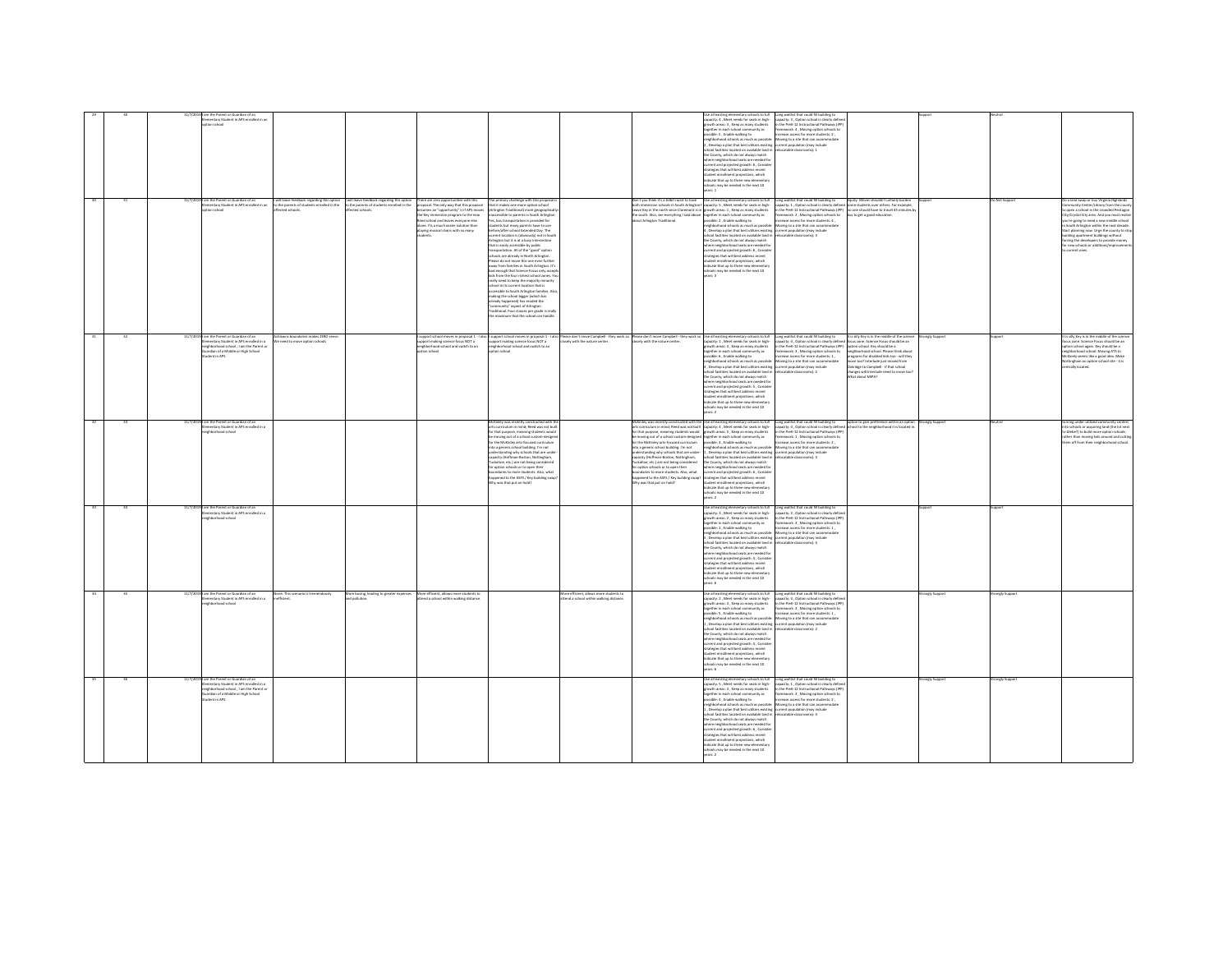|  |                                                                                                                                                                                                                                                                    | <b>IRFIAZETAI DERISSOTERA MEGALA</b><br>OURIA AVAPARATICA RENOVERI                                                                                | <b>FIAZETAI DEBISSOTERA MEGALA</b><br><b>DI FIA AKADIMAÎKA SCHOLEIA</b>                                                                                                                                                                                                                                            | <b>FIAZFTAI DEBISSOTERA MEGALA</b><br><b>IFIA AKADIMAÎKA SCHOLEN</b>                                                           | <b>FIAZETAI DEBISSOTERA MEGALA</b>                                                                                                                                                                                                                                                                                                                                                                                                                                                                                                                                                                                                                                                                                                                                                                                                                                             | <b><i>IRFLAZETAI DERISSOTERA MEGAL A</i></b><br>IOI FIA AKADIMAÎKA SCHOLFIA                                                                                          | REIAZETAI PERISSOTERA MEGALA<br>OLFIA AKADIMAÎKA SCHOLFIA                                                                                                                                                                                                                                                                                                                                                                                                                                                                                                                                                                                                                                                                                                                                                                                                                                                                  | acity: 1, Meet needs for seats in high-<br>wth areas: 6 , Keep as many students<br>together in each school community as<br>possible: 5 , Enable walking to<br>eighborhood schools as much as possible:<br>.<br>Dievelop a plan that best utilizes existing eurrent population (may include<br>hool facilities located on available land in relocatable classrooms): 3<br>the County, which do not always match<br>tere neighborhood seats are needed for<br>rrent and projected growth: 3 , Conside<br>tegies that will best address r<br>weapon will will address recent<br>udent enrollment projections, which<br>dicate that up to three new elemental<br>hools may be needed in the next 10                                                                                                                                                                | Long wellst that could bill building to<br>Long May The Constant Constant Constant Constant Constant Constant Constant Constant Constant Constant Constant<br>In the Peer C21 Instructional Pathways (PP)<br>Substitute Constant Con                                                                                                                                       | LINGTON DIMOSIA SCHOLEIA<br>CHREIAZETAI PERISSOTERA MEGALA<br>SCHOLEIA AKADIMAÏKA SCHOLEIA<br>ARLINGTON DIMOSIA SCHOLEIA<br>CHREIAZETAI PERISSOTERA MEGALA<br><b>CHOLFIA AKADIMAÏKA SCHOLFIA</b><br>LPOLEIA PANOIMARA SCHOLEIA<br>RILNGTON DIMOSIA SCHOLEIA<br>ENEIAZETAI PENSSOTERA MEGALA<br>CHOLEIA AKADIMAÏKA SCHOLEIA<br>RIJNGTON DIMOSIA SCHOLEIA<br><b>HREIAZETAI PERISSOTERA MEGALA</b><br>SCHOLEIA AKADIMAÏKA SCHOLEIA<br>LINGTON DIMOSIA SCHOLEIA<br>CHREIAZETAI PERISSOTERA MEGALA<br>HOLFIA AKADIMAÎKA SCHOLFIA<br>INSTON DIMOSIA SCHOLERA<br>ARLINGTON DIMOSAR SCHOLEIA<br>SCHOLEIA AKADIMAÏKA SCHOLEIA<br>ARLINGTON DIMOSIA SCHOLEIA<br>HREIAZETAI PERISSOTERA MEGALA<br>SCHOLEIA AKADIMAÏKA SCHOLEIA |                |                    | <b>IRFIA?FTAI DERISSOTERA MEGALA</b><br>DI FIA AKADIMAÎKA SCHOLFIA                                                                                                                                                  |
|--|--------------------------------------------------------------------------------------------------------------------------------------------------------------------------------------------------------------------------------------------------------------------|---------------------------------------------------------------------------------------------------------------------------------------------------|--------------------------------------------------------------------------------------------------------------------------------------------------------------------------------------------------------------------------------------------------------------------------------------------------------------------|--------------------------------------------------------------------------------------------------------------------------------|--------------------------------------------------------------------------------------------------------------------------------------------------------------------------------------------------------------------------------------------------------------------------------------------------------------------------------------------------------------------------------------------------------------------------------------------------------------------------------------------------------------------------------------------------------------------------------------------------------------------------------------------------------------------------------------------------------------------------------------------------------------------------------------------------------------------------------------------------------------------------------|----------------------------------------------------------------------------------------------------------------------------------------------------------------------|----------------------------------------------------------------------------------------------------------------------------------------------------------------------------------------------------------------------------------------------------------------------------------------------------------------------------------------------------------------------------------------------------------------------------------------------------------------------------------------------------------------------------------------------------------------------------------------------------------------------------------------------------------------------------------------------------------------------------------------------------------------------------------------------------------------------------------------------------------------------------------------------------------------------------|----------------------------------------------------------------------------------------------------------------------------------------------------------------------------------------------------------------------------------------------------------------------------------------------------------------------------------------------------------------------------------------------------------------------------------------------------------------------------------------------------------------------------------------------------------------------------------------------------------------------------------------------------------------------------------------------------------------------------------------------------------------------------------------------------------------------------------------------------------------|----------------------------------------------------------------------------------------------------------------------------------------------------------------------------------------------------------------------------------------------------------------------------------------------------------------------------------------------------------------------------|---------------------------------------------------------------------------------------------------------------------------------------------------------------------------------------------------------------------------------------------------------------------------------------------------------------------------------------------------------------------------------------------------------------------------------------------------------------------------------------------------------------------------------------------------------------------------------------------------------------------------------------------------------------------------------------------------------------------|----------------|--------------------|---------------------------------------------------------------------------------------------------------------------------------------------------------------------------------------------------------------------|
|  | im the Parent or Guardian of an<br>Intary Student in APS enrolled in a<br>irhborhood school . I am the Parent o<br>gnoomood scriber, ram we raised<br>ardian of a Child(ren) not yet in PreK ,<br>the Parent or Guardian of a Middle on<br>h School Student in APS |                                                                                                                                                   |                                                                                                                                                                                                                                                                                                                    |                                                                                                                                |                                                                                                                                                                                                                                                                                                                                                                                                                                                                                                                                                                                                                                                                                                                                                                                                                                                                                | his is the best option                                                                                                                                               |                                                                                                                                                                                                                                                                                                                                                                                                                                                                                                                                                                                                                                                                                                                                                                                                                                                                                                                            | spacity: 1, Meet needs for seats in high-<br>rowth areas: 2 , Keep as many students<br>ther in each school co<br>with as<br>ther in each scripps community as<br>sible: 6 , Enable walking to<br>phborhood schools as much as possible:<br>ghborhood schools as much as possible:<br>Develop a plan that best utilizes existing<br>hool facilities located on available land i<br>he County, which do not always match<br>ere neighborhood seats are needed for<br>rrent and projected growth: S., Consid<br>ategies that will best address recent<br>tudent enrollment projections, which<br>Idicate that up to three new elements<br>may be needed in the next 10<br>ars 4                                                                                                                                                                                   | Se all existing elementary schools to full Long waitlist that could fill building to<br>capacity: 2, Option school is clearly define<br>in the PreK-12 Instructional Pathways (IPP)<br>Framework: 4, Moving option schools to<br>increase access for more students: 1,<br>Moving to a site that can accommodate<br>rrent population (may include<br>catable classrooms): 3 | What about making another ATS since th<br>fangl oz at faith                                                                                                                                                                                                                                                                                                                                                                                                                                                                                                                                                                                                                                                         |                | ronely Suppor      | a another ATS — one in one part of th<br>unty and another in another part- to<br>commodate the long waitlist and redu                                                                                               |
|  | im the Parent or Guardian of an<br>mentary Student in APS enrolled in an<br>tion school . I am the Parent or Guardi<br>a Childiren) not yet in PreK                                                                                                                |                                                                                                                                                   | verything is still a challenge since this does Key at ATS might get more Spanish                                                                                                                                                                                                                                   | <b>diers</b> Dynasties seats in nearted areas                                                                                  | ATS isn't in the IPP and should be phased<br>out. Key and Claremont can't get enough<br>Spanish speakers and one should be phase<br>ut. Does nothing to address the future                                                                                                                                                                                                                                                                                                                                                                                                                                                                                                                                                                                                                                                                                                     | ides seats in needed areas                                                                                                                                           | TS isn't in the IPP and should be phased<br>out. Putting Key at Carlin Spring and so<br>:lose to Claremont will not help them get<br>ough Spanish speakers. One of the<br>$\begin{array}{c} \begin{array}{c} \rule{2mm}{2mm} \rule{2mm}{2mm} \rule{2mm}{2mm} \rule{2mm}{2mm} \rule{2mm}{2mm} \rule{2mm}{2mm} \rule{2mm}{2mm} \rule{2mm}{2mm} \rule{2mm}{2mm} \rule{2mm}{2mm} \rule{2mm}{2mm} \rule{2mm}{2mm} \rule{2mm}{2mm} \rule{2mm}{2mm} \rule{2mm}{2mm} \rule{2mm}{2mm} \rule{2mm}{2mm} \rule{2mm}{2mm} \rule{2mm}{2mm} \rule{2mm}{2mm} \rule{2mm}{2mm} \rule{2mm}{2mm} \rule{2mm}{2mm$                                                                                                                                                                                                                                                                                                                               | symbolic is a finally material of the constant of the symbolic of a finally symbolic is a finally state in the symbolic of the symbolic of the symbolic is a symbolic of the symbolic is a possible: Moving to a site that can<br>ichool facilities located on available land i<br>he County, which do not always match<br>where neighborhood seats are needed for<br>current and projected growth: S., Consid<br>trategies that will best address recent<br>tudent enrollment projections, which<br>idicate that up to three new elementa<br>ay be needed in the next 10<br>ers 4                                                                                                                                                                                                                                                                             | catable classrooms): 3                                                                                                                                                                                                                                                                                                                                                     |                                                                                                                                                                                                                                                                                                                                                                                                                                                                                                                                                                                                                                                                                                                     | rongly Support | rongly Suppor      | sis that are not in the IPP (ATS) shoul<br>e phased out as should schools that do n<br>mough demand (Key or Clares                                                                                                  |
|  | m the Parent or Guardian of an<br>mentary Student in APS enrolled in a<br>thood school                                                                                                                                                                             |                                                                                                                                                   | have presented us with two false<br>cices. Where is the option for another<br>intary school? Moving the children<br>is way does not, in fact, solve the<br>lem of overcrowding. I consider it<br>pnest to have not made this fact fro                                                                              |                                                                                                                                | You are also being intentionally dishonest<br>here by calling it the "Key building," when<br>eryone knows that you mean to put the<br>maller ASFS in the larger Key building, an<br>the larger Key School Imm<br>dation the smaller building. I think the<br>you don't feel any shame about this<br>intentional dishonesty, and so I will be<br>looking to vote for different school boas<br>doers in the next election. You should<br>ever, be ashamed at this lack of<br>nesty as you are a public servant who<br>has taken an oath. Like the other plans, yo<br>don't say how this would address the<br>crowding problem. I think we're still<br>Detroit states were the concrete that the overcrowding<br>To seeks under, with the overcrowding<br>taking place in all but the wealthiest<br>schools. You need to be upfront about the<br>real impacts of these proposals. |                                                                                                                                                                      | ken an oath. You are also hiding<br>mething by saying "high number of<br>panish speakers" without disclosing<br>.<br>whether it is a higher percentage than at<br>the current Key building (likely not, due to<br>apparent intentional obfuscation). Like<br>e other plans, you don't say how this<br>ould address the overcrowding problem.<br>ink we're still 700 seats under, with the<br>crowding taking place in all but the<br>thiest schools. You need to be upfront<br>out the real impacts of these proposals.                                                                                                                                                                                                                                                                                                                                                                                                    | Use all existing elementary schools to full<br>capacity: 4 , Meet needs for seats in high-<br>growth areas: 3 , Keep as many students<br>together in each school community as<br>possible: 1 , Enable walking to<br>posseur 1, crucee wanting to<br>the second schools as much as possible: Moving to a site that can accommodate<br>5. Develop a plan that best utilizes existing eurent population (may include<br>where facilities to angle on wallable<br>the County, which do not always match<br>where neighborhood seats are needed for<br>current and projected growth: 6, Conside<br>strategies that will best address recent<br>student enrollment projections, which<br>indicate that up to three new elem<br>ools may be needed in the next 10<br>are 2                                                                                            | Long waitlist that could fill building to<br>capacity: 1, Option school is clearly defined<br>in the PreK-12 Instructional Pathways (IPP)<br>framework: 2 , Moving option schools to<br>increase access for more students: 4 ,                                                                                                                                             | You need to stop redrawing the<br>undaries. This is absurd. You are not<br>cuting on the plan that was agreed let<br>than 2 years ago. The only solution is to be<br>land and build schools. This legerdemain<br>es not mean anything when the kids sta<br>east not mean anyong written was<br>by the way, the idea above about "m<br>option schools to increase access" is<br>ous BS, because they are open to a<br>lents already, and there is busing, so<br>tere is no issue with access, just lack of<br>tual seats. Please see solution propp<br>above about buying land and building                                                                                                                          | lot Support    | Not Support        | s is a farce. You just need to buy lan<br>and build schools. All of this other effort<br>vaste and a distraction. Maybe Amazo<br>an build a school in the middle of their<br>must with the tax dollars we ease than |
|  | im the Parent or Guardian of an<br>nentary Student in APS enrolled in a<br>.<br>ghborhood school , I am the Parent or<br>ardian of a Child(ren) not yet in PreK                                                                                                    | mizing the number of seats is<br>sea sw as legs frequent ma vicuois<br>ing enrollments. Schools located within<br>undary areas is also important. | nteresting that many schools are<br>ited on the edge of the boundary area<br>.<br>In must result in increased busing.<br>Id love to see a way that we could<br>distribute to see a way was we count<br>dimize walk areas and then on top of<br>sinclude 1/4 mile boundaries around<br>pols that DO NOT ALLOW CARS! | Increasing the number of ATS seats is a<br>ving Key to ATS site is nice in terms of<br>ving options programs located centrally | increasing the number of ATS seats is a<br>good idea, especially as it is such a sought.     language challenges for the new Key<br>after program. Also appreciate encouraging location? What considerations, if any, will<br>a decent<br>where the career wisk waters - could<br>S? How do we actually encourage the<br>SI of students who are walk-eligible fo<br>Reed to do so as opposed to being dropp<br>off? Maybe some remote door "<br>P Maybe some remote drop-of<br>stions? Is the current ATS building big<br>enough for the current/future Key<br>dation? Is there a plan for expan                                                                                                                                                                                                                                                                               | preading the "pain" does seem more "fair<br>n face. Locatine Spanish immersion closes<br>more Spanish-speaking families might<br>so be good idea in terms of native- | What of the EL learning model for<br>Campbell? How much does its location<br>.<br>nefit its program and can it be<br>slicated? Having both Spanish Imn<br>speakes to the S. Arlington seams<br>logical for non-native speaker errollment<br>is well as transportation challenges. Is CS<br>sig enough for the current/future Key                                                                                                                                                                                                                                                                                                                                                                                                                                                                                                                                                                                           | Use all existing elementary schools to full<br>capacity: 2, Meet needs for seats in high-<br>.<br>swth areas: 3 , Keep as many students<br>gether in each school community as<br>sible: S , Enable walking to<br>ighborhood schools as much as possible:<br>Develop a plan that best utilizes existing<br>rool facilities located on available land i<br>ι County, which do not always match<br>are neighborhood seats are needed fo<br>rrent and projected growth: 6, Consid<br>ategies that will best address recent<br>tudent enrollment projections, which<br>idicate that up to three new elementa<br>chools may be needed in the next 10<br>ers 4                                                                                                                                                                                                        | Long waitlist that could fill building to<br>capacity: 3 , Option school is clearly define<br>in the PreK-12 Instructional Pathways (IPP)<br>framework: 4, Moving option schools to<br>wasa annous for more students: 1<br>Moving to a site that can accom<br>turrent population (may include<br>atable classrooms): 2                                                     | insportation costs                                                                                                                                                                                                                                                                                                                                                                                                                                                                                                                                                                                                                                                                                                  | angly Suppor   | angly Suppo        | o car zones around all schools. Parent<br>ho want to drive can do so, but their<br>Houn must walk the last "Hock" to                                                                                                |
|  | im the Parent or Guardian of an<br>mentary Student in APS enrolled in a<br>righborhood school, I am the Parent o<br>ardian of a Middle or High School<br>lent in APS                                                                                               | oniy sperit on m<br>Is are happy                                                                                                                  | uge redistricting. Especially for the<br>yn courthouse area who would've<br>ped halfway across the county to a no<br>sit friendly elementary                                                                                                                                                                       | there. A line impleasing a school create<br>heir own school with the programs and<br>acuses that matter to them.               | enotyn that education on operators and ARI is able to their specifier genting. More explosion od saits in ourige line<br>which the able 100 sets to the about 2 collecte program for problem in the correlation and controls of h                                                                                                                                                                                                                                                                                                                                                                                                                                                                                                                                                                                                                                              |                                                                                                                                                                      |                                                                                                                                                                                                                                                                                                                                                                                                                                                                                                                                                                                                                                                                                                                                                                                                                                                                                                                            | , www.su travel further to school. Fewers.<br>symber of students redistricted. All of as is, growth areas: 2, skep as many students high-symber of students<br>i forced out of their program to a new possible: 5 , Enable with trav<br>system in wax is a much as possible : https://www.st.mail.com/system increase access for more students: 1,<br>eighborhood schools as much as possible : Moving to a site that can accommodar<br>, Develop a plan that best utilizes<br>ngnoonnood schools as moch as possion<br>hool facilities located on available land<br>is County, which do not always match<br>ere neighborhood seats are needed for<br>current and projected growth: 6, Conside<br>ategies that will best address recent<br>tudent enrollment projections, which<br>dicate that up to three new elementa<br>chools may be needed in the next 10 | Lets of school moves will cost money, some Que all existing elementary schools to full. Econg weilst that could fill building to weightcorbood schools have suffix<br>Semilla at option should and building will dupated by a sta<br>framework: 4 . Moving option schools to<br>atable classrooms):                                                                        |                                                                                                                                                                                                                                                                                                                                                                                                                                                                                                                                                                                                                                                                                                                     | angly Suppor   | <b>Ingly Suppo</b> | stagon city, crystal city, Rosslyn,<br>rthouse and Clarendon have access to<br>ishborhood schools that are reasona<br>e to hus and matro lines                                                                      |
|  | m the Parent or Guardian of an<br>ventary Student in APS enrolled in an<br>on schoo                                                                                                                                                                                | eps the current, fairly equitable,<br>tribution of option schools around the                                                                      | nley, Ashlawn, and Carlin Springs<br>ndaries seem awkward - is there a wa<br>ndaries for the new school and existin<br>hools could be adjusted to make stud<br>Snew erom notadits                                                                                                                                  |                                                                                                                                | he border of the county, and likely f                                                                                                                                                                                                                                                                                                                                                                                                                                                                                                                                                                                                                                                                                                                                                                                                                                          |                                                                                                                                                                      | ving Campbell Exp<br>"central location" would also move it<br>ther away from its diverse community i<br>outh Arlington and likely reduce the<br>ithnic and economic diversity of the<br>ichool. Families from the current<br>inghborhood might not have the<br>sources to transport students to the new<br>cation and would move their children to<br>e neighborhood school, depriving them<br>'opportunities to experience<br>peditionary Learning. Students who did<br>eriety of backerounds. Disrupts more<br>tudents than Proposal 1. Would force<br>lampbell staff to completely restructure<br>Camposis start to compassery restructure<br>the outdoor learning curriculars is<br>central to Expeditionary Learning and<br>dependent on the specific location of the<br>school, which is next to a nature center and<br>school, which is nex<br>has outdoor classrooms and resources bul<br>by students and parents. | capacity: 4 , Meet needs for seats in high-<br>growth areas: 3 , Keep as many students<br>together in each school community as<br>ssible: 2 . Enable walking to<br>neighborhood schools as much as possible: Moving to a site that can accommodate<br>. Develop a plan that best utilizes existin<br>, Levensp a pain that sext utilizes exact<br>chool facilities located on available land i<br>the County, which do not always match<br>where neighborhood seats are needed for<br>where neighborhood seats are needed for<br>current and projected growth: 5, Conside<br>strategies that will best address recent<br>ansfer to the new location would lose the student enrollment projections, which<br>enelits of learning with classmates from a lindicate that up to three new elementary<br>schools may be needed in the next 10<br>$1 -$              | Long waitlist that could fill building to<br>framework: 4, Moving option schools to<br>screase access for more students: 3 .<br>whether completion to a property                                                                                                                                                                                                           | capacity: 2, Option school is clearly defined the current site of the school. Whether ti<br>in the PreK-12 Instructional Pathways (IPP) - move will reduce diversity and increase<br>ncentration of option schools in<br>althier and, frankly, whiter parts of the<br>unty. Whether the changes will increas<br>entration of coverty in South Arline                                                                                                                                                                                                                                                                                                                                                                |                |                    |                                                                                                                                                                                                                     |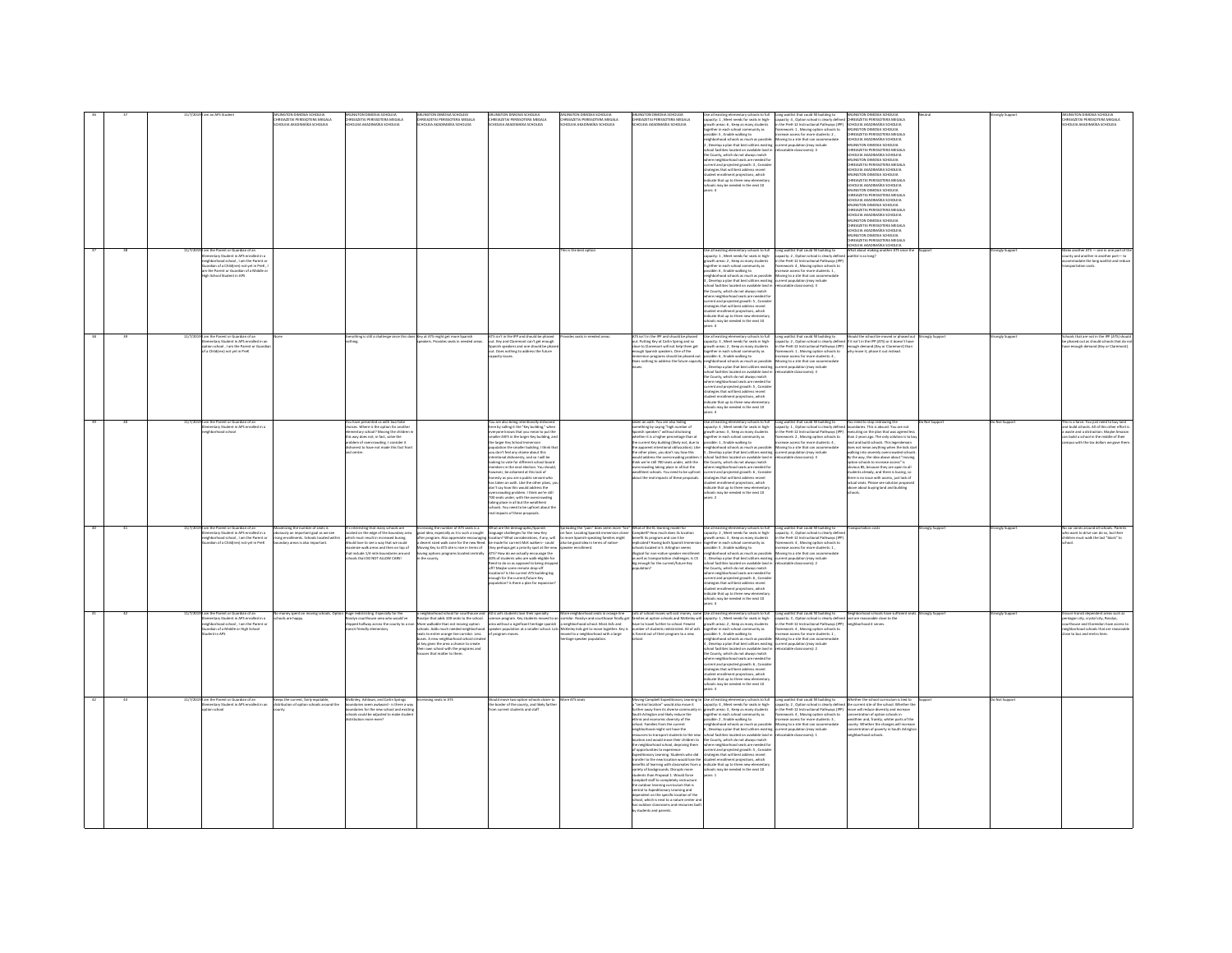|  |  | PreK in APS                                                                               |                                                                                                                             |                                                                                                                  |                                                                                                                                                                                                                                   |                                                                                                                                                                               |                                                                                                                                                         |                                                                                                                                                                                                              | e as examples entertary scribbs to full<br>pacity: S , Meet needs for seats in high-<br>swth areas: 4 , Keep as many students                                                                                                              |                                                                                                                                                                                                                                      |                                                                                                                                                                                                                                               |             |                   |                                                                                                                                                                        |
|--|--|-------------------------------------------------------------------------------------------|-----------------------------------------------------------------------------------------------------------------------------|------------------------------------------------------------------------------------------------------------------|-----------------------------------------------------------------------------------------------------------------------------------------------------------------------------------------------------------------------------------|-------------------------------------------------------------------------------------------------------------------------------------------------------------------------------|---------------------------------------------------------------------------------------------------------------------------------------------------------|--------------------------------------------------------------------------------------------------------------------------------------------------------------------------------------------------------------|--------------------------------------------------------------------------------------------------------------------------------------------------------------------------------------------------------------------------------------------|--------------------------------------------------------------------------------------------------------------------------------------------------------------------------------------------------------------------------------------|-----------------------------------------------------------------------------------------------------------------------------------------------------------------------------------------------------------------------------------------------|-------------|-------------------|------------------------------------------------------------------------------------------------------------------------------------------------------------------------|
|  |  |                                                                                           |                                                                                                                             |                                                                                                                  |                                                                                                                                                                                                                                   |                                                                                                                                                                               |                                                                                                                                                         |                                                                                                                                                                                                              | ogether in each school community as<br>iossible: 2 , Enable walking to<br>eighborhood schools as much as possible: Moving to a site that can accommodate                                                                                   | capacity: 4 , Option school is clearly define<br>in the PreK-12 Instructional Pathways (IPE<br>framework: 1 , Moving option schools to<br>increase access for more students: 2 ,                                                     |                                                                                                                                                                                                                                               |             |                   |                                                                                                                                                                        |
|  |  |                                                                                           |                                                                                                                             |                                                                                                                  |                                                                                                                                                                                                                                   |                                                                                                                                                                               |                                                                                                                                                         |                                                                                                                                                                                                              | .<br>Develop a plan that best utilizes existing exerent population (may include<br>hool facilities located on available land in refocatable classrooms): 3<br>e County, which do not always match                                          |                                                                                                                                                                                                                                      |                                                                                                                                                                                                                                               |             |                   |                                                                                                                                                                        |
|  |  |                                                                                           |                                                                                                                             |                                                                                                                  |                                                                                                                                                                                                                                   |                                                                                                                                                                               |                                                                                                                                                         |                                                                                                                                                                                                              | here neighborhood seats are needed for<br>rrent and projected growth: 6 , Conside                                                                                                                                                          |                                                                                                                                                                                                                                      |                                                                                                                                                                                                                                               |             |                   |                                                                                                                                                                        |
|  |  |                                                                                           |                                                                                                                             |                                                                                                                  |                                                                                                                                                                                                                                   |                                                                                                                                                                               |                                                                                                                                                         |                                                                                                                                                                                                              | trategies that will best address recent<br>tudent enrollment projections, which<br>idicate that up to three new elementar                                                                                                                  |                                                                                                                                                                                                                                      |                                                                                                                                                                                                                                               |             |                   |                                                                                                                                                                        |
|  |  |                                                                                           |                                                                                                                             |                                                                                                                  |                                                                                                                                                                                                                                   |                                                                                                                                                                               |                                                                                                                                                         |                                                                                                                                                                                                              | s<br>may be needed in the next 10<br>rs: 3                                                                                                                                                                                                 |                                                                                                                                                                                                                                      |                                                                                                                                                                                                                                               |             |                   |                                                                                                                                                                        |
|  |  | 11/7/2019 I am the Parent or Guardian of a Child<br>in PreK in APS                        |                                                                                                                             |                                                                                                                  |                                                                                                                                                                                                                                   |                                                                                                                                                                               |                                                                                                                                                         |                                                                                                                                                                                                              | Se all existing elementary schools to full<br>pacity: 3 . Meet needs for seats in high-<br>owth areas: S., Keep as many students                                                                                                           | Long waitlist that could fill building to<br>capacity: 3 , Option school is clearly defin<br>in the PreK-12 Instructional Pathways (IP)                                                                                              |                                                                                                                                                                                                                                               |             |                   |                                                                                                                                                                        |
|  |  |                                                                                           |                                                                                                                             |                                                                                                                  |                                                                                                                                                                                                                                   |                                                                                                                                                                               |                                                                                                                                                         |                                                                                                                                                                                                              |                                                                                                                                                                                                                                            | nework: 2 , Moving option schools to<br>vase access for more students: 1 ,                                                                                                                                                           |                                                                                                                                                                                                                                               |             |                   |                                                                                                                                                                        |
|  |  |                                                                                           |                                                                                                                             |                                                                                                                  |                                                                                                                                                                                                                                   |                                                                                                                                                                               |                                                                                                                                                         |                                                                                                                                                                                                              | hborhood schools as much as possibl<br>, Develop a plan that best utilizes existing current population (may include<br>ol facilities located on available land in                                                                          | increase access for more stude<br>Moving to a site that can accon<br>catable classrooms): 4                                                                                                                                          |                                                                                                                                                                                                                                               |             |                   |                                                                                                                                                                        |
|  |  |                                                                                           |                                                                                                                             |                                                                                                                  |                                                                                                                                                                                                                                   |                                                                                                                                                                               |                                                                                                                                                         |                                                                                                                                                                                                              | e County, which do not always match<br>ere neighborhood seats are needed fo<br>rent and projected growth: 6 , Conside                                                                                                                      |                                                                                                                                                                                                                                      |                                                                                                                                                                                                                                               |             |                   |                                                                                                                                                                        |
|  |  |                                                                                           |                                                                                                                             |                                                                                                                  |                                                                                                                                                                                                                                   |                                                                                                                                                                               |                                                                                                                                                         |                                                                                                                                                                                                              | trategies that will best address recent<br>tudent enrollment projections, which                                                                                                                                                            |                                                                                                                                                                                                                                      |                                                                                                                                                                                                                                               |             |                   |                                                                                                                                                                        |
|  |  |                                                                                           |                                                                                                                             |                                                                                                                  |                                                                                                                                                                                                                                   |                                                                                                                                                                               |                                                                                                                                                         |                                                                                                                                                                                                              | dicate that up to three new elementary<br>nots may be needed in the next 10<br>ers 2                                                                                                                                                       |                                                                                                                                                                                                                                      |                                                                                                                                                                                                                                               |             |                   |                                                                                                                                                                        |
|  |  | am the Parent or Guardian of an<br>lementary Student in APS enrolled in a                 |                                                                                                                             |                                                                                                                  | nder the only thing that seems like a real Pudding more buses and bus routes may tax. This is a chance to rethink how schools are "The switch of option and neighborhood<br>oxitive for many is that there is no change already c |                                                                                                                                                                               | It provides more walkable neighborhood<br>options in areas where that currently isn't                                                                   | This seems like a lot of disruptive moves<br>Also, how does it handle equity and                                                                                                                             | Use all existing elementary schools to full<br>capacity: 4 , Meet needs for seats in high-                                                                                                                                                 | Long waitlist that could fill building to<br>capacity: 4 , Option school is clearly defined<br>in the PreK-12 Instructional Pathways (IPP)                                                                                           | While the push to utilize schools to ca<br>and build neighborhood schools is                                                                                                                                                                  |             |                   |                                                                                                                                                                        |
|  |  | hbarhoad school                                                                           | veen what are currently neighborhoo<br>option schools                                                                       | oads and the districts don't seem fully                                                                          | should also take into account future growth<br>rkable. It is also a lot of kids to move at and where more elementary schools may<br>e time and Doesn't seem workable with sheed to be built to prevent radical shifts in          | tirely new buildings for some schools<br>es ATS keep it's current programming<br>nd what happens to the left<br><b>WELLEN</b>                                                 | Citie.                                                                                                                                                  | ersity issues with the school populat<br>eems like this may create unintended                                                                                                                                | owth areas: S., Keep as many students<br>rether in each school com<br>as yfinum<br>ssible: 2, Enable walking to                                                                                                                            | framework: 3, Moving option schools to<br>ease access for more students: 1                                                                                                                                                           | ferstandable, the option programs an<br>sular and many schools like ATS are                                                                                                                                                                   |             |                   |                                                                                                                                                                        |
|  |  |                                                                                           |                                                                                                                             | e schools outside of boundaries.                                                                                 |                                                                                                                                                                                                                                   | the winds implement to the interest without<br>the still be a lottery system? I think<br>swers to these questions need to be                                                  |                                                                                                                                                         | oppulation segregation. Does this change<br>the designation of which schools are title                                                                                                                       | neighborhood schools as much as possible:<br>6 , Develop a plan that best utilizes existing                                                                                                                                                | Cover access for more accommoderation<br>of the site that can accommoderate population (may include<br>ilocatable classrooms): 2                                                                                                     | popular and university window to you keep options<br>and quality with all the moves? How do yer<br>ensure that diversity and equity are also<br>parts of the discussion? The balance is                                                       |             |                   |                                                                                                                                                                        |
|  |  |                                                                                           |                                                                                                                             |                                                                                                                  |                                                                                                                                                                                                                                   | tade clear to parents currently at ATS.                                                                                                                                       |                                                                                                                                                         |                                                                                                                                                                                                              | ool facilities located on available land i<br>the County, which do not always match<br>there neighborhood seats are needed for                                                                                                             |                                                                                                                                                                                                                                      | between growth/capacity and whether th<br>changes best serve student needs and AP.                                                                                                                                                            |             |                   |                                                                                                                                                                        |
|  |  |                                                                                           |                                                                                                                             |                                                                                                                  |                                                                                                                                                                                                                                   |                                                                                                                                                                               |                                                                                                                                                         |                                                                                                                                                                                                              | urrent and projected growth: 3 , Conside<br>trategies that will best address recent<br>tudent enrollment projections, which<br>ndicate that up to three new elementary                                                                     |                                                                                                                                                                                                                                      |                                                                                                                                                                                                                                               |             |                   |                                                                                                                                                                        |
|  |  |                                                                                           |                                                                                                                             |                                                                                                                  |                                                                                                                                                                                                                                   |                                                                                                                                                                               |                                                                                                                                                         |                                                                                                                                                                                                              | ools may be needed in the next 10                                                                                                                                                                                                          |                                                                                                                                                                                                                                      |                                                                                                                                                                                                                                               |             |                   |                                                                                                                                                                        |
|  |  | am the Parent or Guardian of an<br>Ilementary Student in APS enrolled in a                | hools not involved will be happy                                                                                            | s terrible and families will revolt.                                                                             | Key stays on a major bus line for                                                                                                                                                                                                 | rley probably won't like all the n                                                                                                                                            |                                                                                                                                                         | mpbell's programs are very linked ti<br>eir building as well as their proximity                                                                                                                              | ers: 1                                                                                                                                                                                                                                     |                                                                                                                                                                                                                                      | Don't impact schools that were part of the<br>last painful and opaque houselase noncore                                                                                                                                                       | angly Suppa | ingly Suppo       | nore transparent and don't pretenc<br>re listening to input but really know                                                                                            |
|  |  | rhood school                                                                              |                                                                                                                             |                                                                                                                  |                                                                                                                                                                                                                                   |                                                                                                                                                                               |                                                                                                                                                         | Long Branch Nature Center, this cannot be<br>replicated at the ATS site.                                                                                                                                     | Jise all existing elementary schools to full<br>apacity: S , Meet needs for seats in high-<br>rowth areas: 4 , Keep as many students<br>gether in each school community as                                                                 | Long waitlist that could fill building to<br>capacity: 1 , Option school is clearly define<br>in the PreK-12 Instructional Pathways (IPP<br>framework: 4 , Moving option schools to                                                  |                                                                                                                                                                                                                                               |             |                   | at your decision is going to be all along.<br>mlies don't like being jerked around.                                                                                    |
|  |  |                                                                                           |                                                                                                                             |                                                                                                                  |                                                                                                                                                                                                                                   |                                                                                                                                                                               |                                                                                                                                                         |                                                                                                                                                                                                              | ssible: 1, Enable walking to<br>ighborhood schools as much as possible<br>Develop a plan that best utilizes existing                                                                                                                       | ncrease access for more students: 3,<br>Moving to a site that can accomm<br>current population (may include                                                                                                                          |                                                                                                                                                                                                                                               |             |                   |                                                                                                                                                                        |
|  |  |                                                                                           |                                                                                                                             |                                                                                                                  |                                                                                                                                                                                                                                   |                                                                                                                                                                               |                                                                                                                                                         |                                                                                                                                                                                                              | chool facilities located on available land<br>the County, which do not always match<br>tere neighborhood seats are needed fo                                                                                                               | atable classrooms): 2                                                                                                                                                                                                                |                                                                                                                                                                                                                                               |             |                   |                                                                                                                                                                        |
|  |  |                                                                                           |                                                                                                                             |                                                                                                                  |                                                                                                                                                                                                                                   |                                                                                                                                                                               |                                                                                                                                                         |                                                                                                                                                                                                              | urrent and projected growth: 6, Conside<br>atesies that will best address recent                                                                                                                                                           |                                                                                                                                                                                                                                      |                                                                                                                                                                                                                                               |             |                   |                                                                                                                                                                        |
|  |  |                                                                                           |                                                                                                                             |                                                                                                                  |                                                                                                                                                                                                                                   |                                                                                                                                                                               |                                                                                                                                                         |                                                                                                                                                                                                              | ent projections, which<br>adem enrowmen propose<br>dicate that up to three new element<br>hook may he needed in the next 10                                                                                                                |                                                                                                                                                                                                                                      |                                                                                                                                                                                                                                               |             |                   |                                                                                                                                                                        |
|  |  | 11/7/2019 I am the Parent or Guardian of an                                               | his scenario could provide opportunities                                                                                    | know APS does not want to add buses, so                                                                          | Could eliminate some crowding in Rosslyn                                                                                                                                                                                          | Putting ATS further away from the center                                                                                                                                      | More capacity in Rosslyn? ATS and                                                                                                                       | Similar to the challenges for Proposal 1,                                                                                                                                                                    | ars: 2<br>Use all existing elementary schools to full                                                                                                                                                                                      |                                                                                                                                                                                                                                      | he community has little faith in APS                                                                                                                                                                                                          |             |                   | let an outside planning company to assis                                                                                                                               |
|  |  | entary Student in APS enrolled in an                                                      | balance demographics across the                                                                                             | guessing this won't happe                                                                                        |                                                                                                                                                                                                                                   | the County will likely decrease its<br>iversity. Will putting Key at the curren<br>TS site be a good move in terms of get                                                     | mpbell could grow a bit.                                                                                                                                | moving the option schools could adversely<br>affect the programs. This proposal is more<br>likely to concentrate poverty in South<br>Arlington. Aside from disrupting option                                 | capacity: 2 , Meet needs for seats in high-<br>growth areas: 4 , Keep as many students<br>together in each school community as<br>possible: 6 , Enable walking to                                                                          | Long waitlist that could fill building to<br>capacity: 3, Option school is clearly defined<br>in the PreK-12 Instructional Pathways (IPP)<br>framework: 4, Moring option schools to<br>consiste of comparation and to                | dary decisions because in the past<br>ur data has been faulty, and though<br>are have been many opportunities to                                                                                                                              |             |                   | th this work. If you have a lone-term<br>n una work, in you nave a narground<br>is, share it, even if you are afraid of the<br>renurity reaction. If you do not have a |
|  |  |                                                                                           |                                                                                                                             |                                                                                                                  |                                                                                                                                                                                                                                   | e require SO% Spanish-speaking<br>pulation? Will moving Key to ATS hur<br>the immersion program? Isn't there too                                                              |                                                                                                                                                         | programs and making it harder for them to<br>ceed, ignoring demographics and                                                                                                                                 | neighborhood schools as much as possible: Moving to a site that can accomm<br>5, Develop a plan that best utilizes existing current population (may include                                                                                | ease access for more students: 2,<br>Moving to a site that can accommodate                                                                                                                                                           | jage, the engagement is not meaningfu<br>The School Board needs to do the right<br>thing, even if they are afraid of the                                                                                                                      |             |                   | ng-term vision/plan, get one. Make<br>ographics a key factor. You will not<br>se the opportunity cap otherwise. If you                                                 |
|  |  |                                                                                           |                                                                                                                             |                                                                                                                  |                                                                                                                                                                                                                                   | ich canacity un in the Northern nart of                                                                                                                                       |                                                                                                                                                         | moentrating poverty in South Arlington<br>chools is irresponsible. The School Board<br>and planning staff need to make sure they                                                                             | chool facilities located on available land in                                                                                                                                                                                              | catable classrooms): 1                                                                                                                                                                                                               |                                                                                                                                                                                                                                               |             |                   | serious about closing the opportunity<br>you need to balance d                                                                                                         |
|  |  |                                                                                           |                                                                                                                             |                                                                                                                  |                                                                                                                                                                                                                                   | the County? This scenario does nothing to<br>adjust that. This all seems too piecemeal.<br>APS needs to show their plans for 5-10<br>years down the line. You need to provide |                                                                                                                                                         | have the correct data, the most accurate<br>projections possible, and a plan that looks                                                                                                                      | structures to not always match<br>where neighborhood seats are needed for<br>current and projected growth: 3 , Conside<br>strategies that will best address recent                                                                         |                                                                                                                                                                                                                                      | thing, even it they are atraid of the<br>community response. It's your job to make<br>the best decisions for the majority of the<br>students, not just the students who have<br>parents that have money, influence, and<br>make a lot of nois |             |                   | wise you are all talk. And with the<br>ming full boundary revisions, it will<br>me very clear if you are serious abou                                                  |
|  |  |                                                                                           |                                                                                                                             |                                                                                                                  |                                                                                                                                                                                                                                   | data and place a prime concern on<br><b>nographics or you will be continuing to</b><br>centrate powerty. You will exacerbate                                                  |                                                                                                                                                         | head more than 2 years. Moving Campbell student enrollment projections, which<br>to ATS will negatively affect the EL<br>program, which is successful. Campbell is<br>diverse and makes better progress than | indicate that up to three new elementar<br>e needed in the next 10                                                                                                                                                                         |                                                                                                                                                                                                                                      | APS families speak and language other tha<br>nglish and many do not have easy acces<br>a internet and a computer at home. You                                                                                                                 |             |                   | quity or if you are pretending. The<br>ommunity is getting wiser on equity, and<br>we will be watching and ready to hold you                                           |
|  |  |                                                                                           |                                                                                                                             |                                                                                                                  |                                                                                                                                                                                                                                   | pportunity gap. Option schools are t<br>st demographically balanced, and<br>form well. Before you risk these                                                                  |                                                                                                                                                         | many schools at closing the opportunity<br>gap. Turning the current Campbell site int                                                                                                                        |                                                                                                                                                                                                                                            |                                                                                                                                                                                                                                      | d to do old-fashio<br>contracts to ensure all voices in the County<br>outreach to ensure all voices in the County<br>are at the table. Show the public that you                                                                               |             |                   | able to your words and policies                                                                                                                                        |
|  |  |                                                                                           |                                                                                                                             |                                                                                                                  |                                                                                                                                                                                                                                   | programs, you should have a clear<br>tification for the moves                                                                                                                 |                                                                                                                                                         | neighborhood school will decrease the<br>heal beed to anither 13 add by utility<br>rease the reserty at the new                                                                                              |                                                                                                                                                                                                                                            |                                                                                                                                                                                                                                      | e thinking more than one step at a time<br>hat does this look like in 5 years? In 10                                                                                                                                                          |             |                   |                                                                                                                                                                        |
|  |  |                                                                                           |                                                                                                                             |                                                                                                                  |                                                                                                                                                                                                                                   |                                                                                                                                                                               |                                                                                                                                                         | neighborhood school. This is irresp<br>and short-sighted.                                                                                                                                                    |                                                                                                                                                                                                                                            |                                                                                                                                                                                                                                      | rs? Show your data, show the imp<br>nographics. Consider outsourcing this<br>vning to a company that has been<br>cessful in the past. Do the right thing fo                                                                                   |             |                   |                                                                                                                                                                        |
|  |  |                                                                                           |                                                                                                                             |                                                                                                                  |                                                                                                                                                                                                                                   |                                                                                                                                                                               |                                                                                                                                                         |                                                                                                                                                                                                              |                                                                                                                                                                                                                                            |                                                                                                                                                                                                                                      |                                                                                                                                                                                                                                               |             |                   |                                                                                                                                                                        |
|  |  | 91 am the Parent or Guardian of an<br>Elementary Student in APS enrolled in an            | There is an opportunity to make Key a<br>neighborhood school again and expand<br>enrollment there. It would be a simple and |                                                                                                                  | Too many students will be disrupted by This option disproportionately impacts to would be much more effective to conv<br>these proposals, and they only offer short- kudeens errothed in options schools. The - Key back to a mig |                                                                                                                                                                               | This option disproportionately impacts<br>students enrolled in options schools. The<br>figures cited above do not even take these                       | It would be much more effective to convert<br>Key back to a neighborhood school.<br>Enrollment for native Spanish speaking                                                                                   | t Use all existing elementary schools to full<br>capacity: 6 , Meet needs for seats in high-<br>growth areas: 2 , Keep as many students                                                                                                    | Long waitlist that could fill building to Diptions schools should not be moved; it<br>capacity: 2, Option school is clearly defined disproportionately impacts their students<br>in the PreK-12 Instructional Pathways (IPP) relativ |                                                                                                                                                                                                                                               |             | lot Supp          |                                                                                                                                                                        |
|  |  | on school                                                                                 | fective solution without disrupting the<br>is of thousands of students!                                                     | thool and expand the building and                                                                                | ruptions for options school students in<br>ideration. This is equivalent to                                                                                                                                                       | nilies (like mine) dropped after the<br>tool was converted to an options sch                                                                                                  | uptions for options school students int<br>sideration. This is equivalent to                                                                            | nilies (like mine) dropped after the<br>chool was converted to an options school                                                                                                                             | together in each school community as<br>issible: 1, Enable walking to                                                                                                                                                                      | framework: 1, Moving option schools to<br>ncrease access for more students: 4,                                                                                                                                                       | verted to neighborhood schools with<br>the option for others to attend. This will                                                                                                                                                             |             |                   |                                                                                                                                                                        |
|  |  |                                                                                           |                                                                                                                             |                                                                                                                  | ishing students for being enrolled in<br><b>Inlington's options schools and instead</b>                                                                                                                                           | use much of the Hispanic community<br>vrington does not realize it can use as                                                                                                 | ishing students for being enrolled in<br>inston's options schools and instead                                                                           | Decause much of the Hispanic community<br>in Arlington does not realize it can use an<br>options school. The program is not well                                                                             | eighborhood schools as much as possible:<br>; , Develop a plan that best utilizes existing                                                                                                                                                 | Moving to a site that can accommodate<br>current population (may include                                                                                                                                                             | allow Key to expand its enrollment and<br>ter serve the growing Roslyn co.                                                                                                                                                                    |             |                   |                                                                                                                                                                        |
|  |  |                                                                                           |                                                                                                                             |                                                                                                                  | gives preferential treatment to<br>.<br>neighborhood school students. It is unclea<br>how the disruptions for the options schoo                                                                                                   | ins school. The program is not well<br>advertised in Spanish. The term "immersio<br>program" does not translate well, so there                                                | preferential treatment to<br>ighborhood school students. It is unclear<br>w the disruptions for the options school                                      | idvertised in Spanish. The term "immersio<br>program" does not translate well, so there                                                                                                                      | ool facilities located on available land is<br>the County, which do not always match<br>where neighborhood seats are needed fo                                                                                                             |                                                                                                                                                                                                                                      | neighborhood and options school.                                                                                                                                                                                                              |             |                   |                                                                                                                                                                        |
|  |  |                                                                                           |                                                                                                                             |                                                                                                                  | tudents will be managed. At this point it is<br>clear the negative impact will be<br>disproportionate to any county-wide                                                                                                          | is general confusion about what the<br>gram has to offer. Making Key a<br>ghborhood school again would be a                                                                   | udents will be managed. At this point it is is general confusion about what the<br>ear the negative impact will be<br>sproportionate to any county-wide | program has to offer. Making Key a<br>neighborhood school again would be a<br>simple and effective fix to APS problems.                                                                                      | current and projected growth: S., Conside<br>rategies that will best address recent<br>nt projections, which                                                                                                                               |                                                                                                                                                                                                                                      |                                                                                                                                                                                                                                               |             |                   |                                                                                                                                                                        |
|  |  |                                                                                           |                                                                                                                             |                                                                                                                  |                                                                                                                                                                                                                                   | ple and effective fix to APS prob<br>his is the worst proposal. The new loca<br>: far (even father than proposal 1), and                                                      |                                                                                                                                                         | ther challenge pertains to busing                                                                                                                                                                            | dicate that up to three new el<br>ols may be needed in the next 10                                                                                                                                                                         |                                                                                                                                                                                                                                      |                                                                                                                                                                                                                                               |             |                   |                                                                                                                                                                        |
|  |  |                                                                                           |                                                                                                                             |                                                                                                                  |                                                                                                                                                                                                                                   | sany parents will need to move their<br>ildren to neighborhood schools. Fami<br>la mine) revolve their lives around                                                           |                                                                                                                                                         | vildren to new options school locat<br>The new location is far and will disrupt<br>imily schedules, and many parents will<br>eed to move their children to                                                   |                                                                                                                                                                                                                                            |                                                                                                                                                                                                                                      |                                                                                                                                                                                                                                               |             |                   |                                                                                                                                                                        |
|  |  |                                                                                           |                                                                                                                             |                                                                                                                  |                                                                                                                                                                                                                                   | ximity to their children's schools<br>ving options schools miles from r<br>ations will result in lower enrollm                                                                |                                                                                                                                                         | need to more treat timesers to<br>revolve their lives around proximity to their<br>children's schools. Moving options schools                                                                                |                                                                                                                                                                                                                                            |                                                                                                                                                                                                                                      |                                                                                                                                                                                                                                               |             |                   |                                                                                                                                                                        |
|  |  |                                                                                           |                                                                                                                             |                                                                                                                  |                                                                                                                                                                                                                                   | hese important programs                                                                                                                                                       |                                                                                                                                                         | miles from current locations will result in<br>lower enrollment in these important                                                                                                                           |                                                                                                                                                                                                                                            |                                                                                                                                                                                                                                      |                                                                                                                                                                                                                                               |             |                   |                                                                                                                                                                        |
|  |  |                                                                                           |                                                                                                                             |                                                                                                                  |                                                                                                                                                                                                                                   |                                                                                                                                                                               |                                                                                                                                                         | oaram.                                                                                                                                                                                                       |                                                                                                                                                                                                                                            |                                                                                                                                                                                                                                      |                                                                                                                                                                                                                                               |             |                   |                                                                                                                                                                        |
|  |  | m the Parent or Guardian of an<br>mentary Student in APS enrolled in a<br>hborhood school |                                                                                                                             | ving 38% of kids to new sch<br>s crazy, just to saye on buses? again<br>azy. I don't agree with the need for sud |                                                                                                                                                                                                                                   | oving 23% of kids to new school<br>ms crazy. just to save on buses? again<br>razy. I don't agree with the need for suc                                                        |                                                                                                                                                         | toving 20% of kids to new schools! that<br>ieems crazy, just to save on buses? again<br>trazy. I don't agree with the need for such                                                                          | Use all existing elementary schools to fu<br>apacity: 4, Meet needs for seats in high-<br>owth areas: S , Keep as many student                                                                                                             | Long waitlist that could fill building to<br>capacity: 3 . Option school is clearly defin<br>in the PreK-12 Instructional Pathways (IPF                                                                                              |                                                                                                                                                                                                                                               |             | ingly Do Not Supp |                                                                                                                                                                        |
|  |  |                                                                                           |                                                                                                                             |                                                                                                                  |                                                                                                                                                                                                                                   |                                                                                                                                                                               |                                                                                                                                                         |                                                                                                                                                                                                              | gether in each school community as                                                                                                                                                                                                         | framework: 4, Moving option schools to<br>increase access for more students: 2<br>Moving to a site that can accommoda                                                                                                                |                                                                                                                                                                                                                                               |             |                   |                                                                                                                                                                        |
|  |  |                                                                                           |                                                                                                                             |                                                                                                                  |                                                                                                                                                                                                                                   |                                                                                                                                                                               |                                                                                                                                                         |                                                                                                                                                                                                              | agether in each school communey as<br>exceller 3, Enable walking to<br>wighborhood schools as much as possible: Monoing to a site that can accomm<br>is 3, Develop a plan that best utilizes existing current population (may include<br>- |                                                                                                                                                                                                                                      |                                                                                                                                                                                                                                               |             |                   |                                                                                                                                                                        |
|  |  |                                                                                           |                                                                                                                             |                                                                                                                  |                                                                                                                                                                                                                                   |                                                                                                                                                                               |                                                                                                                                                         |                                                                                                                                                                                                              | the County, which do not always match<br>here neighborhood seats are needed for                                                                                                                                                            |                                                                                                                                                                                                                                      |                                                                                                                                                                                                                                               |             |                   |                                                                                                                                                                        |
|  |  |                                                                                           |                                                                                                                             |                                                                                                                  |                                                                                                                                                                                                                                   |                                                                                                                                                                               |                                                                                                                                                         |                                                                                                                                                                                                              | nere neighbornood seats are needed ro<br>rrent and projected growth: 1 , Consid<br>rategies that will best address recent<br>tudent enrollment projections, which<br>ndicate that up to three new elementary                               |                                                                                                                                                                                                                                      |                                                                                                                                                                                                                                               |             |                   |                                                                                                                                                                        |
|  |  |                                                                                           |                                                                                                                             |                                                                                                                  |                                                                                                                                                                                                                                   |                                                                                                                                                                               |                                                                                                                                                         |                                                                                                                                                                                                              | hools may be needed in the next 10<br>are 2                                                                                                                                                                                                |                                                                                                                                                                                                                                      |                                                                                                                                                                                                                                               |             |                   |                                                                                                                                                                        |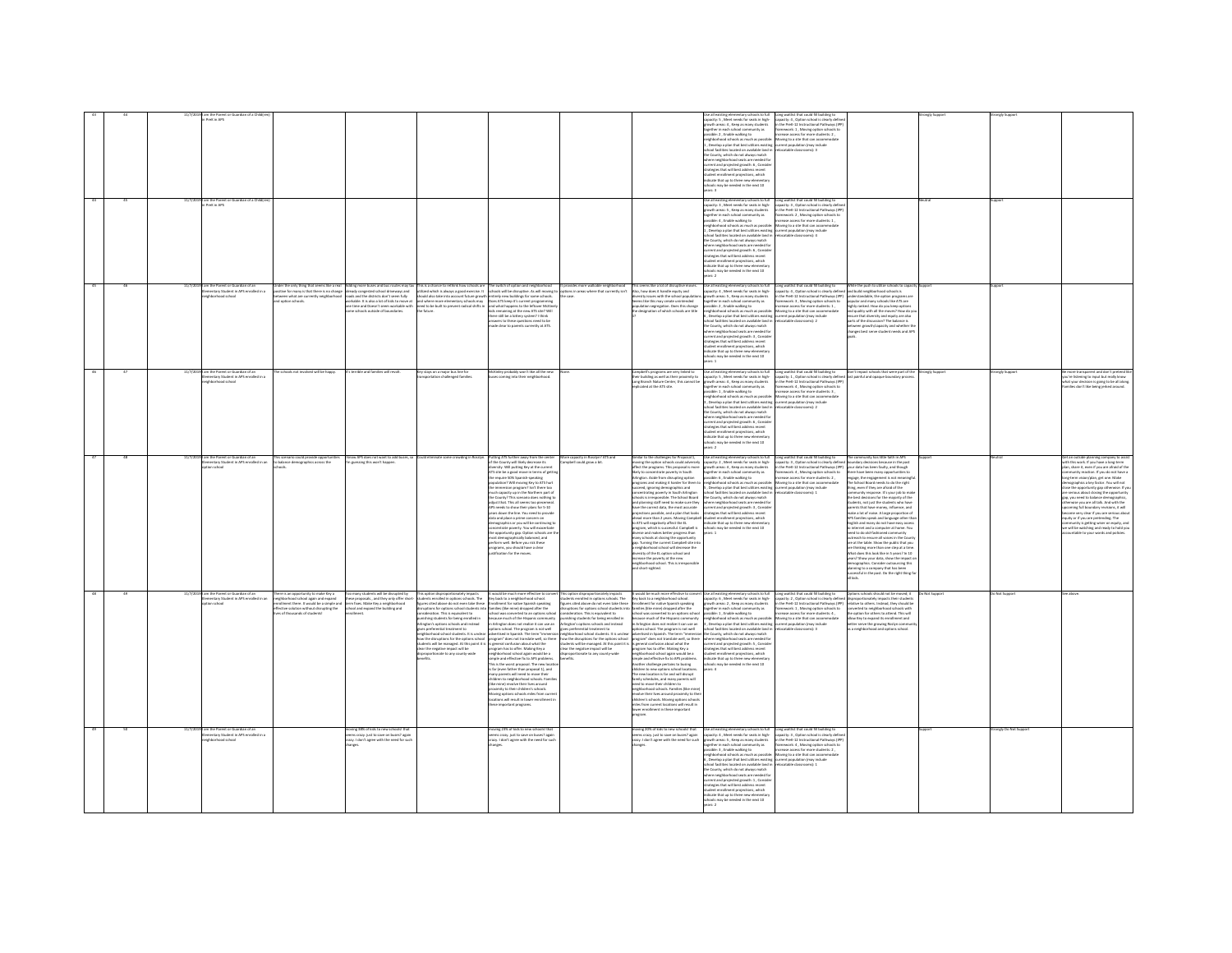|  | ntary Student in APS enrolled in an<br>tion school<br>am the Parent or Guardian of an<br>lementary Student in APS enrolled in a<br>Icorbood school |                                                                                                                                                                                                                                                                                                                                                                                                                                                                                                                                                                                  | e boundaries don't make sense.<br>This would be terrible for my school<br>(Barcroft) by destroying our community<br>and concentrating poor children without<br>sistance from white collar families not<br>rkine multiple minimum ware ich | ATS site (new Key) and Claremont can<br>retain an east-west divide for immersion<br>daries.                                                                                                                                                                                            | Kinley does not have good bus locatio<br>nmer school was complicated there la                                                                                                                                                                                                                                                             | his is great. I think moving Campbell to a <b>Campbell parents will be grumpy</b> an<br>intral location is great as long as you can Arlington might be upset that both<br>dapt the ATS building to have gardens and limmersions are in so<br>dide classrooms. We didn't get into<br>ampbell and my hope would be they ca<br>proposes and my mpe woods on copy can<br>indergarten classes made it hard to get in<br>in the lottery. The school is growing in<br>pularity. Locating the immersion school<br>here Spanish speaking kids live will help<br>ake the program stronger and keep it<br>ue to the model. Moving Carlin springs<br>ood bc then the majority of kids can walk<br>sere instead of cross the dangerous Carlin<br>ings road | his is an awful idea for South Arlingt<br>chools. Barcroft in 2013 was finally<br>beginning to experience poor children<br>make academic gains. Then the Arlington<br>Mill housing was added, and teachers could possible: 1 . Enable walking to<br>truggle to this day, as 73% of 4th graders<br>DID NOT PASS the Virginia Studies SOL last the County, which do not always match<br>year. Proposal 2 would add even more<br>needs to the Barcroft community that just<br>can't manage so many students that are so strategies that will best address recent<br>far behind. It would also make the school at student enrollment projections, which<br>in weiman is weak and we have the state of the state of the Campbell site have an even higher FR. Indicate that up to three new elementar<br>rate. APS, we love diversityand healthy is chools may be needed in the next 10<br>ersity must include middle class families<br>alonaside poor families. Proposal 2 would<br>create greater segregation, would widen<br>your already significant achievement gaps | capacity: 2, Meet needs for seats in high-<br>growth areas: 1, Keep as many students<br>together in each school community as<br>ssible: 4 . Enable walking to<br>hood schools as much as possible:<br>, Develop a plan that best utilizes existing current population (may include<br>ool facilities located on available land in<br>the County, which do not always match<br>ere neighborhood seats are needed for<br>rent and projected growth: 6, Conside<br>trategies that will best address recent<br>tudent enrollment projections, which<br>ndicate that up to three new elementar<br>Its may be needed in the next 10<br>ars: 3<br>Use all existing elementary schools to full<br>capacity: 6 , Meet needs for seats in high-<br>growth areas: 4 , Keep as many students<br>together in each school community as<br>not keep up with the overwhelming needs energy hornout schools as much as possible: Moving to a site that can accomm<br>our school population had. We continue to 5, Develop a plan that best utilizes existing current populatio<br>school facilities located on available land is<br>where neighborhood seats are needed for<br>current and projected growth: 2, Conside<br>wars: 3 | Long waitlist that could fill building to<br>capacity: 2 , Option school is clearly define<br>in the PreK-12 Instructional Pathways (IPP<br>framework: 4, Moving option schools to<br>crease access for more students: 3.<br>: Moving to a site that can accom<br>catable classrooms): 2<br>Long waitlist that could fill building to Look at the buildings thermselves. Where<br>capacity: 2, Option school is clearly defined can additions be easily added.? How can<br>in the PreK-12 Instructional Pathways (IPP) this boun<br>framework: 1, Moving option schools to<br>diversity and equity in APS? This would<br>crease access for more students: 3.<br>clude PTA resources and opportunitie<br>orded to north Arlington schools.<br>catable classrooms): 4 |                |                        | s on socio economic demogr<br>ncredible disparity in APS.                                                                                                                                                                                                                                                                                                                                                                                                                                                                                                                                                                                                                                                                                                                                     |
|--|----------------------------------------------------------------------------------------------------------------------------------------------------|----------------------------------------------------------------------------------------------------------------------------------------------------------------------------------------------------------------------------------------------------------------------------------------------------------------------------------------------------------------------------------------------------------------------------------------------------------------------------------------------------------------------------------------------------------------------------------|-------------------------------------------------------------------------------------------------------------------------------------------------------------------------------------------------------------------------------------------|----------------------------------------------------------------------------------------------------------------------------------------------------------------------------------------------------------------------------------------------------------------------------------------|-------------------------------------------------------------------------------------------------------------------------------------------------------------------------------------------------------------------------------------------------------------------------------------------------------------------------------------------|-----------------------------------------------------------------------------------------------------------------------------------------------------------------------------------------------------------------------------------------------------------------------------------------------------------------------------------------------------------------------------------------------------------------------------------------------------------------------------------------------------------------------------------------------------------------------------------------------------------------------------------------------------------------------------------------------------------------------------------------------|----------------------------------------------------------------------------------------------------------------------------------------------------------------------------------------------------------------------------------------------------------------------------------------------------------------------------------------------------------------------------------------------------------------------------------------------------------------------------------------------------------------------------------------------------------------------------------------------------------------------------------------------------------------------------------------------------------------------------------------------------------------------------------------------------------------------------------------------------------------------------------------------------------------------------------------------------------------------------------------------------------------------------------------------------------------------|-------------------------------------------------------------------------------------------------------------------------------------------------------------------------------------------------------------------------------------------------------------------------------------------------------------------------------------------------------------------------------------------------------------------------------------------------------------------------------------------------------------------------------------------------------------------------------------------------------------------------------------------------------------------------------------------------------------------------------------------------------------------------------------------------------------------------------------------------------------------------------------------------------------------------------------------------------------------------------------------------------------------------------------------------------------------------------------------------------------------------------------------------------------------------------------------------------------------|---------------------------------------------------------------------------------------------------------------------------------------------------------------------------------------------------------------------------------------------------------------------------------------------------------------------------------------------------------------------------------------------------------------------------------------------------------------------------------------------------------------------------------------------------------------------------------------------------------------------------------------------------------------------------------------------------------------------------------------------------------------------|----------------|------------------------|-----------------------------------------------------------------------------------------------------------------------------------------------------------------------------------------------------------------------------------------------------------------------------------------------------------------------------------------------------------------------------------------------------------------------------------------------------------------------------------------------------------------------------------------------------------------------------------------------------------------------------------------------------------------------------------------------------------------------------------------------------------------------------------------------|
|  | 177/2019 am the Parent or Guardian of an<br>entary Student in APS enrolled in a<br>Iehborhood school                                               |                                                                                                                                                                                                                                                                                                                                                                                                                                                                                                                                                                                  |                                                                                                                                                                                                                                           |                                                                                                                                                                                                                                                                                        |                                                                                                                                                                                                                                                                                                                                           |                                                                                                                                                                                                                                                                                                                                                                                                                                                                                                                                                                                                                                                                                                                                               | and likely ultimately lead to schools losing<br>their accreditation. Please stop proposals<br>hat so obviously hurt poor children.                                                                                                                                                                                                                                                                                                                                                                                                                                                                                                                                                                                                                                                                                                                                                                                                                                                                                                                                   | growth areas: 4, Keep as many students<br>ssible: 6, Enable walking to<br>.<br>iighborhood schools as much as possible: Moving to a site that can accommodate<br>, Develop a plan that best utilizes existing current population (may include<br>hool facilities located on available land in<br>e County, which do not always match<br>here neighborhood seats are needed fo<br>rrent and projected growth: 1, Conside<br>trategies that will best address recent<br>dent enrollment projections, which<br>dicate that up to three new element<br>thools may be needed in the next 10                                                                                                                                                                                                                                                                                                                                                                                                                                                                                                                                                                                                                            | Use all existing elementary schools to full <b>Cong waitlist that could fill building to</b><br>capacity: 3 , Meet needs for seats in high- capacity: 3 , Option school is clearly defined<br>growth areas: 4 , Keep as many students in<br>rease access for more students: 2,<br>ocatable classrooms): 1                                                                                                                                                                                                                                                                                                                                                                                                                                                           |                | trongly Do Not Support | not see how any of the proposals wi<br>ct my own children. I feel like I'm beir<br>fooled" by being asked to provide input<br>when I don't have the most important<br>ce of informationhow will each<br>posal affect my children. I wonder if y<br>withholding facts so you can garner<br>port for concepts, and then you will<br>e/announce the most important<br>sions after this consultation period.                                                                                                                                                                                                                                                                                                                                                                                      |
|  | m the Parent or Guardian of an<br>imentary Student in APS enrolled in a<br>Industrial boothpdfail                                                  | roiding upheaval and the accompanying<br>volt from parents.                                                                                                                                                                                                                                                                                                                                                                                                                                                                                                                      | nefficient use of available space and<br>ints reassigned to new school.                                                                                                                                                                   | Keeping students from their schools<br>together while redistributing the option<br>hools in a more effective way and<br>balancing out the availability of seats<br>accompany and any arrangement of search<br>httpwide. Overcrowded schools like<br>ingdon are able to reduce numbers. | dents who could currently walk !<br>ool may have to take a bus.                                                                                                                                                                                                                                                                           | oth of the options are great ideas and I<br>m in support of either one because they<br>imately rebalance the schools with<br>nimal disruption while keeping studen                                                                                                                                                                                                                                                                                                                                                                                                                                                                                                                                                                            |                                                                                                                                                                                                                                                                                                                                                                                                                                                                                                                                                                                                                                                                                                                                                                                                                                                                                                                                                                                                                                                                      | are 2<br>ie all existing elementary schools to full<br>pacity: 1 , Meet needs for seats in high-<br>.<br>rowth areas: 4 , Keep as many students<br>ogether in each school community as<br>ssible: 2 , Enable walking to<br>ighborhood schools as much as possible<br>Develop a plan that best utilizes existing current population (may include<br>ool facilities located on available land in<br>e County, which do not always match<br>tere neighborhood seats are needed for<br>rrent and projected growth: S, Conside<br>rategies that will best address recent<br>subset enrollment projections, which<br>idicate that up to three new elementary<br>chools may be needed in the next 10<br>ars: 6                                                                                                                                                                                                                                                                                                                                                                                                                                                                                                           | Long waitlist that could fill building to<br>capacity: 2 , Option school is clearly defined<br>in the PreK-12 Instructional Pathways (IPP)<br>framework: 3 . Moving option schools to<br>increase access for more students: 1<br>increase access for more students: 1<br>Moving to a site that can accommodat<br>catable classrooms): 4                                                                                                                                                                                                                                                                                                                                                                                                                             | mgly Sup       |                        |                                                                                                                                                                                                                                                                                                                                                                                                                                                                                                                                                                                                                                                                                                                                                                                               |
|  | 191 am the Parent or Guardian of an<br>nentary Student in APS enrolled in an<br>tion school                                                        | by are the boundaries created like this?<br>Why not start by figuring out how many<br>kids can walk to a school, before making<br>hanges that result in "Nearly half of<br>ghborhood schools would lose some of<br>Ir walkable planning units;" and "Almo<br>00 students who currently could walk to<br>ir naiabhochood schools would be<br>ir neignaornaod schools would be<br>jble for bus transportation, adding<br>iroximately 12 buses to our fleet of<br>Imost 200 buses." It seems like these<br>osed boundaries are not sufficient i<br>don't address the transportation | roblem of not creating any additional                                                                                                                                                                                                     | See above. This doesn't seem like a good III suppose it moves less children than<br>attempt at a representative boundary Option 2. But frankly that makes Option 2<br>scenario. Also, it doesn't address the core III look a straw m<br>Option 1.                                      | y outside that zone, forcing all of the<br>dents to be bused. How much will thi                                                                                                                                                                                                                                                           | It is not accurate to call Key a county-wide This proposal grows ATS, but seems to It is not accurate to call Key a county-wide<br>option school. Ronly pulls students from . theirek Carlin Springs and Key. This option option<br>arlin Springs population into one of the<br>ns? On the face it, that doesn't seem fair.<br>of resting also seems to undermine the<br>nary Learning model at Campbell.<br>il the Campbell program be<br>ndamentally changed or will the county<br>tempt to replace those facilities at the<br>S building? How much would this cost?                                                                                                                                                                        | Key outside that zone, forcing all of the<br>in a pump population into units a state of the basic state of the basic Historic State County<br>is actual buildings (Campbell). Has ATS students to be bused. Has the county<br>islamed this change using the Equity considered how<br>chid 324 volusTruan/Facher neitennis<br>sake up 378 of the 709 kids at Key, Many<br>ilies may not be able to send their kids<br>all the way across the county for school.<br>This will erode the immersion program and strategies that will best address recent<br>na win erouw one interested program and<br>thools. Option 2 also concentrates the<br>renersion programs in one part of the<br>county-which will likely lead to less divers-<br>immersion programs in the long run. Has<br>APS asked the staff of the effected school:<br>they are willing to move?                                                                                                                                                                                                           | together in each school community as<br>possible: 1 , Enable walking to<br>neighborhood schools as much as possible<br>4, Develop a plan that best utilizes existing current population (may include<br>threat facilities located on available land in<br>the County, which do not always match<br>where neighborhood seats are needed fo<br>current and projected growth: S., Conside<br>student enrollment projections, which<br>indicate that up to three new elementar<br>hools may be needed in the next 10<br>wars: 2                                                                                                                                                                                                                                                                                                                                                                                                                                                                                                                                                                                                                                                                                       | Use all existing elementary schools to full Long weitlist that could fill building to There is a very real possibility that students<br>capacity, 3, Meet needs for seats in Ngh-Lospathy. 4, Option school is dearly defined and<br>framework: 1 . Moving option schools to<br>option schools for a number of reasons-<br>net increase for a reaffider of reasons-<br>Luding location. Dismissing this reality<br>ler the guise that "option schools can<br>ated anywhere" is missing a huge realit<br>C-Commons of distance<br>naronts. If the moves are not limited<br>carefully considered. then the count<br>end up altering the balance of optio<br>and neighborhoods schools with<br>ended consequences all around.                                          |                |                        | hink the current proposals seem to<br>olve moving a large number of stude<br>and altering/destroying (in the case of<br>(ckinley) entire student populations<br>thout a clear understanding of the<br>inefits and the consequences of these<br>changes. The promotional video touted<br>hat kids that would come off the waiting<br>ist at ATS, but without discussing what<br>uld happen to the excess population<br>from Carlin Springs when it moves to<br>Campbell, And if lowering transportation<br>anyone, And a sowering composition<br>sits is the goal, then why was this not<br>iscussed in the promotional video or<br>des? Exactly how many buses are "save<br>inder these options? How long will the bu<br>ides be for the kids who have to go all the<br>ay across the county? |
|  | am an APS Staff Membe                                                                                                                              |                                                                                                                                                                                                                                                                                                                                                                                                                                                                                                                                                                                  | .<br>Carlin Sorings is outside of te boundary,<br>expensive busses. Too many students wil<br>ve transitions, which will have social<br>stional implications and likely lead to<br>ss ed transfer romants                                  |                                                                                                                                                                                                                                                                                        | imilar as above, but with less drastic                                                                                                                                                                                                                                                                                                    |                                                                                                                                                                                                                                                                                                                                                                                                                                                                                                                                                                                                                                                                                                                                               | and likely can't be replicated elsewhere.<br>The students there are invested in and take together in each school community as<br>ownership over their grounds and the<br>message being sent to them is that the<br>adults are takin this away from them.<br>iprings students, who are the most<br>disadvantaged (per F/R lunch rates) will be<br>toving to what is rumored to be the worst current and projected growth: 6, Conside<br>suilding in the county. Also, Key would be<br>elatively close to Claremont. It doesn't<br>em to make much sense that there are<br>two Immersion schools concentrated in the schools may be needed in the next 10<br>south along Rt. 7 with no program in the years: 1                                                                                                                                                                                                                                                                                                                                                         | Same as above. However, Campbell's site is Use all existing elementary schools to full Long waitlist that could fil building to<br>specific to the special projects of the school capacity: 4 , Meet needs for seats in high-capa<br>growth areas: 2, Keep as many students<br>ssible: 3, Enable walking to<br>neighborhood schools as much as possible: Moving to a site that can accommodate<br>5 , Develop a plan that best utilizes existing current population (may include<br>Furthermore, it would seem that the Carlin school facilities located on available land in relocatable classrooms); 2<br>the County, which do not always match<br>where neighborhood seats are needed for<br>strategies that will best address recent<br>student enrollment projections, which<br>dicate that up to three new elementary                                                                                                                                                                                                                                                                                                                                                                                       | in the PreK-12 Instructional Pathways (IPP)<br>framework: 3, Moving option schools to<br>rease access for more students: 4.                                                                                                                                                                                                                                                                                                                                                                                                                                                                                                                                                                                                                                         |                |                        |                                                                                                                                                                                                                                                                                                                                                                                                                                                                                                                                                                                                                                                                                                                                                                                               |
|  | 11/7/2019 am the Parent or Guardian of an<br>mentary Student in APS enrolled in a<br>borhood school                                                |                                                                                                                                                                                                                                                                                                                                                                                                                                                                                                                                                                                  | out that school opening at full capacity<br>m Day 1.                                                                                                                                                                                      | he area for Reed looks guite large: I worry It's nice that most of the Mck families stay<br><b>ustbar</b>                                                                                                                                                                              | The Westover/Madison Manor/Tara-<br>eway neighborhoods are also quite<br>dense. How do you avoid overcrowding<br>when you lose a neighborhood school in<br>the middle of a dense neighborhood? I'm<br>ot convinced there is real value in an<br>ion school like ATS when this area<br>perately needs more spaces at<br>ghborhood schools. |                                                                                                                                                                                                                                                                                                                                                                                                                                                                                                                                                                                                                                                                                                                                               | The Westover/Madison Manor/Tara-<br>envir neighborhoods are also oute<br>dense. How do you avoid overcrowding<br>when you lose a neighborhood school in<br>the middle of a dense neighborhood? I'm<br>not commond there is real value in an<br>option school like ATS when this area<br>desperately needs more spaces at<br>ighborhood schools.                                                                                                                                                                                                                                                                                                                                                                                                                                                                                                                                                                                                                                                                                                                      | wth areas: 2, Keep as many students<br>gether in each school community as<br>Issible: 6 , Enable walking to<br>ishborhood schools as much as possible: Movine to a site that can accommodate<br>Develop a plan that best utilizes existing current population (may include<br>hool facilities located on available land in relocatable classrooms): 3<br>e County, which do not always match<br>ere neighborhood seats are needed for<br>rent and projected erowth: S. Consid<br>rrent and projected growtn: 5 , Consi<br>ategies that will best address recent<br>ident enrollment projections, which<br>dicate that up to three new elementary<br>ools may be needed in the next 10<br>$we$ $\mathbf{A}$                                                                                                                                                                                                                                                                                                                                                                                                                                                                                                        | Use all existing elementary schools to full Long waitlist that could fill building to How the loss of a neighborhood school<br>capacity: 1, Meet needs for seats in high-capacity: 1, Option school is clearly defined would impa<br>in the PreK-12 Instructional Pathways (IPP)<br>framework: 2 , Moving option schools to<br>ncrease access for more students: 4,                                                                                                                                                                                                                                                                                                                                                                                                 | ronely Support | ronely Suppor          | n schools increase transportation<br>sits and take away resources from<br>orhood schools from which childr<br>can walk -- at least on the elementary<br>ichool level. Moving ATS to McKinley<br>would increase transportation costs as the<br>tool is less central than ATS' current                                                                                                                                                                                                                                                                                                                                                                                                                                                                                                          |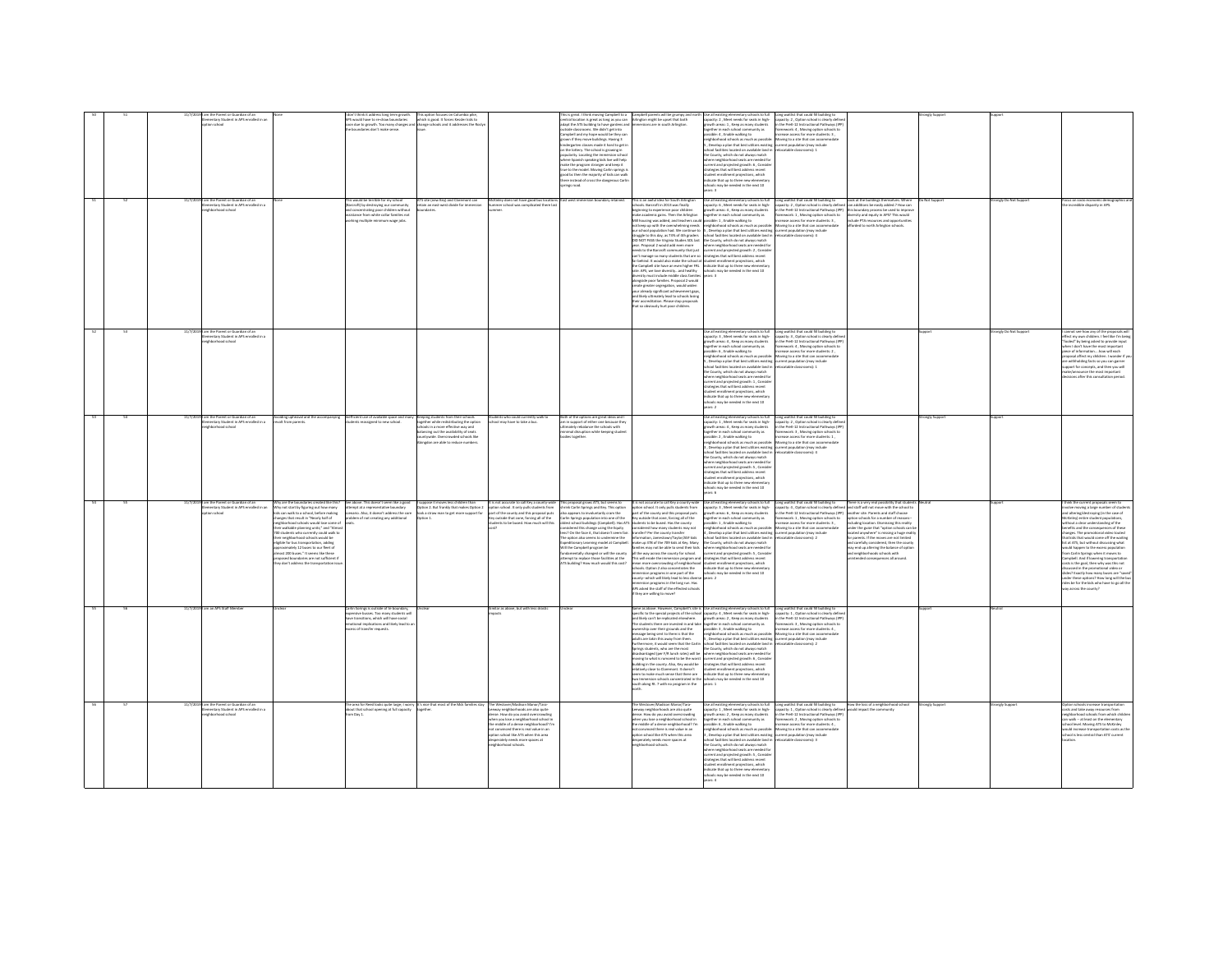|  |  | ich School Student in APS                                                                       |                                                                                                                                                                        |                                                                                      | favor proposal 1, because it creates more<br>seats and involves fewer moves than                                                                                        | and a lot of traffic around McKinky at drop<br>off and pick up.                                                                                                                                               |                                                                                                                           |                                                                                                                                                                                                                            | ary sehneds to fish<br>pacity: 2 , Meet needs for seats in high-<br>pacity: 2 , Meet needs for seats in high-<br>path areas: 4 , Keep as many students                                                                                                                                                                                                                                                                                                                                        | Long waitlist that could fill building to<br>ildine new 1<br>$\text{cusp}$ we<br>use that is constructed by the construction project kifs material in the Poet-22 furth<br>to the Poet-22 further in the Poet-22 further the Poet-22 further the Poet-22 further<br>further start of the Poet-22 further |                 |                       |                                                                                                               |
|--|--|-------------------------------------------------------------------------------------------------|------------------------------------------------------------------------------------------------------------------------------------------------------------------------|--------------------------------------------------------------------------------------|-------------------------------------------------------------------------------------------------------------------------------------------------------------------------|---------------------------------------------------------------------------------------------------------------------------------------------------------------------------------------------------------------|---------------------------------------------------------------------------------------------------------------------------|----------------------------------------------------------------------------------------------------------------------------------------------------------------------------------------------------------------------------|-----------------------------------------------------------------------------------------------------------------------------------------------------------------------------------------------------------------------------------------------------------------------------------------------------------------------------------------------------------------------------------------------------------------------------------------------------------------------------------------------|----------------------------------------------------------------------------------------------------------------------------------------------------------------------------------------------------------------------------------------------------------------------------------------------------------|-----------------|-----------------------|---------------------------------------------------------------------------------------------------------------|
|  |  |                                                                                                 |                                                                                                                                                                        |                                                                                      |                                                                                                                                                                         |                                                                                                                                                                                                               |                                                                                                                           |                                                                                                                                                                                                                            | together in each school community as<br>possible: 5 , Enable walking to<br>, Develop a plan that best utilizes existing current population (may include<br>chool facilities located on available land in refocatable classrooms): 1                                                                                                                                                                                                                                                           | wighborhood schools as much as possible: Moving to a site that can accommodate<br>approving the original design). APS should                                                                                                                                                                             |                 |                       |                                                                                                               |
|  |  |                                                                                                 |                                                                                                                                                                        |                                                                                      |                                                                                                                                                                         |                                                                                                                                                                                                               |                                                                                                                           |                                                                                                                                                                                                                            | e County, which do not always match<br>where neighborhood seats are needed for                                                                                                                                                                                                                                                                                                                                                                                                                | proving the original design). As a shock<br>drawing boundaries, introducing shifts,<br>c.) before building new schools.                                                                                                                                                                                  |                 |                       |                                                                                                               |
|  |  |                                                                                                 |                                                                                                                                                                        |                                                                                      |                                                                                                                                                                         |                                                                                                                                                                                                               |                                                                                                                           |                                                                                                                                                                                                                            | urrent and projected erowth: 3. Consid-<br>drategies that will best address recent<br>strategies that will best address recent<br>ndicate that up to three new elementary                                                                                                                                                                                                                                                                                                                     |                                                                                                                                                                                                                                                                                                          |                 |                       |                                                                                                               |
|  |  |                                                                                                 |                                                                                                                                                                        |                                                                                      |                                                                                                                                                                         |                                                                                                                                                                                                               |                                                                                                                           |                                                                                                                                                                                                                            | hools may be needed in the next 10<br>ars: 6                                                                                                                                                                                                                                                                                                                                                                                                                                                  |                                                                                                                                                                                                                                                                                                          |                 |                       |                                                                                                               |
|  |  | 91 am the Parent or Guardian of an<br>Elementary Student in APS enrolled in a<br>borhood school | This seems like an extreme scenario that<br>you are using so the the remainder of the<br>arios involving school swaps seem                                             |                                                                                      | I have yet to see a good reason why<br>Mckinley is the best school to move. Then<br>ther schools that could also move.                                                  | What happens to the families that are not<br>moving with Mckinley?                                                                                                                                            | I have yet to see a good reason why<br>Mckinley is the best school to move. There<br>e other schools that could also move | What happens to the families that are not<br>moving with Mckinley?                                                                                                                                                         | Use all existing elementary schools to full<br>capacity: 1, Meet needs for seats in high-<br>owth areas: 4, Keep as many students                                                                                                                                                                                                                                                                                                                                                             | Long waitlist that could fill building to<br>capacity: 3, Option school is clearly defin<br>in the PreK-12 Instructional Pathways (IPP)<br>framework: 2, Moving option schools to                                                                                                                        |                 |                       |                                                                                                               |
|  |  |                                                                                                 | re reasonable. How about trying this<br>in again with more comm                                                                                                        |                                                                                      |                                                                                                                                                                         |                                                                                                                                                                                                               |                                                                                                                           |                                                                                                                                                                                                                            | together in each school community as<br>sible: 3 . Enable walking to                                                                                                                                                                                                                                                                                                                                                                                                                          | rease arress for more students-1                                                                                                                                                                                                                                                                         |                 |                       |                                                                                                               |
|  |  |                                                                                                 |                                                                                                                                                                        |                                                                                      |                                                                                                                                                                         |                                                                                                                                                                                                               |                                                                                                                           |                                                                                                                                                                                                                            | oosatowe a , crustew waating to<br>wighborhood schools as much as possible: Motorig to a site that can accomm<br>wighborhood schools as much as possible: Motorig to a site that can accomm<br>ichool facilities located on available l<br>the County, which do not always match                                                                                                                                                                                                              |                                                                                                                                                                                                                                                                                                          |                 |                       |                                                                                                               |
|  |  |                                                                                                 |                                                                                                                                                                        |                                                                                      |                                                                                                                                                                         |                                                                                                                                                                                                               |                                                                                                                           |                                                                                                                                                                                                                            | the county, which do not annuys match<br>there neighborhood seats are needed for<br>trategies that will best address recent<br>lent enrollment projections, which                                                                                                                                                                                                                                                                                                                             |                                                                                                                                                                                                                                                                                                          |                 |                       |                                                                                                               |
|  |  |                                                                                                 |                                                                                                                                                                        |                                                                                      |                                                                                                                                                                         |                                                                                                                                                                                                               |                                                                                                                           |                                                                                                                                                                                                                            | ndicate that up to three new elementar<br>tols may be needed in the next 10                                                                                                                                                                                                                                                                                                                                                                                                                   |                                                                                                                                                                                                                                                                                                          |                 |                       |                                                                                                               |
|  |  | 11/7/2019 I am the Parent or Guardian of an<br>mentary Student in APS enrolled in a             |                                                                                                                                                                        |                                                                                      |                                                                                                                                                                         | .<br>Keep school communities together as much Some Mckinley students will not get to<br>is possible. Create a new neighborhood — move with their peers to Reed. It is unclear                                 |                                                                                                                           | .<br>Keep school communities together as much Some McKinley students will not be able to Use all existing elementary schools to full . Long waitlist that could fill building to<br>as possible. Create a new school in an | capacity: 1, Meet needs for seats in high-                                                                                                                                                                                                                                                                                                                                                                                                                                                    |                                                                                                                                                                                                                                                                                                          |                 |                       |                                                                                                               |
|  |  | hood school                                                                                     |                                                                                                                                                                        |                                                                                      | ol in an                                                                                                                                                                | at would happen to these stude                                                                                                                                                                                | crowded area. Nice the immer<br>ogram to an area that has more Spanish                                                    |                                                                                                                                                                                                                            | owth areas: 2, Keep as many students<br>together in each school community as<br>possible: 3 , Enable walking to                                                                                                                                                                                                                                                                                                                                                                               | the PreK-12 Instructional Pathways (IPP<br>framework: 2, Moving option schools to<br>crease access for more students: 3,                                                                                                                                                                                 |                 |                       |                                                                                                               |
|  |  |                                                                                                 |                                                                                                                                                                        |                                                                                      |                                                                                                                                                                         |                                                                                                                                                                                                               |                                                                                                                           |                                                                                                                                                                                                                            | neighborhood schools as much as possible: Moving to a site that can accommodate<br>Develop a plan that best utilizes existing current population (may include                                                                                                                                                                                                                                                                                                                                 | catable classrooms): 4                                                                                                                                                                                                                                                                                   |                 |                       |                                                                                                               |
|  |  |                                                                                                 |                                                                                                                                                                        |                                                                                      |                                                                                                                                                                         |                                                                                                                                                                                                               |                                                                                                                           |                                                                                                                                                                                                                            | school facilities located on available land in<br>the County, which do not always match<br>where neighborhood seats are needed for<br>current and projected erowth: 5 . Consid-                                                                                                                                                                                                                                                                                                               |                                                                                                                                                                                                                                                                                                          |                 |                       |                                                                                                               |
|  |  |                                                                                                 |                                                                                                                                                                        |                                                                                      |                                                                                                                                                                         |                                                                                                                                                                                                               |                                                                                                                           |                                                                                                                                                                                                                            | trategies that will best address recent<br>tudent enrollment projections, which<br>idicate that up to three new elementary                                                                                                                                                                                                                                                                                                                                                                    |                                                                                                                                                                                                                                                                                                          |                 |                       |                                                                                                               |
|  |  | 91 am an Arlington resident without school-                                                     | ASFS is located within its boundary                                                                                                                                    |                                                                                      | return Key to a neighborhood school in a                                                                                                                                | where do the other McKinley kids go? Wh                                                                                                                                                                       |                                                                                                                           |                                                                                                                                                                                                                            | ools may be needed in the next 10<br>ars 6                                                                                                                                                                                                                                                                                                                                                                                                                                                    |                                                                                                                                                                                                                                                                                                          | angly Suppor    |                       |                                                                                                               |
|  |  |                                                                                                 |                                                                                                                                                                        | multiple boundary changes, schools not<br>with in boundary to name a few             |                                                                                                                                                                         | dey? Move ATS into the ne<br>dine                                                                                                                                                                             |                                                                                                                           | hut both Immersion schools in South<br>Arlington? same problem as proposal #1<br>with ATS move ATS to South Arlington                                                                                                      | .<br>Jse all existing elementary schools to full:<br>sapacity: 6 , Meet needs for seats in high-<br>growth areas: 2, Keep as many students<br>parther in each school community as                                                                                                                                                                                                                                                                                                             | Long waitlist that could fill building to<br>capacity: 4 , Option school is clearly defined<br>in the PreK-12 Instructional Pathways (IPP)<br>framework: 2 , Moving option schools to                                                                                                                    |                 |                       |                                                                                                               |
|  |  |                                                                                                 |                                                                                                                                                                        |                                                                                      |                                                                                                                                                                         |                                                                                                                                                                                                               |                                                                                                                           |                                                                                                                                                                                                                            | ${\small \begin{tabular}{p{0.85\textwidth}} \textbf{g} & \textbf{in}\\ \textbf{is} & \textbf{in}\\ \textbf{is} & \textbf{in}\\ \textbf{is} & \textbf{in}\\ \textbf{is} & \textbf{in}\\ \textbf{is} & \textbf{in}\\ \textbf{is} & \textbf{in}\\ \textbf{is} & \textbf{in}\\ \textbf{is} & \textbf{in}\\ \textbf{is} & \textbf{in}\\ \textbf{is} & \textbf{in}\\ \textbf{is} & \textbf{in}\\ \textbf{is} & \textbf{in}\\ \textbf{is} & \textbf{in}\\ \textbf{is} & \textbf{in}\\ \textbf{is} &$ | Treate arrest for more students: 1                                                                                                                                                                                                                                                                       |                 |                       |                                                                                                               |
|  |  |                                                                                                 |                                                                                                                                                                        |                                                                                      |                                                                                                                                                                         |                                                                                                                                                                                                               |                                                                                                                           |                                                                                                                                                                                                                            | hool facilities located on available land in<br>he County which do not always match<br>e County, which as not aways match<br>here neighborhood seats are needed for<br>intent and projected growth: 5 , Conside                                                                                                                                                                                                                                                                               | ocatable classrooms): 3                                                                                                                                                                                                                                                                                  |                 |                       |                                                                                                               |
|  |  |                                                                                                 |                                                                                                                                                                        |                                                                                      |                                                                                                                                                                         |                                                                                                                                                                                                               |                                                                                                                           |                                                                                                                                                                                                                            | strategies that will best address recent<br>dent enrollment projections, which                                                                                                                                                                                                                                                                                                                                                                                                                |                                                                                                                                                                                                                                                                                                          |                 |                       |                                                                                                               |
|  |  |                                                                                                 |                                                                                                                                                                        |                                                                                      |                                                                                                                                                                         |                                                                                                                                                                                                               |                                                                                                                           |                                                                                                                                                                                                                            | ndicate that up to three new elementary<br>ichools may be needed in the next 10<br>ars: 3                                                                                                                                                                                                                                                                                                                                                                                                     |                                                                                                                                                                                                                                                                                                          |                 |                       |                                                                                                               |
|  |  | m an APS Studen                                                                                 | st schools stay where they are.                                                                                                                                        | ome schools aren't in their boundaries                                               | has a bigger building                                                                                                                                                   | ople aren't going to want to move Not                                                                                                                                                                         |                                                                                                                           | ids will be moved and so will county wi                                                                                                                                                                                    |                                                                                                                                                                                                                                                                                                                                                                                                                                                                                               |                                                                                                                                                                                                                                                                                                          |                 |                       |                                                                                                               |
|  |  |                                                                                                 |                                                                                                                                                                        | ople loose the ability to walk Majority of<br>get moved to a new schoo               |                                                                                                                                                                         | my people are going to be able to walk                                                                                                                                                                        |                                                                                                                           | doch                                                                                                                                                                                                                       | Use all existing elementary schools to ful<br>apacity: 1, Meet needs for seats in high-                                                                                                                                                                                                                                                                                                                                                                                                       | Long waitlist that could fill building to<br>capacity: 1, Option school is clearly defin                                                                                                                                                                                                                 |                 |                       |                                                                                                               |
|  |  |                                                                                                 |                                                                                                                                                                        |                                                                                      |                                                                                                                                                                         |                                                                                                                                                                                                               |                                                                                                                           |                                                                                                                                                                                                                            | spowth areas: 2, Keep as many students<br>together in each school community as<br>possible: 4 , Enable walking to                                                                                                                                                                                                                                                                                                                                                                             | in the PreK-12 Instructional Pathways (IPP)<br>framework: 3 , Moving option schools to<br>increase access for more students: 2,                                                                                                                                                                          |                 |                       |                                                                                                               |
|  |  |                                                                                                 |                                                                                                                                                                        |                                                                                      |                                                                                                                                                                         |                                                                                                                                                                                                               |                                                                                                                           |                                                                                                                                                                                                                            | heighborhood schools as much as possible: Moving to a site that can accommodate<br>3 , Develop a plan that best utilizes existing current population (may include<br>school facilities located on available land i<br>the County, which do not always match                                                                                                                                                                                                                                   | catable classrooms): 4                                                                                                                                                                                                                                                                                   |                 |                       |                                                                                                               |
|  |  |                                                                                                 |                                                                                                                                                                        |                                                                                      |                                                                                                                                                                         |                                                                                                                                                                                                               |                                                                                                                           |                                                                                                                                                                                                                            | here neighborhood seats are needed for<br>urrent and projected erowth: 6. Conside<br>rategies that will best address recent                                                                                                                                                                                                                                                                                                                                                                   |                                                                                                                                                                                                                                                                                                          |                 |                       |                                                                                                               |
|  |  |                                                                                                 |                                                                                                                                                                        |                                                                                      |                                                                                                                                                                         |                                                                                                                                                                                                               |                                                                                                                           |                                                                                                                                                                                                                            | student enrollment projections, which<br>indicate that up to three new elementary<br>schools may be needed in the next 10<br>ars: 5                                                                                                                                                                                                                                                                                                                                                           |                                                                                                                                                                                                                                                                                                          |                 |                       |                                                                                                               |
|  |  | m the Parent or Guardian of an<br>ventary Student in APS enrolled in a                          | is scenario helps to better diversify the<br>pols ethnically and racially. The cost of                                                                                 | stant from vocal northern Arlington<br>ents who expect to get their way and do       | The focus on Columbia Pike schools. It is The movement of the option schools.<br>criminal how APS allows such a disparity to Parents send their kids to options schools |                                                                                                                                                                                                               | Saving money and less student moveme<br>neither of which should be a sufficient                                           | is proposal continues to section off poor<br>fren creating just another low quality                                                                                                                                        |                                                                                                                                                                                                                                                                                                                                                                                                                                                                                               | .<br>Use all existing elementary schools to full Long waitlist that could fill building to thew the option school use its current<br>capacity: 1, Meet needs for seats in high-capacity: 1, Option school is clearly defined buildin                                                                     | ongly Support   | angly Do Not Support  | Bus low income students to available<br>uts in north Arlington schools - eithe                                |
|  |  | lon school                                                                                      | and the need for bussing is a non-factor<br>when it creates opportunity and access for                                                                                 | ot want to diversify the student<br>lations at their schools racially or<br>mically. | exist between north Arlington schools and because the option school is better than<br>south Arlington schools. Do better. Their neighborhood school. The focus          |                                                                                                                                                                                                               | stification to create such chaotic school<br>manns                                                                        | outh Arlinaton school.                                                                                                                                                                                                     | growth areas: 2 . Keep as many students<br>together in each school community as                                                                                                                                                                                                                                                                                                                                                                                                               | in the PreK-12 Instructional Pathways (IPP) advantages or disadvantages the new<br>framework: 4, Moving option schools to building would offer.                                                                                                                                                          |                 |                       | rough a boundary process or<br>slication/lottery system 2) Stand up ne                                        |
|  |  |                                                                                                 | the poor. Until ALL Arlington elementary<br>schools are equally successful, "walk zone<br>are just a politically correct excuse to keep<br>he rich away from the poor. |                                                                                      |                                                                                                                                                                         | should be on making neighborhood school<br>better or creating additional option<br>schools. Expanding seats in existing<br>programs is a half solution. If ATS is so<br>oular, why not create a second ATS? W |                                                                                                                           |                                                                                                                                                                                                                            | $\omega_0$ and the matter community on the interests access for more students: 3 , assisted to the interest of the second state of the second state of the second state of the second state of the second state of the second sta<br>chool facilities located on available land in<br>the County, which do not always match                                                                                                                                                                   | elocatable classrooms): 2                                                                                                                                                                                                                                                                                |                 |                       | tion schools 3) Focus on spreading out<br>v performing students into high<br>forming schools                  |
|  |  |                                                                                                 |                                                                                                                                                                        |                                                                                      |                                                                                                                                                                         | low such exclusivity to even exist?                                                                                                                                                                           |                                                                                                                           |                                                                                                                                                                                                                            | we county, which do not annexy metal<br>where neighborhood seats are reeded for<br>trategies that will best address recent                                                                                                                                                                                                                                                                                                                                                                    |                                                                                                                                                                                                                                                                                                          |                 |                       |                                                                                                               |
|  |  |                                                                                                 |                                                                                                                                                                        |                                                                                      |                                                                                                                                                                         |                                                                                                                                                                                                               |                                                                                                                           |                                                                                                                                                                                                                            | tudent enrollment projections, which<br>ndicate that un to three new elementar<br>e needed in the next 10                                                                                                                                                                                                                                                                                                                                                                                     |                                                                                                                                                                                                                                                                                                          |                 |                       |                                                                                                               |
|  |  | 11/7/2019 I am the Parent or Guardian of an<br>nentary Student in APS enrolled in a             |                                                                                                                                                                        |                                                                                      |                                                                                                                                                                         |                                                                                                                                                                                                               |                                                                                                                           |                                                                                                                                                                                                                            | ars 4                                                                                                                                                                                                                                                                                                                                                                                                                                                                                         |                                                                                                                                                                                                                                                                                                          | trongly Support | rongly Do Not Support | O MORE OPTION SCHOOLS! ALL SCHOOL<br>MIST HAVE THE SAME LEARNING                                              |
|  |  | though school - Lam the Parent or<br>ardian of a Middle or High School<br>Sent in APS           | <b>OPPORTUNITIES!</b>                                                                                                                                                  | PORTUNITIES                                                                          | <b>PORTUNITIES!</b>                                                                                                                                                     | <b>OCHTLINITIES</b>                                                                                                                                                                                           | PORTLINITIES                                                                                                              | <b>PORTUNITIES!</b>                                                                                                                                                                                                        | capacity: 4 , Meet needs for seats in high-<br>growth areas: 2 , Keep as many students<br>together in each school community as                                                                                                                                                                                                                                                                                                                                                                | -cent wellsist that could fill building to MORE OPTION SCHOOLSI ALL SCHOOLS<br>capacity: 4, Option school is clearly defined MUST HAVE THE SAME LEARNING<br>in the Prek: 21 Individuonal Pathways (IPP) CPPORTUNITIES!<br>fisamework: 3<br>Framework: 3, Moving option schools to                        |                 |                       | <b>OOFTLINITIES</b>                                                                                           |
|  |  |                                                                                                 |                                                                                                                                                                        |                                                                                      |                                                                                                                                                                         |                                                                                                                                                                                                               |                                                                                                                           |                                                                                                                                                                                                                            | onsible: 1 , Enable walking to exercise access for more students: 1 ,<br>wighborhood schools as much as possible: Moving to a site that can accommodate<br>Develop a nian that hest utilizes existing pursuit nonclation (may include                                                                                                                                                                                                                                                         | catable classrooms): 2                                                                                                                                                                                                                                                                                   |                 |                       |                                                                                                               |
|  |  |                                                                                                 |                                                                                                                                                                        |                                                                                      |                                                                                                                                                                         |                                                                                                                                                                                                               |                                                                                                                           |                                                                                                                                                                                                                            | chool facilities located on available land is<br>ichool facilities located on available land is<br>he County, which do not always match<br>where neighborhood seats are needed for                                                                                                                                                                                                                                                                                                            |                                                                                                                                                                                                                                                                                                          |                 |                       |                                                                                                               |
|  |  |                                                                                                 |                                                                                                                                                                        |                                                                                      |                                                                                                                                                                         |                                                                                                                                                                                                               |                                                                                                                           |                                                                                                                                                                                                                            | urrent and projected growth: 6 , Conside<br>trategies that will best address recent<br>tudent enrollment projections, which<br>tudent enrollment projections, which<br>idicate that up to three new elementa<br>ools may be needed in the next 10                                                                                                                                                                                                                                             |                                                                                                                                                                                                                                                                                                          |                 |                       |                                                                                                               |
|  |  |                                                                                                 |                                                                                                                                                                        |                                                                                      |                                                                                                                                                                         |                                                                                                                                                                                                               |                                                                                                                           |                                                                                                                                                                                                                            | urs: 5                                                                                                                                                                                                                                                                                                                                                                                                                                                                                        |                                                                                                                                                                                                                                                                                                          | angly Suppo     | ngly Supp             |                                                                                                               |
|  |  | em the Parent or Guardian of a<br>mentary Student in APS enrolled in a<br>rhood school          |                                                                                                                                                                        |                                                                                      |                                                                                                                                                                         |                                                                                                                                                                                                               |                                                                                                                           |                                                                                                                                                                                                                            | together in each school community as                                                                                                                                                                                                                                                                                                                                                                                                                                                          | .<br>Lapachy: 1, Meet needs for seats in high- capacity: 2, Option school fill building to ill existing building to<br>Lapachy: 1, Meet needs for seats in high- capacity: 2, Option school is clustry defined buildings should bu d<br>framework: 1 . Moving option schools to                          |                 |                       | se those buildings for neighborhood<br>ools. option programs can be<br>eintroduced in the future when APS has |
|  |  |                                                                                                 |                                                                                                                                                                        |                                                                                      |                                                                                                                                                                         |                                                                                                                                                                                                               |                                                                                                                           |                                                                                                                                                                                                                            | system in weak and community as a section in the system is a state of the system of the system of the system of the system of the system of the system of the system of the system of the system of the system of the system o                                                                                                                                                                                                                                                                | increase access for more students: 4,<br>Moving to a site that can accommodat                                                                                                                                                                                                                            |                 |                       | he baseline number of seats for all                                                                           |
|  |  |                                                                                                 |                                                                                                                                                                        |                                                                                      |                                                                                                                                                                         |                                                                                                                                                                                                               |                                                                                                                           |                                                                                                                                                                                                                            | hool facilities located on available land in<br>the County, which do not always match                                                                                                                                                                                                                                                                                                                                                                                                         | ocatable classrooms): 3                                                                                                                                                                                                                                                                                  |                 |                       |                                                                                                               |
|  |  |                                                                                                 |                                                                                                                                                                        |                                                                                      |                                                                                                                                                                         |                                                                                                                                                                                                               |                                                                                                                           |                                                                                                                                                                                                                            | here neighborhood seats are needed for<br>arrent and projected growth: 5 , Conside<br>trategies that will best address recent<br>student enrollment projections, which<br>indicate that up to three new elementary<br>ools may be needed in the next 10                                                                                                                                                                                                                                       |                                                                                                                                                                                                                                                                                                          |                 |                       |                                                                                                               |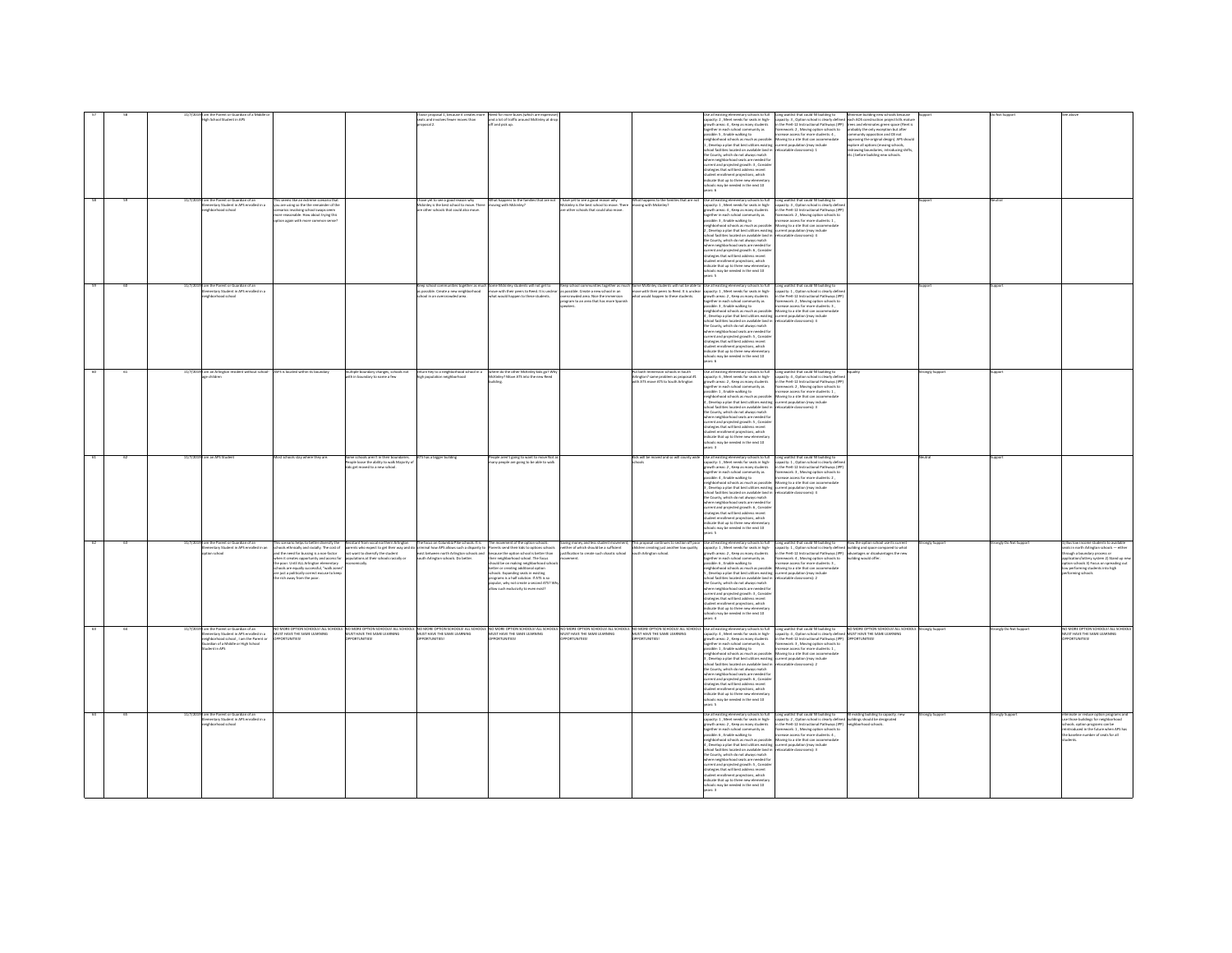|  | the Parent or Guardian of an<br>Intary Student in APS enrolled in a<br>Internal Student in APS enrolled in a<br>m an APS Staff Mem                            | More diversity and impact is spread among Kosing neighborhood cohe<br>a larger group of people. |                                                                                                                                                                                                                                                                                                                         | hesion, walkability, "Yewer logistics to figur<br>L. McKinley community. |                                                                                                                                                                                                                                                                                                                                                                                                                                                                                                             | At first I didn't understand this, but the<br>panel discussion helped. I love this, I like<br>putting Carlin Springs walkable to the<br>ommunity and love the idea of increasing<br>te number of native Spanish speakers who<br>ould access Key.                                                                                                                                                                                          | be amazine to move to that quadrant<br>$[0.012040045, \, \, \text{As} \, \, \text{reco} \, \text{or} \, \text{the} \, \text{or} \, \text{or} \, \text{or} \, \text{the} \, \text{or} \, \text{or} \, \text{or} \, \text{or} \, \text{or} \, \text{or} \, \text{or} \, \text{or} \, \text{or} \, \text{or} \, \text{or} \, \text{or} \, \text{or} \, \text{or} \, \text{or} \, \text{or} \, \text{or} \, \text{or} \, \text{or} \, \text{or} \, \text{or$<br>demand for the outdoor learning program<br>han ATS. What did the pathways data<br>yield? Was outdoor learning on the list of<br>ideas to consider expanding? | Use all existing elementary schools to full<br>capacity: 5 , Meet needs for seats in high-<br>growth areas: 4 , Keep as many students<br>The largest burste in lower de you have a specified point and capacity of the state of the specific state of the specific state in the specific state of the specific state of the specific state in the specific state in th<br>1 , Develop a plan that best utilizes existing current population (may include<br>school facilities located on available land in reelocatable classrooms): 2<br>schools may be needed in the next 10<br>years: 3                                                                                                                                                                                           | Long weitlist that could fill building to<br>capacity: 1, Option school is clearly defined<br>in the PeW-12 Instructional Pathways (IPP)<br>framework: 3, Moving option schools to<br>increase access for more students: 4,<br>Moving to a site that can accommodate                                                                                                                                                                                                                                                                                                                                                                                                                                                                                                                                                                         | Neighborhood schools need to remain a<br>ed priority. People can say that the lottery is<br>7) equitable but it is not.                                                                                                                                                                                                                                                                                                                                                                                                                                                                                                                                                                                                                                 |                  | ongly Sup             | I still say think about Campbell moving to<br>Taylor or Jamestown. One of those school<br>his a well developed outdoor learning<br>capacity. That had to help minimize costs.<br>Carlin springs should be walkablel ATS is<br>sext to a McDonalds - that is not fair to<br>mobel.                                                                                                                                                                                                                                                                                                                                         |
|--|---------------------------------------------------------------------------------------------------------------------------------------------------------------|-------------------------------------------------------------------------------------------------|-------------------------------------------------------------------------------------------------------------------------------------------------------------------------------------------------------------------------------------------------------------------------------------------------------------------------|--------------------------------------------------------------------------|-------------------------------------------------------------------------------------------------------------------------------------------------------------------------------------------------------------------------------------------------------------------------------------------------------------------------------------------------------------------------------------------------------------------------------------------------------------------------------------------------------------|-------------------------------------------------------------------------------------------------------------------------------------------------------------------------------------------------------------------------------------------------------------------------------------------------------------------------------------------------------------------------------------------------------------------------------------------|--------------------------------------------------------------------------------------------------------------------------------------------------------------------------------------------------------------------------------------------------------------------------------------------------------------------------------------------------------------------------------------------------------------------------------------------------------------------------------------------------------------------------------------------------------------------------------------------------------------------------|--------------------------------------------------------------------------------------------------------------------------------------------------------------------------------------------------------------------------------------------------------------------------------------------------------------------------------------------------------------------------------------------------------------------------------------------------------------------------------------------------------------------------------------------------------------------------------------------------------------------------------------------------------------------------------------------------------------------------------------------------------------------------------------|----------------------------------------------------------------------------------------------------------------------------------------------------------------------------------------------------------------------------------------------------------------------------------------------------------------------------------------------------------------------------------------------------------------------------------------------------------------------------------------------------------------------------------------------------------------------------------------------------------------------------------------------------------------------------------------------------------------------------------------------------------------------------------------------------------------------------------------------|---------------------------------------------------------------------------------------------------------------------------------------------------------------------------------------------------------------------------------------------------------------------------------------------------------------------------------------------------------------------------------------------------------------------------------------------------------------------------------------------------------------------------------------------------------------------------------------------------------------------------------------------------------------------------------------------------------------------------------------------------------|------------------|-----------------------|---------------------------------------------------------------------------------------------------------------------------------------------------------------------------------------------------------------------------------------------------------------------------------------------------------------------------------------------------------------------------------------------------------------------------------------------------------------------------------------------------------------------------------------------------------------------------------------------------------------------------|
|  |                                                                                                                                                               |                                                                                                 |                                                                                                                                                                                                                                                                                                                         |                                                                          |                                                                                                                                                                                                                                                                                                                                                                                                                                                                                                             | ip off the bandaid now and make<br>weeping changes at once rather that<br>neal over several years                                                                                                                                                                                                                                                                                                                                         |                                                                                                                                                                                                                                                                                                                                                                                                                                                                                                                                                                                                                          | Use all existing elementary schools to full<br>capacity: 1 , Meet needs for seats in high-<br>growth areas: 2 , Keep as many students<br>together in each school community as<br>possible: 6, Enable walking to<br>.<br>heighborhood schools as much as possible: Moving to a site that can accommo<br>3 , Develop a plan that best utilizes existing corrent population (may include<br>.<br>Ichool facilities located on available land in<br>the County, which do not always match<br>tre courtry, went no not aways match<br>where neighborhood seats are needed for<br>current and projected growth: S , Consider<br>strategies that will best adders neont<br>stadent encoliment projections, which<br>indicate that up to three<br>ools may be needed in the next 10<br>are 4 | Long waitlist that could fill building to<br>capacity: 3 , Option school is clearly define<br>in the PreK-12 Instructional Pathways (IPP)<br>framework: 4 , Moving option schools to<br>screase access for more students: 1,<br>Inratable classrooms) 2                                                                                                                                                                                                                                                                                                                                                                                                                                                                                                                                                                                      |                                                                                                                                                                                                                                                                                                                                                                                                                                                                                                                                                                                                                                                                                                                                                         |                  |                       |                                                                                                                                                                                                                                                                                                                                                                                                                                                                                                                                                                                                                           |
|  | am the Parent or Guardian of an<br>ntary Student in APS enrolled in a                                                                                         | like it that south Fairlington stays with<br>evinn in this scenar                               | osing walkable planning units for<br>eighborhood schools.                                                                                                                                                                                                                                                               | Northond schools would have more                                         |                                                                                                                                                                                                                                                                                                                                                                                                                                                                                                             | ore neighborhood school seats                                                                                                                                                                                                                                                                                                                                                                                                             | amobell would lose access to Lone Bra<br>ure Cente                                                                                                                                                                                                                                                                                                                                                                                                                                                                                                                                                                       | Se all'existine e<br>ary schools to full<br>Usie all ensuing elementary schools to that II<br>capacity: 4 , Meet needs for seats in high-<br>sprowth areas: 3 , Keep as many students<br>together in each school community as<br>possible: 1, finalle walking to<br>meighborhood sc<br>school facilities located on available land in<br>the County, which do not always match<br>here neighborhood seats are needed for<br>there neighborhood seats are needed to<br>urrent and projected growth: 6 , Consider<br>trategies that will best addess recent<br>tudent enrollment projections, which<br>idicate that up to three new elementary<br>chools may be needed in t<br>ears: 5                                                                                                 | ong waitlist that could fill building to<br>pacity: 4, Option school is clearly definitional Prett-12 Instructional Pathways (IP)<br>ework: 3, Moving option schools to<br>rease access for more students: 1 ,<br>wing to a site that can accommodat<br>current population (may include<br>elocatable classrooms): 2                                                                                                                                                                                                                                                                                                                                                                                                                                                                                                                         |                                                                                                                                                                                                                                                                                                                                                                                                                                                                                                                                                                                                                                                                                                                                                         | analy Support    | ongly Support         | n't create "niands" whe                                                                                                                                                                                                                                                                                                                                                                                                                                                                                                                                                                                                   |
|  | .<br>19 I am an APS Staff Member , I am an<br>rlington resident without school-age                                                                            |                                                                                                 |                                                                                                                                                                                                                                                                                                                         |                                                                          |                                                                                                                                                                                                                                                                                                                                                                                                                                                                                                             |                                                                                                                                                                                                                                                                                                                                                                                                                                           |                                                                                                                                                                                                                                                                                                                                                                                                                                                                                                                                                                                                                          | Use all existing elementary schools to full<br>spacity: 4, Meet needs for seats in high-<br>rowth areas: 3 . Keep as many student<br>ogether in each school community as<br>together in each school community as<br>possible: 2 , Erable walking to<br>mighborhood schools as much as possible:<br>1, Develop a plan that best utilizes eniting<br>is closed in the best utilizes entirely<br>the County, which do not al<br>where neighborhood seats are needed for<br>current and projected growth: 5, Consider<br>strategies that will best address recent<br>tudent enrollment projections, which<br>idicate that up to three new elementary<br>ools may be needed in the next 10<br>$m$ ers: 6                                                                                  | Long waitlist that could fill building to<br>.<br>apacity: 2 , Option school is clearly defined McKinley Elementary School, so thi<br>n the PreK-12 Instructional Pathways (IPP) McKinley name does not disappear<br>nework: 4, Moving option schools to                                                                                                                                                                                                                                                                                                                                                                                                                                                                                                                                                                                     | If McKinley moves to Reed, rename Reed as<br>d McKinley Elementary School, so that the<br>McKinley is part of our neighborhood<br>McKininy is part of our meighborhood<br>history. My children have a brick in the<br>pathway to the flag. The brick was<br>parthway to the flag. The brick was<br>particle backin 2025 or 2006. I hrow to<br>the fould the name of the school<br>with the children to Reed.Years ago, I was<br>part of a push to eliminate ATS as a choice<br>school and make it a neighborhood school<br>The idea of a traditional school should have<br>peared when the open classroom of<br>open school idea disappeared. All schools<br>nowadays are basically traditional. There is<br>no longer a need for a special school with |                  | rongly Suppor         |                                                                                                                                                                                                                                                                                                                                                                                                                                                                                                                                                                                                                           |
|  | am the Parent or Guardian of an<br>mentary Student in APS enrolled in a<br>head school                                                                        |                                                                                                 |                                                                                                                                                                                                                                                                                                                         |                                                                          |                                                                                                                                                                                                                                                                                                                                                                                                                                                                                                             | scating Campbell where more familie<br>ther access the school. It seems that<br>ampbell has outerown its current local<br>ny child for the second year has lunch<br>is my child for the second year has land<br>to:00AM. Carlin Springs community will<br>have an option for Immersion, which<br>hould increase the participation of nath<br>ipeakers in the program. Campbell locat<br>s walking distance to sev<br>lated neighborhoods. |                                                                                                                                                                                                                                                                                                                                                                                                                                                                                                                                                                                                                          | Use all existing elementary schools to full<br>spacity: 4 , Meet needs for seats in high-<br>trowth areas: 5 , Keep as many students<br>together in each school community as<br>euser in each school common<br>sible: 6 , Enable walking to<br>presence or , cause were wearing to<br>this is much as possible: the specified school facilities located on available land in<br>school facilities located on available land in<br>the County, which do not always match<br>where neighborhood seats are needed for<br>current and projected growth: 3, Consider<br>strategies that will best address recent<br>tudent enrollment projections, which<br>idicate that up to three new elementa<br>ools may be needed in the next 10<br>$-2$                                            | Long waitlist that could fill building to $A$ s we try to encourage more walkers we<br>capacity: 3, Option school is clearly defined should also enhance the safety of trails,<br>in the PreK-12 Instructional Pathways (IPP) sidewa<br>.<br>mework: 4 , Moving option schools to<br>rease access for more students: 1 ,<br>Moving to a site that can accomm<br>current population (may include<br>relocatable classrooms): 2                                                                                                                                                                                                                                                                                                                                                                                                                |                                                                                                                                                                                                                                                                                                                                                                                                                                                                                                                                                                                                                                                                                                                                                         |                  |                       |                                                                                                                                                                                                                                                                                                                                                                                                                                                                                                                                                                                                                           |
|  | am the Parent or Guar<br>1 PreK in APS                                                                                                                        |                                                                                                 |                                                                                                                                                                                                                                                                                                                         |                                                                          | Are you sure people still want option<br>school? Do people on wait list really want<br>to go or are they just applying to school<br>ause that's what we do in Arlineton. I<br>tion schools are in a neighborhood do<br>se students living in neighborhood get<br>vity? Feel like we should remove AT*<br>processy rews into we second remove with<br>and keep McKinley and open up Reed. Fee<br>like we should focus on improving all<br>neighborhood schools and maybe we<br>wouldn't need option schools. |                                                                                                                                                                                                                                                                                                                                                                                                                                           | .<br>Same as above I think we need to revaluat<br>and see if option schools are still necessary<br>should be on neighborhood schools                                                                                                                                                                                                                                                                                                                                                                                                                                                                                     | Use all existing elementary schools to full<br>capacity: 6 , Meet needs for seats in high-<br>suth areas: S , Keep as many students<br>together in each school community as<br>ssible: 2, Enable walking to<br>wighborhood schools as much as possible<br>.<br>Develop a plan that best utilizes existing<br>thool facilities located on available land in<br>the County, which do not always match<br>where neighborhood seats are needed for<br>current and projected growth: 4, Consider<br>strategies that will best address recent<br>student enrollment projections, which<br>indicate that up to three new elementary<br>chools may be needed in the next 10<br>$m \geq 3$                                                                                                    | Long weight that could fill building to $\begin{array}{ l l } \hline \multicolumn{3}{l}{\text{Korr}} \hline \multicolumn{3}{l}{\text{block}} \multicolumn{3}{l}{\text{forr}} \hline \multicolumn{3}{l}{\text{which is the case of our method in the model.} \end{array}$<br>rather weight of the Pref.-12 Instructional Pathways (PP) neighborhood communities.<br>oving to a site that can accommodate<br>rent population (may include<br>ocatable classrooms): 2                                                                                                                                                                                                                                                                                                                                                                           | alking distance to their house.                                                                                                                                                                                                                                                                                                                                                                                                                                                                                                                                                                                                                                                                                                                         | ngly Do Not Supp | ongly Supp            | aluate whether or not option s                                                                                                                                                                                                                                                                                                                                                                                                                                                                                                                                                                                            |
|  | I am the Parent or Guardian of a Middi<br>High School Student in APS .Other (Plea<br>cify) : A parent of students who are<br>irs to another neighborhood scho |                                                                                                 | e representative boundaries scenario<br>/t useful since it doesn't show the ner<br>resentative boundary for the new<br>phorhood school at the Key school. It<br>ssible to consider the ramification<br>Proposal 1 and 2 independent of the<br>ming boundary changes. Please add<br>new boundaries for Key and re-oost t |                                                                          |                                                                                                                                                                                                                                                                                                                                                                                                                                                                                                             |                                                                                                                                                                                                                                                                                                                                                                                                                                           |                                                                                                                                                                                                                                                                                                                                                                                                                                                                                                                                                                                                                          | Use all existing elementary schools to full<br>capacity: 3 , Meet needs for seats in high-growth areas: 4 , Keep as many students<br>together in each school community as<br>possible: 2 , Enable walking to<br>hool facilities located on available land in<br>the County, which do not always match<br>re neight<br>rhood seats are needed fo<br>www.wayoutubes areas are reviewed in the contract and projected growth: 5 , Consider<br>strategies that will best address recent<br>student enrollment projections, which<br>indicate that up to three new elementary                                                                                                                                                                                                             | Long weilflist that could fill building to<br>clayse the state of the state of the state of the state of the state of the process in the Prefix 23 network of the state of the state of the state of the state of the state of t<br>neighborhood schools as much as possible: Moving to a site that can accommodate<br>1, Develop a plan that best utilizes existing current population (may include<br>locatable classrooms): 1                                                                                                                                                                                                                                                                                                                                                                                                             | the county to continue attending the same<br>school. Waitlist composition will change if<br>tion school locations change.                                                                                                                                                                                                                                                                                                                                                                                                                                                                                                                                                                                                                               | trangly Support  | ongly Suppor          | sider the ASFS - Key school sway                                                                                                                                                                                                                                                                                                                                                                                                                                                                                                                                                                                          |
|  | 11/7/2019 I am the Parent or Guardian of an<br>mentary Student in APS enrolled in an<br>inn orbord                                                            | Choice schools stay where they are. ATS<br>inues to be centrally locates                        | overty is concentrated in only a few of<br>aton's schools. The FARMs rates for<br>ie schools are significantly higher that<br>ther schools.                                                                                                                                                                             |                                                                          | fcKirley does not have an adequate bus<br>lop to be an option school. My son did<br>sup to we an upsee assuce. Wy am use<br>sammer enrichment school at McKinky<br>vid the bus area was a complete disaster<br>VIS would no longer be centrally located                                                                                                                                                                                                                                                     |                                                                                                                                                                                                                                                                                                                                                                                                                                           | Concentrated powerty in a few schools will Campbell leverages their courtyard and<br>make the non poor schools even better. wetlands for their outdoor classroom.<br>Arlinaton. The new neighborhood school at ecurrent and projected erowth: 2. Conside<br>ampbell would have a very high FARMs strategies that will best address recent<br>ate: Barcroft's FARMs rate would also rise. student enrollment projections, which<br>Tast Lancook a Protect rate would also tract<br>Last I checked, barcroft's SOL passing rates<br>were very poor - this plan would make the<br>SOL passing rate even worse.              | where neighborhood seats are needed for<br>indicate that up to three new elements<br>schools may be needed in the next 10                                                                                                                                                                                                                                                                                                                                                                                                                                                                                                                                                                                                                                                            | $[Graphs] In the paper, the configuration is a set of the graph of the graph is a set of the graph is a set of the graph is a set of the graph is a set of the graph is a set of the graph is a set of the graph is a set of the graph is a set of the graph is a set of the graph is a set of the graph is a set of the graph is a set of the graph is a set of the graph is a set of the graph is a set of the graph is a set of the graph is a set of the graph is a set of the graph is a set of the graph is a set of the graph is a set of the graph is a set of the graph is a set of the graph is a set of the graph is a set of the graph is a set of the graph is a set of the graph is a set of the graph is a set of the graph is a set of the graph is a set of the graph is a set of the graph is a set of the graph is a set$ |                                                                                                                                                                                                                                                                                                                                                                                                                                                                                                                                                                                                                                                                                                                                                         | Neutral          | rongly Do Not Support | This issue is because APS promised<br>stover that Reed would be a<br>elighterhood school. What if instead the<br>teed site hosted a 2nd ATS program? The<br>withist for ATS is very long - I would<br>nagine that increasing the number of<br>Jats in an ATS program would be very<br>opular. Arlington county continues to<br>incentrate poverty on Columbia Pike.<br>here needs to be a halt on affordable<br>using on the pike and instead affordab<br>ousing needs to be built along Lee<br>sighway. Glebe, Key, and Taylor can<br>.<br>ccommodate more poverty. Randolph,<br>arcroft, and Carlin Springs/Campbell ca |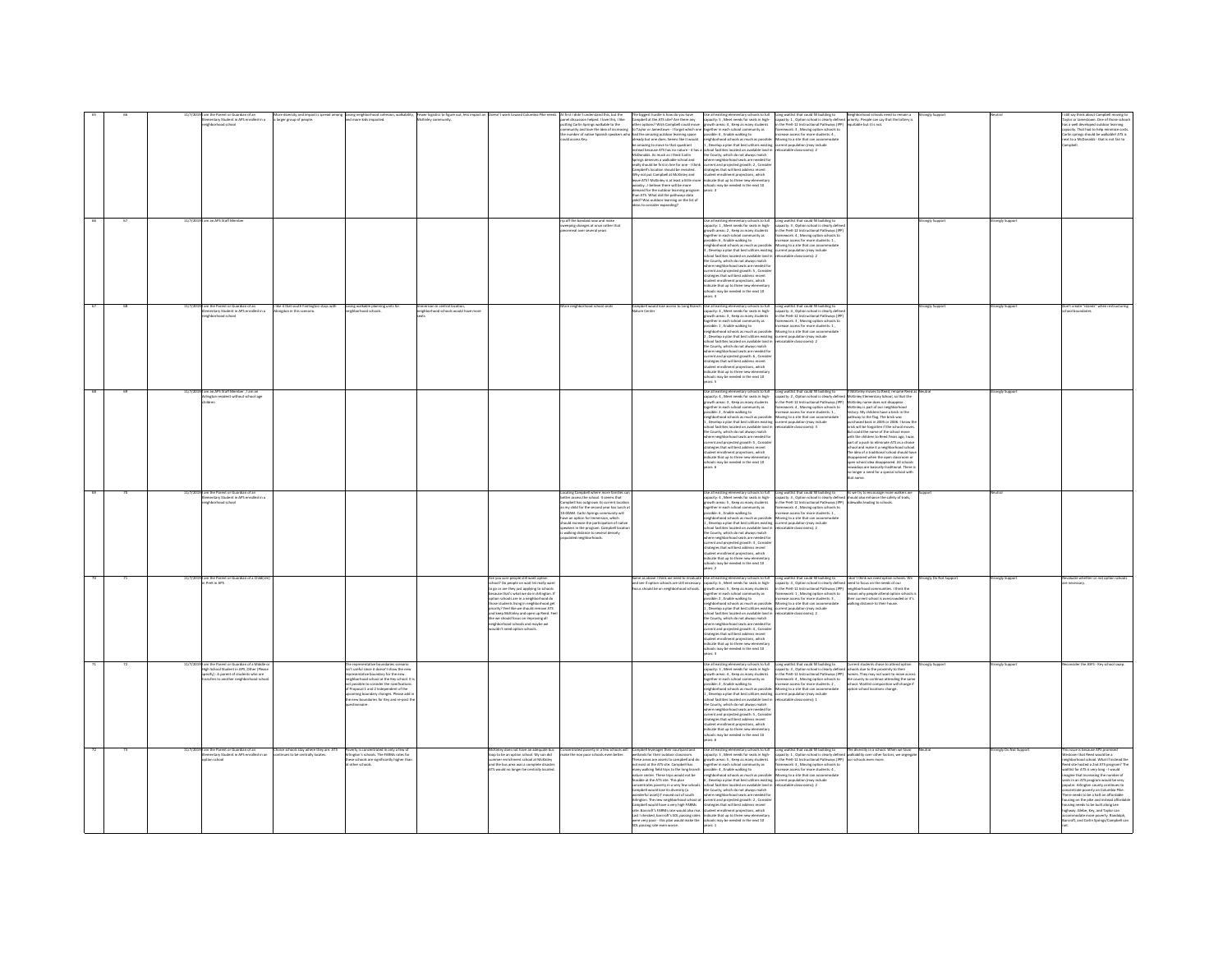|  |         |                                                                                   |                      |                                                                                                                                                                                    |                                                                                                                                                                             |                                                                                                                 | ce for neighborhood schools                                                                                                                                                                                                                                                                                                      |                                                                                                                                      |                                                                                                                                                                                                                                   |                                                                                                                                      |                                                                                                                                                                               |                    |                   |                                                                                                                                                          |
|--|---------|-----------------------------------------------------------------------------------|----------------------|------------------------------------------------------------------------------------------------------------------------------------------------------------------------------------|-----------------------------------------------------------------------------------------------------------------------------------------------------------------------------|-----------------------------------------------------------------------------------------------------------------|----------------------------------------------------------------------------------------------------------------------------------------------------------------------------------------------------------------------------------------------------------------------------------------------------------------------------------|--------------------------------------------------------------------------------------------------------------------------------------|-----------------------------------------------------------------------------------------------------------------------------------------------------------------------------------------------------------------------------------|--------------------------------------------------------------------------------------------------------------------------------------|-------------------------------------------------------------------------------------------------------------------------------------------------------------------------------|--------------------|-------------------|----------------------------------------------------------------------------------------------------------------------------------------------------------|
|  |         |                                                                                   |                      | nd. APS would need more buses and<br>mtly it tried to reduce the amount o                                                                                                          |                                                                                                                                                                             |                                                                                                                 |                                                                                                                                                                                                                                                                                                                                  |                                                                                                                                      | use as existing elementary schools to full<br>apacity: 4 , Meet needs for seats in high-<br>powth areas: 3 , Keep as many students                                                                                                | spacity: 1 , Option school is clearly define<br>the PreK-12 Instructional Pathways (IPF                                              |                                                                                                                                                                               |                    |                   |                                                                                                                                                          |
|  |         |                                                                                   |                      |                                                                                                                                                                                    |                                                                                                                                                                             |                                                                                                                 |                                                                                                                                                                                                                                                                                                                                  |                                                                                                                                      | together in each school community as<br>assible: 2, Enable walking to                                                                                                                                                             | ramework: 2, Moving option schools to<br>ease access for more students: 3                                                            |                                                                                                                                                                               |                    |                   |                                                                                                                                                          |
|  |         |                                                                                   |                      |                                                                                                                                                                                    |                                                                                                                                                                             |                                                                                                                 |                                                                                                                                                                                                                                                                                                                                  |                                                                                                                                      | ighborhood schools as much as nossible                                                                                                                                                                                            | loving to a site that can accom-                                                                                                     |                                                                                                                                                                               |                    |                   |                                                                                                                                                          |
|  |         |                                                                                   |                      |                                                                                                                                                                                    |                                                                                                                                                                             |                                                                                                                 |                                                                                                                                                                                                                                                                                                                                  |                                                                                                                                      | eignuamuud sunuus aa maar es pussum.<br>., Develop a plan that best utilizes existing<br>chool facilities located on available land in                                                                                            | ent population (may include<br>scatable classrooms): 4                                                                               |                                                                                                                                                                               |                    |                   |                                                                                                                                                          |
|  |         |                                                                                   |                      |                                                                                                                                                                                    |                                                                                                                                                                             |                                                                                                                 |                                                                                                                                                                                                                                                                                                                                  |                                                                                                                                      | the County, which do not always match<br>here neighborhood seats are needed fo                                                                                                                                                    |                                                                                                                                      |                                                                                                                                                                               |                    |                   |                                                                                                                                                          |
|  |         |                                                                                   |                      |                                                                                                                                                                                    |                                                                                                                                                                             |                                                                                                                 |                                                                                                                                                                                                                                                                                                                                  |                                                                                                                                      | rrent and projected growth: 6, Consid-                                                                                                                                                                                            |                                                                                                                                      |                                                                                                                                                                               |                    |                   |                                                                                                                                                          |
|  |         |                                                                                   |                      |                                                                                                                                                                                    |                                                                                                                                                                             |                                                                                                                 |                                                                                                                                                                                                                                                                                                                                  |                                                                                                                                      | rategies that will best address recent                                                                                                                                                                                            |                                                                                                                                      |                                                                                                                                                                               |                    |                   |                                                                                                                                                          |
|  |         |                                                                                   |                      |                                                                                                                                                                                    |                                                                                                                                                                             |                                                                                                                 |                                                                                                                                                                                                                                                                                                                                  |                                                                                                                                      | student enrollment projections, which<br>indicate that up to three new elementary<br>hools may be needed in the next 10                                                                                                           |                                                                                                                                      |                                                                                                                                                                               |                    |                   |                                                                                                                                                          |
|  |         |                                                                                   |                      |                                                                                                                                                                                    |                                                                                                                                                                             |                                                                                                                 |                                                                                                                                                                                                                                                                                                                                  |                                                                                                                                      | ars: 5                                                                                                                                                                                                                            |                                                                                                                                      |                                                                                                                                                                               |                    |                   |                                                                                                                                                          |
|  |         |                                                                                   |                      |                                                                                                                                                                                    |                                                                                                                                                                             |                                                                                                                 |                                                                                                                                                                                                                                                                                                                                  |                                                                                                                                      |                                                                                                                                                                                                                                   |                                                                                                                                      | I think the need for neighborhood sch                                                                                                                                         |                    |                   |                                                                                                                                                          |
|  |         | am the Parent or Guardian of an<br>lementary Student in APS enrolled in a         |                      | 's interesting that the boundaries in 222<br>re all perfectly drawn and they get really                                                                                            |                                                                                                                                                                             | l am very concerned that this proposal doe<br>not take into account future growth In the                        |                                                                                                                                                                                                                                                                                                                                  |                                                                                                                                      | l am very concerned that this proposal does Use all existing elementary schools to full<br>not take into account future growth In the capacity: 3 , Meet needs for seats in high-                                                 | Long waitlist that could fill building to<br>capacity: 4 , Option school is clearly defined                                          | ould trump option schools. Option                                                                                                                                             |                    |                   | rlington county may need to face the<br>ough question of whether it can still                                                                            |
|  |         | leghted school                                                                    |                      | say as you move south. I wonder what<br>map would look like if you drew the<br>ndaries from the south and worked                                                                   |                                                                                                                                                                             | tover area. McKinley is already<br>owded and this part of the count                                             |                                                                                                                                                                                                                                                                                                                                  | estover area. McKinley is already<br>wded and this part of the county                                                                | growth areas: 2 . Keep as many students                                                                                                                                                                                           | in the PreK-12 Instructional Pathways (IPP)                                                                                          | hools are just that - ootions. If there is                                                                                                                                    |                    |                   | sort option schools eiven its current                                                                                                                    |
|  |         |                                                                                   |                      | way north.                                                                                                                                                                         |                                                                                                                                                                             | eds more neighborhood schools, not tw<br>oice schools. There is excess, untapped                                |                                                                                                                                                                                                                                                                                                                                  | vercrowsed and this pair or one councy<br>eeds more neighborhood schools, not two<br>hoice schools. There is excess, untapped        | together in each school community as<br>possible: 5 , Enable walking to<br>neighborhood schools as much as possible:                                                                                                              | amework: 1, Moving option schools to<br>crease access for more students: 3,<br>foving to a site that can accommodate                 | the part of the part of the state is the state of sufficient space, it is not an option.<br>highborhood schools should not be force<br>experience disruption or overcrowding. |                    |                   | with projections. We all pay taxes and<br>ghborhood schools should not suffer sc<br>elect few can have option schools.                                   |
|  |         |                                                                                   |                      |                                                                                                                                                                                    |                                                                                                                                                                             | space in the 22207 zip code that should be                                                                      |                                                                                                                                                                                                                                                                                                                                  |                                                                                                                                      | space in the 22207 zip code that should be 4, Develop a plan that best utilizes existing current population (may include<br>better utilized. This also seems to require school facilities located on available land in relocatabl |                                                                                                                                      | commodate option schools.                                                                                                                                                     |                    |                   | vilneton county should examine the                                                                                                                       |
|  |         |                                                                                   |                      |                                                                                                                                                                                    |                                                                                                                                                                             | <b>haratilities</b>                                                                                             |                                                                                                                                                                                                                                                                                                                                  | and a suful lint of movement                                                                                                         | he County, which do not always match                                                                                                                                                                                              |                                                                                                                                      |                                                                                                                                                                               |                    |                   | ecific schools that have excess capacit<br>day and determine how to better utiliz                                                                        |
|  |         |                                                                                   |                      |                                                                                                                                                                                    |                                                                                                                                                                             |                                                                                                                 |                                                                                                                                                                                                                                                                                                                                  |                                                                                                                                      | there neighborhood seats are needed fo<br>urrent and projected growth: 6, Conside                                                                                                                                                 |                                                                                                                                      |                                                                                                                                                                               |                    |                   | t capacity rather than grouping in ad                                                                                                                    |
|  |         |                                                                                   |                      |                                                                                                                                                                                    |                                                                                                                                                                             |                                                                                                                 |                                                                                                                                                                                                                                                                                                                                  |                                                                                                                                      | strategies that will best address recent                                                                                                                                                                                          |                                                                                                                                      |                                                                                                                                                                               |                    |                   |                                                                                                                                                          |
|  |         |                                                                                   |                      |                                                                                                                                                                                    |                                                                                                                                                                             |                                                                                                                 |                                                                                                                                                                                                                                                                                                                                  |                                                                                                                                      | student enrollment projections, which<br>ndirate that un to three new elementar                                                                                                                                                   |                                                                                                                                      |                                                                                                                                                                               |                    |                   |                                                                                                                                                          |
|  |         |                                                                                   |                      |                                                                                                                                                                                    |                                                                                                                                                                             |                                                                                                                 |                                                                                                                                                                                                                                                                                                                                  |                                                                                                                                      | schools may be needed in the next 10<br>years: 1                                                                                                                                                                                  |                                                                                                                                      |                                                                                                                                                                               |                    |                   |                                                                                                                                                          |
|  |         |                                                                                   |                      |                                                                                                                                                                                    |                                                                                                                                                                             |                                                                                                                 |                                                                                                                                                                                                                                                                                                                                  |                                                                                                                                      |                                                                                                                                                                                                                                   |                                                                                                                                      |                                                                                                                                                                               |                    |                   |                                                                                                                                                          |
|  |         | 11/7/2019 I am the Parent or Guardian of an<br>tary Student in APS enrolled in an |                      |                                                                                                                                                                                    |                                                                                                                                                                             |                                                                                                                 |                                                                                                                                                                                                                                                                                                                                  |                                                                                                                                      | Use all existing elementary schools to full<br>pacity: 3, Meet needs for seats in high                                                                                                                                            | ong waitlist that could fill building to<br>apacity: 2 , Option school is clearly defin<br>1 the PreK-12 Instructional Pathways (IP  |                                                                                                                                                                               |                    |                   |                                                                                                                                                          |
|  |         | ion school                                                                        |                      |                                                                                                                                                                                    |                                                                                                                                                                             |                                                                                                                 |                                                                                                                                                                                                                                                                                                                                  |                                                                                                                                      | wth areas: 1, Keep as many student<br>together in each school community as                                                                                                                                                        | amework: 4, Moving option schools to                                                                                                 |                                                                                                                                                                               |                    |                   |                                                                                                                                                          |
|  |         |                                                                                   |                      |                                                                                                                                                                                    |                                                                                                                                                                             |                                                                                                                 |                                                                                                                                                                                                                                                                                                                                  |                                                                                                                                      | issible: 4, Enable walking to                                                                                                                                                                                                     | ease access for more students: 3                                                                                                     |                                                                                                                                                                               |                    |                   |                                                                                                                                                          |
|  |         |                                                                                   |                      |                                                                                                                                                                                    |                                                                                                                                                                             |                                                                                                                 |                                                                                                                                                                                                                                                                                                                                  |                                                                                                                                      | wighborhood schools as much as possible<br>. Develop a plan that best utilizes existing                                                                                                                                           | foving to a site that can accommodate<br>ition (may include                                                                          |                                                                                                                                                                               |                    |                   |                                                                                                                                                          |
|  |         |                                                                                   |                      |                                                                                                                                                                                    |                                                                                                                                                                             |                                                                                                                 |                                                                                                                                                                                                                                                                                                                                  |                                                                                                                                      | ool facilities located on available land in<br>the County, which do not always match                                                                                                                                              | catable classro                                                                                                                      |                                                                                                                                                                               |                    |                   |                                                                                                                                                          |
|  |         |                                                                                   |                      |                                                                                                                                                                                    |                                                                                                                                                                             |                                                                                                                 |                                                                                                                                                                                                                                                                                                                                  |                                                                                                                                      | where neighborhood seats are needed fo                                                                                                                                                                                            |                                                                                                                                      |                                                                                                                                                                               |                    |                   |                                                                                                                                                          |
|  |         |                                                                                   |                      |                                                                                                                                                                                    |                                                                                                                                                                             |                                                                                                                 |                                                                                                                                                                                                                                                                                                                                  |                                                                                                                                      | urrent and projected growth: 5, Consid-                                                                                                                                                                                           |                                                                                                                                      |                                                                                                                                                                               |                    |                   |                                                                                                                                                          |
|  |         |                                                                                   |                      |                                                                                                                                                                                    |                                                                                                                                                                             |                                                                                                                 |                                                                                                                                                                                                                                                                                                                                  |                                                                                                                                      | trategies that will best address recent<br>tudent enrollment projections, which<br>ndicate that up to three new elementary                                                                                                        |                                                                                                                                      |                                                                                                                                                                               |                    |                   |                                                                                                                                                          |
|  |         |                                                                                   |                      |                                                                                                                                                                                    |                                                                                                                                                                             |                                                                                                                 |                                                                                                                                                                                                                                                                                                                                  |                                                                                                                                      | ools may be needed in the next 10                                                                                                                                                                                                 |                                                                                                                                      |                                                                                                                                                                               |                    |                   |                                                                                                                                                          |
|  |         |                                                                                   |                      |                                                                                                                                                                                    |                                                                                                                                                                             |                                                                                                                 |                                                                                                                                                                                                                                                                                                                                  |                                                                                                                                      | ars 6                                                                                                                                                                                                                             |                                                                                                                                      |                                                                                                                                                                               |                    |                   |                                                                                                                                                          |
|  | 11/7/20 | l am the Parent or Guardian of a Child(r<br>in PreK in APS                        |                      | he communities at the option schools will . The loss of walkers and surplus of bussed<br>e happy and not feel like their program is . kids is unacceptable. Children who live in a | .<br>Giving Rosslyn families a walkable or transit- If this results in less total seats for<br>accessible neighborhood school should be a immersion, the Key community is g |                                                                                                                 | Civing Rosslyn families a walkable or transit-More option school communities will be<br>accessible neighborhood school should be a affected for little benefit compared to                                                                                                                                                       |                                                                                                                                      | Use all existing elementary schools to full<br>capacity: 4, Meet needs for seats in high-                                                                                                                                         | Long waitlist that could fill building to<br>capacity: 1, Option school is clearly defin                                             | ome students will not choose to remain a<br>he option school if it moves. They might                                                                                          | rongly Suppor      | ongly Suppor      | sider allowing transfers for<br>lergarteners entering in the 2020-202                                                                                    |
|  |         |                                                                                   |                      |                                                                                                                                                                                    | eing disrespected, downsized or otherwise highly walkable neighborhood like Rosslyn goal in the school district, and this option<br>dversely affected.                      | a immersion, the Key community is going to<br>be unhappy for more reasons than just                             | goal in the school district, and this option Proposal 1.1 do not understand why<br>does that. More Spanish-speaking families creating more neighborhood schools                                                                                                                                                                  |                                                                                                                                      | rowth areas: 3 . Keep as many students                                                                                                                                                                                            | in the PreK-12 Instructional Pathways (IPP)                                                                                          | like the options curriculum, but the                                                                                                                                          |                    |                   | chool year to attend the neighborhood                                                                                                                    |
|  |         |                                                                                   |                      | e created a walkable lifestyle that                                                                                                                                                |                                                                                                                                                                             | vine, 23% of students movine is still a                                                                         |                                                                                                                                                                                                                                                                                                                                  | liw aboda booftsbiring mom snitser                                                                                                   | together in each school community as<br>ssible: 2, Enable walking to                                                                                                                                                              | mework: 4 . Moving option schools to<br>ease access for more students: 2.                                                            | location of the school was also a plus for<br>n when they made their derision                                                                                                 |                    |                   | hool where they will most likely be<br>gned after the boundary realignme                                                                                 |
|  |         |                                                                                   |                      | ove created a waikatie iteratyw triat<br>inefits the entire county, and the schoo<br>strict should value that as well.                                                             | might be attracted to the central location<br>of "Key?" Immersion. Moving option<br>schools to create true neighborhood                                                     |                                                                                                                 | $\sigma$ and $\sigma$ and $\sigma$ and $\sigma$ and $\sigma$ and $\sigma$ and $\sigma$ and $\sigma$ and $\sigma$ and $\sigma$ and $\sigma$ and $\sigma$ and $\sigma$ and $\sigma$ and $\sigma$ and $\sigma$ and $\sigma$ and $\sigma$ and $\sigma$ and $\sigma$ and $\sigma$ and $\sigma$ and $\sigma$ and $\sigma$ and $\sigma$ | chually make it more likely that students<br>hat live in a walk zone now are eligible for<br>bus - shouldn't it create more walkers? | eighborhood schools as much as possible:<br>, Develop a plan that best utilizes existing                                                                                                                                          | oving to a site that can accom                                                                                                       |                                                                                                                                                                               |                    |                   | gned after the boundary reasgnment<br>2021-2022: This option (especially fre<br>over-enrolled school to an under-                                        |
|  |         |                                                                                   |                      | dditionally, moving up to 40% of the                                                                                                                                               | chools and making options more central                                                                                                                                      |                                                                                                                 | e now are eligible for a bus - shouldn't it schools and making options more central                                                                                                                                                                                                                                              |                                                                                                                                      | ool facilities located on available land is                                                                                                                                                                                       | rent population (may include<br>ocatable classrooms): 3                                                                              |                                                                                                                                                                               |                    |                   | rolled school) would ease the anxiety o                                                                                                                  |
|  |         |                                                                                   |                      | .<br>Sent population is going to cause an<br>oar throughout the entire county.                                                                                                     | makes sense                                                                                                                                                                 | more well-ers?                                                                                                  | of makes sense                                                                                                                                                                                                                                                                                                                   |                                                                                                                                      | he County, which do not always match                                                                                                                                                                                              |                                                                                                                                      |                                                                                                                                                                               |                    |                   | entire 1/6 of Arlington students from<br>having to start at a new school two                                                                             |
|  |         |                                                                                   |                      |                                                                                                                                                                                    |                                                                                                                                                                             |                                                                                                                 |                                                                                                                                                                                                                                                                                                                                  |                                                                                                                                      | there neighborhood seats are needed fo<br>urrent and projected growth: 6 , Conside                                                                                                                                                |                                                                                                                                      |                                                                                                                                                                               |                    |                   | irs in a row.                                                                                                                                            |
|  |         |                                                                                   |                      |                                                                                                                                                                                    |                                                                                                                                                                             |                                                                                                                 |                                                                                                                                                                                                                                                                                                                                  |                                                                                                                                      | strategies that will best address recent<br>tudent enrollment projections, which                                                                                                                                                  |                                                                                                                                      |                                                                                                                                                                               |                    |                   |                                                                                                                                                          |
|  |         |                                                                                   |                      |                                                                                                                                                                                    |                                                                                                                                                                             |                                                                                                                 |                                                                                                                                                                                                                                                                                                                                  |                                                                                                                                      | ndicate that up to three new elementary<br>ichools may be needed in the next 10                                                                                                                                                   |                                                                                                                                      |                                                                                                                                                                               |                    |                   |                                                                                                                                                          |
|  |         |                                                                                   |                      |                                                                                                                                                                                    |                                                                                                                                                                             |                                                                                                                 |                                                                                                                                                                                                                                                                                                                                  |                                                                                                                                      |                                                                                                                                                                                                                                   |                                                                                                                                      |                                                                                                                                                                               |                    |                   |                                                                                                                                                          |
|  |         |                                                                                   |                      |                                                                                                                                                                                    |                                                                                                                                                                             |                                                                                                                 |                                                                                                                                                                                                                                                                                                                                  |                                                                                                                                      |                                                                                                                                                                                                                                   |                                                                                                                                      |                                                                                                                                                                               |                    |                   |                                                                                                                                                          |
|  |         | am the Parent or Guardian of an                                                   | fents will have to b | ring immersion shows a lack of                                                                                                                                                     |                                                                                                                                                                             | hools have no choices- a force                                                                                  |                                                                                                                                                                                                                                                                                                                                  | ack of diversity in schools. Two imm                                                                                                 | be all existing elementary schools to full                                                                                                                                                                                        | Long waitlist that could fill building to                                                                                            | tot filling this out. These values are not                                                                                                                                    | onely Do Not Suppo | onely Do Not Supp | this properly. Talk to people instead I                                                                                                                  |
|  |         | entary Student in APS enrolled in a                                               | ools they attend     | sight in dealing with diversity. It is                                                                                                                                             |                                                                                                                                                                             | ve. Too many students moving. Lack of                                                                           |                                                                                                                                                                                                                                                                                                                                  | hools in the same neighborhood is plain                                                                                              | capacity: 1, Meet needs for seats in high-                                                                                                                                                                                        | capacity: 1, Option school is clearly defined ranked in any order of importance. This is                                             |                                                                                                                                                                               |                    |                   | te online surveys that only SOME peop                                                                                                                    |
|  |         |                                                                                   |                      | ist and bord<br><b>Inderline racist. Very</b><br>in the choices and pro                                                                                                            |                                                                                                                                                                             |                                                                                                                 |                                                                                                                                                                                                                                                                                                                                  | tupid. Moving big programs to small<br>chools is plain stupid. Too many relics                                                       |                                                                                                                                                                                                                                   | in the PreK-12 Instructional Pathways (IPP)<br>framework: 2, Moving option schools to                                                | slowed to give pre-determined answ<br>Very poor survey. Very poor engager                                                                                                     |                    |                   | n do. Be equitable. Value students. Valu<br>mmunities. Value diversity. This is                                                                          |
|  |         |                                                                                   |                      |                                                                                                                                                                                    |                                                                                                                                                                             |                                                                                                                 |                                                                                                                                                                                                                                                                                                                                  | tables. Very poor community engagement<br>Too much kowtowing to a minority of rich                                                   | supercy: 2, were measured as a report<br>growth areas: 2, Keep as many students<br>together in each school community as<br>possible: 3, Enable walking to<br>neighborhood schools as much as possible:                            | rease access for more students: 3,<br>Moving to a site that can accommodate                                                          | h all communities on this                                                                                                                                                     |                    |                   | Juham                                                                                                                                                    |
|  |         |                                                                                   |                      |                                                                                                                                                                                    |                                                                                                                                                                             |                                                                                                                 |                                                                                                                                                                                                                                                                                                                                  | hite parents.                                                                                                                        | . Develop a plan that best utilizes existing                                                                                                                                                                                      | rrent population (may include                                                                                                        |                                                                                                                                                                               |                    |                   |                                                                                                                                                          |
|  |         |                                                                                   |                      |                                                                                                                                                                                    |                                                                                                                                                                             |                                                                                                                 |                                                                                                                                                                                                                                                                                                                                  |                                                                                                                                      | school facilities located on available land is<br>the County, which do not always match                                                                                                                                           | catable classrooms): 4                                                                                                               |                                                                                                                                                                               |                    |                   |                                                                                                                                                          |
|  |         |                                                                                   |                      |                                                                                                                                                                                    |                                                                                                                                                                             |                                                                                                                 |                                                                                                                                                                                                                                                                                                                                  |                                                                                                                                      | where neighborhood seats are needed fo<br>current and projected erowth: 5 . Conside                                                                                                                                               |                                                                                                                                      |                                                                                                                                                                               |                    |                   |                                                                                                                                                          |
|  |         |                                                                                   |                      |                                                                                                                                                                                    |                                                                                                                                                                             |                                                                                                                 |                                                                                                                                                                                                                                                                                                                                  |                                                                                                                                      | strategies that will best address recent                                                                                                                                                                                          |                                                                                                                                      |                                                                                                                                                                               |                    |                   |                                                                                                                                                          |
|  |         |                                                                                   |                      |                                                                                                                                                                                    |                                                                                                                                                                             |                                                                                                                 |                                                                                                                                                                                                                                                                                                                                  |                                                                                                                                      |                                                                                                                                                                                                                                   |                                                                                                                                      |                                                                                                                                                                               |                    |                   |                                                                                                                                                          |
|  |         |                                                                                   |                      |                                                                                                                                                                                    |                                                                                                                                                                             |                                                                                                                 |                                                                                                                                                                                                                                                                                                                                  |                                                                                                                                      | during the time term on the material receiver<br>indicate that up to three new elementary<br>ichools may be needed in the next 10<br>ears: 6                                                                                      |                                                                                                                                      |                                                                                                                                                                               |                    |                   |                                                                                                                                                          |
|  |         | am the Parent or Guardian of an                                                   |                      | I of the challenges with the upper crust                                                                                                                                           | ikes more seats, makes things more                                                                                                                                          |                                                                                                                 | much seats created, so much money                                                                                                                                                                                                                                                                                                |                                                                                                                                      |                                                                                                                                                                                                                                   |                                                                                                                                      | Rip the band aid off. Show the cost savin                                                                                                                                     |                    |                   | a video about Mollecto Rosser's fire                                                                                                                     |
|  |         | ntary Student in APS enrolled in                                                  |                      | ents and people getting bused past                                                                                                                                                 |                                                                                                                                                                             | Lots of entitled parents wanting meetings<br>with School Board members and making                               | ed on transportation, de-centralizer                                                                                                                                                                                                                                                                                             | wo immersion programs close together in<br>outhwest corner, creates a north/south                                                    | Use all existing elementary schools to full<br>capacity: 5 , Meet needs for seats in high-                                                                                                                                        | Long waitlist that could fill building to<br>capacity: 3 , Option school is clearly defin                                            | hasize to entitled parents that Drev                                                                                                                                          |                    |                   | r with new boundaries - ask kids about                                                                                                                   |
|  |         | hbarhoad school                                                                   |                      | ools to get to school                                                                                                                                                              |                                                                                                                                                                             | in Brown's life hard                                                                                            | verty at C.Springs a little, with new                                                                                                                                                                                                                                                                                            | ake Colin Brown's life hard                                                                                                          | eird immersion map, entitled parents still growth areas: 1, Keep as many students<br>together in each school community as                                                                                                         | in the PreK-12 Instructional Pathways (IPP)<br>ramework: 4 . Moving option schools to                                                | Oakridge, and Hoffman Boston are doing                                                                                                                                        |                    |                   | w much they've missed their friends wh<br>wed to Drew and Fleet (they'll be like"                                                                        |
|  |         |                                                                                   |                      |                                                                                                                                                                                    |                                                                                                                                                                             |                                                                                                                 |                                                                                                                                                                                                                                                                                                                                  |                                                                                                                                      | possible: 6 , Enable walking to<br>neighborhood schools as much as possible                                                                                                                                                       | case arress for more students- 2                                                                                                     |                                                                                                                                                                               |                    |                   | a new friends!") and kids who moved<br>n Oakridge to Hoffman Bost                                                                                        |
|  |         |                                                                                   |                      |                                                                                                                                                                                    |                                                                                                                                                                             |                                                                                                                 |                                                                                                                                                                                                                                                                                                                                  |                                                                                                                                      |                                                                                                                                                                                                                                   |                                                                                                                                      |                                                                                                                                                                               |                    |                   | going ("It's going great!") and whether the                                                                                                              |
|  |         |                                                                                   |                      |                                                                                                                                                                                    |                                                                                                                                                                             |                                                                                                                 |                                                                                                                                                                                                                                                                                                                                  |                                                                                                                                      | the County, which do not always match                                                                                                                                                                                             |                                                                                                                                      |                                                                                                                                                                               |                    |                   | miss their old school ("What was my old<br>hool called again?") etc.                                                                                     |
|  |         |                                                                                   |                      |                                                                                                                                                                                    |                                                                                                                                                                             |                                                                                                                 |                                                                                                                                                                                                                                                                                                                                  |                                                                                                                                      | harp naighborhood seats are needed for                                                                                                                                                                                            |                                                                                                                                      |                                                                                                                                                                               |                    |                   |                                                                                                                                                          |
|  |         |                                                                                   |                      |                                                                                                                                                                                    |                                                                                                                                                                             |                                                                                                                 |                                                                                                                                                                                                                                                                                                                                  |                                                                                                                                      | anere neignoornood seats are needed i<br>turrent and projected growth: 4 , Consi<br>trategies that will best address recent                                                                                                       |                                                                                                                                      |                                                                                                                                                                               |                    |                   |                                                                                                                                                          |
|  |         |                                                                                   |                      |                                                                                                                                                                                    |                                                                                                                                                                             |                                                                                                                 |                                                                                                                                                                                                                                                                                                                                  |                                                                                                                                      | dent enrollment projections, which<br>ndicate that up to three new elementary                                                                                                                                                     |                                                                                                                                      |                                                                                                                                                                               |                    |                   |                                                                                                                                                          |
|  |         |                                                                                   |                      |                                                                                                                                                                                    |                                                                                                                                                                             |                                                                                                                 |                                                                                                                                                                                                                                                                                                                                  |                                                                                                                                      | of tops adj ni behean ed vam idoo<br>es: 3                                                                                                                                                                                        |                                                                                                                                      |                                                                                                                                                                               |                    |                   |                                                                                                                                                          |
|  |         |                                                                                   |                      |                                                                                                                                                                                    |                                                                                                                                                                             |                                                                                                                 |                                                                                                                                                                                                                                                                                                                                  |                                                                                                                                      |                                                                                                                                                                                                                                   |                                                                                                                                      |                                                                                                                                                                               |                    |                   |                                                                                                                                                          |
|  |         | am the Parent or Guardian of an<br>entary Student in APS enrolled in a            |                      | Higher costs for APS. Displacement o<br>ol communities, Continued                                                                                                                  | Ceep more McKinley students together;<br>Mow about 100 more students, including                                                                                             | Change for students and families of<br>relocated schools, Less disruption of                                    | Keep more McKinley students together;<br>Allow about 100 more students, including                                                                                                                                                                                                                                                | Aove Key Immersion within 2 miles of<br>Claremont immersion creation                                                                 | Use all existing elementary schools to full                                                                                                                                                                                       | Long waitlist that could fill building to<br>apacity: 3. Option school is clearly defined if an option school, central location that | inection of the school to it's com                                                                                                                                            |                    |                   | iew of existing schools (even those wi<br>oint capital construction) for                                                                                 |
|  |         | chborhood school                                                                  |                      | TEM/STEAM program redundanc<br>en the zones for Taylor & ASFS.                                                                                                                     | blines, to enroll in ATS from its waitlist:                                                                                                                                 | shborhood school walking zones, Less                                                                            |                                                                                                                                                                                                                                                                                                                                  | nomtration focused only on where                                                                                                     | apacity: 4 , Meet needs for seats in high-<br>rowth areas: 2 , Keep as many students                                                                                                                                              | the PreK-12 Instructional Pathways (IPP)                                                                                             | racts families across the county for<br>table arress to reso                                                                                                                  |                    |                   | etunities to right-size for FUTURE (10)                                                                                                                  |
|  |         |                                                                                   |                      |                                                                                                                                                                                    | eate neighborhood seats in high-grow<br>slyn area;                                                                                                                          | for additional busing Removal of                                                                                | blings, to enroll in ATS from its waitlist;<br>blings, to enroll in ATS from its waitlist;                                                                                                                                                                                                                                       | arish speaking population lives. Non-<br>anish speaking population also attend                                                       | ether in each school community as                                                                                                                                                                                                 | nework: 2, Moving option schools to                                                                                                  |                                                                                                                                                                               |                    |                   | projected growth. New, expanded                                                                                                                          |
|  |         |                                                                                   |                      | isconnected boundaries for Ashlawn &<br>tcKinley. Busing of students that can<br>rently walk to school.                                                                            |                                                                                                                                                                             | version school that serves local<br>ulation with access to public<br>(others & cud) roitsthood                  | udents to a walkable neighborhood<br>:hool at Campbell; Create neighborhood<br>ats in high-growth Rosslyn area: Allow                                                                                                                                                                                                            | nersion schools. Concentrating schools<br>o one demographic will create inequity in                                                  | .<br>Iossible: 5 , Enable walking to<br>Ieighborhood schools as much as possible<br>. Develop a plan that best utilizes existing                                                                                                  | screase access for more students: 1 ,<br>toving to a site that can accommodat<br>urrent population (may include                      |                                                                                                                                                                               |                    |                   | rd modernized schools should not open<br>above capacity. Review of all schools to<br>suate equitable availability of specialty                           |
|  |         |                                                                                   |                      |                                                                                                                                                                                    |                                                                                                                                                                             |                                                                                                                 |                                                                                                                                                                                                                                                                                                                                  | urces and performance                                                                                                                |                                                                                                                                                                                                                                   | ocatable classrooms): 4                                                                                                              |                                                                                                                                                                               |                    |                   |                                                                                                                                                          |
|  |         |                                                                                   |                      |                                                                                                                                                                                    |                                                                                                                                                                             |                                                                                                                 | ture capital efforts to focus on Columbia<br>ke area Less students shifted from<br>alking to busing. (What is the new overa                                                                                                                                                                                                      |                                                                                                                                      | mention of poetros were would distributed<br>hoot facilities located on available land in<br>i County, which do not always match<br>where neighborhood seats are needed fo                                                        |                                                                                                                                      |                                                                                                                                                                               |                    |                   | reasons equisible avenues or species<br>cograms (steam-Taylor, ASFS,<br>establisty-Discovery) to more than los<br>eighborhood. More direct (not virtual) |
|  |         |                                                                                   |                      |                                                                                                                                                                                    |                                                                                                                                                                             |                                                                                                                 | Namuos au                                                                                                                                                                                                                                                                                                                        |                                                                                                                                      | current and projected erowth: 6. Conside<br>trategies that will best address recent                                                                                                                                               |                                                                                                                                      |                                                                                                                                                                               |                    |                   | measurent with APS communities. This<br>fort provides limited and rushed                                                                                 |
|  |         |                                                                                   |                      |                                                                                                                                                                                    |                                                                                                                                                                             |                                                                                                                 |                                                                                                                                                                                                                                                                                                                                  |                                                                                                                                      |                                                                                                                                                                                                                                   |                                                                                                                                      |                                                                                                                                                                               |                    |                   | <b>portunities for in person engagement</b><br>ith APS administration before decision                                                                    |
|  |         |                                                                                   |                      |                                                                                                                                                                                    |                                                                                                                                                                             |                                                                                                                 |                                                                                                                                                                                                                                                                                                                                  |                                                                                                                                      | tuneyes one will best access receive<br>tudent enrollment projections, which<br>chools may be needed in the next 10                                                                                                               |                                                                                                                                      |                                                                                                                                                                               |                    |                   | de in February.                                                                                                                                          |
|  |         |                                                                                   |                      |                                                                                                                                                                                    |                                                                                                                                                                             |                                                                                                                 |                                                                                                                                                                                                                                                                                                                                  |                                                                                                                                      | ears: 3                                                                                                                                                                                                                           |                                                                                                                                      |                                                                                                                                                                               |                    |                   |                                                                                                                                                          |
|  |         | am the Parent or Guardian of ar                                                   | auho riivorsit       |                                                                                                                                                                                    | who the hotter rre<br>with for Beer<br>tool families                                                                                                                        | heard that low income children who                                                                              | miles in key and Campbell<br>oods could have a come                                                                                                                                                                                                                                                                              | sing kids to the new key incatin                                                                                                     | arv schnols to full                                                                                                                                                                                                               | ong waitlist that could fill building to                                                                                             |                                                                                                                                                                               |                    |                   |                                                                                                                                                          |
|  |         | ntary Student in APS enrolled in a<br>rhood school                                |                      | sario reduces walk ability. I think close<br>emity to the school is important!                                                                                                     |                                                                                                                                                                             | e neard that low income children whi<br>end Key May not find a new location<br>nvenient and would therefore not |                                                                                                                                                                                                                                                                                                                                  |                                                                                                                                      | ow as examp evenemery schools to run<br>capacity: 4 , Meet needs for seats in high-<br>growth areas: 5 , Keep as many students                                                                                                    | capacity: 1, Option school is clearly define<br>in the PreK-12 Instructional Pathways (IPF                                           |                                                                                                                                                                               |                    |                   |                                                                                                                                                          |
|  |         |                                                                                   |                      | ssing more children doesn't seem like<br>d idea                                                                                                                                    |                                                                                                                                                                             |                                                                                                                 |                                                                                                                                                                                                                                                                                                                                  |                                                                                                                                      | together in each school community as                                                                                                                                                                                              | amework: 3, Moving option schools to<br>ease access for more students: 2.                                                            |                                                                                                                                                                               |                    |                   |                                                                                                                                                          |
|  |         |                                                                                   |                      |                                                                                                                                                                                    |                                                                                                                                                                             |                                                                                                                 |                                                                                                                                                                                                                                                                                                                                  |                                                                                                                                      | iossible: 3 , Enable walking to<br>wiehborhood schools as much as possible                                                                                                                                                        | oving to a site that can accom                                                                                                       |                                                                                                                                                                               |                    |                   |                                                                                                                                                          |
|  |         |                                                                                   |                      |                                                                                                                                                                                    |                                                                                                                                                                             |                                                                                                                 |                                                                                                                                                                                                                                                                                                                                  |                                                                                                                                      | , Develop a plan that best utilizes existing<br>hool facilities located on available land i                                                                                                                                       | ent population (may include<br>catable classrooms): 4                                                                                |                                                                                                                                                                               |                    |                   |                                                                                                                                                          |
|  |         |                                                                                   |                      |                                                                                                                                                                                    |                                                                                                                                                                             |                                                                                                                 |                                                                                                                                                                                                                                                                                                                                  |                                                                                                                                      | the County, which do not always match<br>here neighborhood seats are needed for                                                                                                                                                   |                                                                                                                                      |                                                                                                                                                                               |                    |                   |                                                                                                                                                          |
|  |         |                                                                                   |                      |                                                                                                                                                                                    |                                                                                                                                                                             |                                                                                                                 |                                                                                                                                                                                                                                                                                                                                  |                                                                                                                                      | rent and projected growth: 6, Consid-                                                                                                                                                                                             |                                                                                                                                      |                                                                                                                                                                               |                    |                   |                                                                                                                                                          |
|  |         |                                                                                   |                      |                                                                                                                                                                                    |                                                                                                                                                                             |                                                                                                                 |                                                                                                                                                                                                                                                                                                                                  |                                                                                                                                      | rategies that will best address recent                                                                                                                                                                                            |                                                                                                                                      |                                                                                                                                                                               |                    |                   |                                                                                                                                                          |
|  |         |                                                                                   |                      |                                                                                                                                                                                    |                                                                                                                                                                             |                                                                                                                 |                                                                                                                                                                                                                                                                                                                                  |                                                                                                                                      | student enrollment projections, which<br>indicate that up to three new elementary<br>chools may be needed in the next 10<br>ses: 1                                                                                                |                                                                                                                                      |                                                                                                                                                                               |                    |                   |                                                                                                                                                          |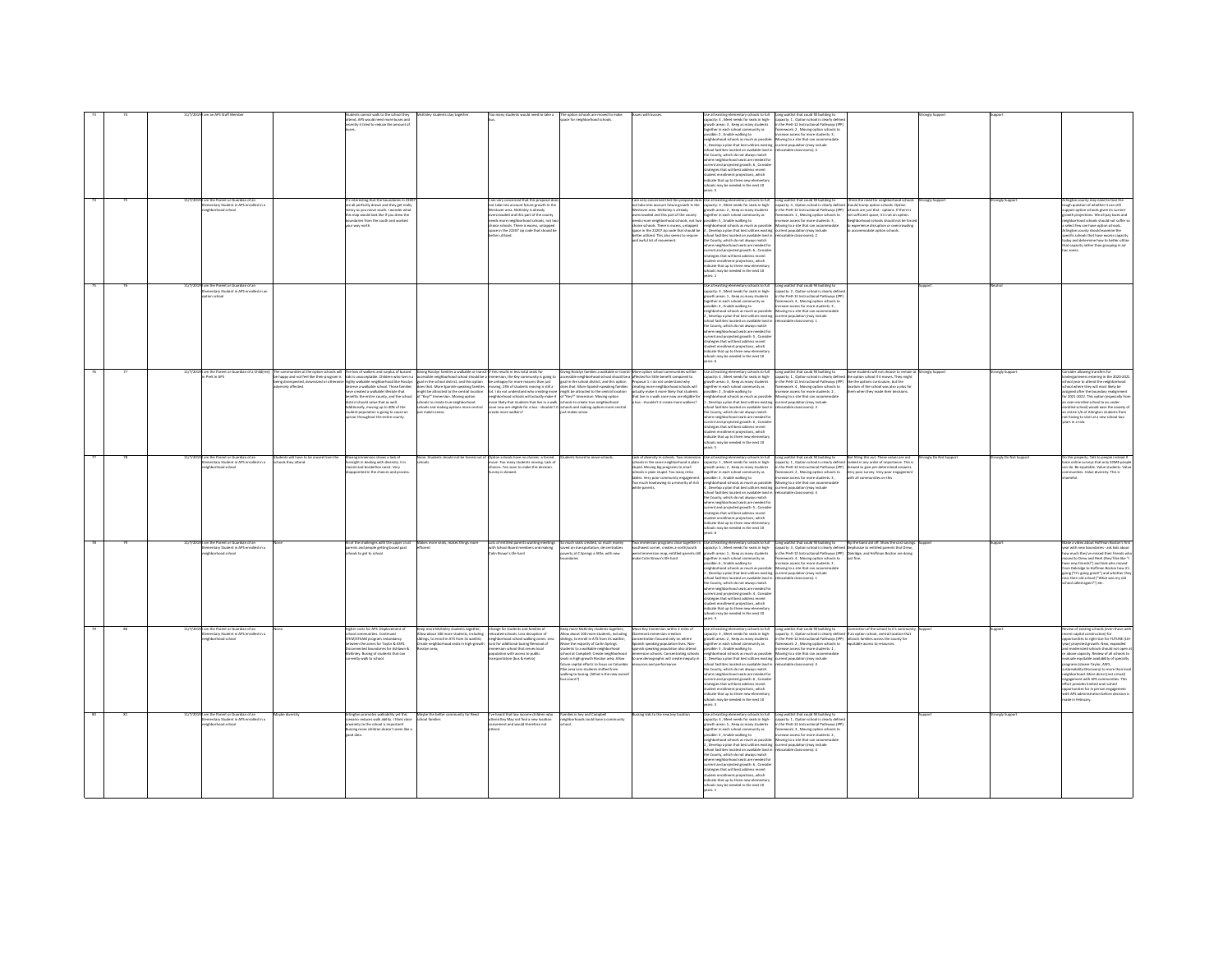|  | mbar , I am the Par<br>Suardian of an Elementary Student in<br>enrolled in an ootion school<br>m the Parent or Guardian of an<br>imentary Student in APS enrolled in a<br>hborhood school, I am the Parent or<br>dian of a Middle or High School<br>dent in APS | pleasing people who do not like change<br>students will not have to change schools,<br>teachers, friends, etc. opportunity to talk<br>with County officials or whoever approve<br>coning permits to slow the rate of growth<br>en more than 1/3 of student por<br>eds to move                                                                                                                                                                     | cost of buses lack of balance of seats withi<br>the county more than 1/3 students re-<br>siened<br>one, but I'm sure you made it that way on It's awful for many reasons - basically by all This seems like a reasonable approach to<br>uroose address the crowdine issues.                                                                                                                                                                                                                               | im balance North Arlington opportunity to talk. ATS isn't really more central than Key; Key<br>with County officials or whoever approves is attrastly doine to Rozole 50; they are<br>stoning permits to slow the rate of growth abo<br>when almost 1/4 of student population<br>needs to move                                                                                                                                                                                                                                                                                                                                                                                                                                                                                                                                                                                                                                                                                                                            | Moving schools is never preferred, but the                                                                                                                                                                                                                                                                                                                                                                                                                                                                                                                                                                 | rth Arlington                                                                                                  | .<br>Arlington lose balance of English and<br>Ipanish speakers in Spanish Immersion<br>croarams moving three schools at the san<br>This is a joke, right? Any opportunities are aust a terrible, awful proposal. Not only are far outweighed by moving so many schools $y$ ou moving way too many schools around, but why on Earth would you put $2$<br>mmersion schools in such close proximity <sup>;</sup><br>Mus, moving Campbell from an area with a<br>ture Center next door makes no sense                                                                                                                                                                                                                                                                                                                                                                                                                                                                                                                                                                            | Use all existing elementary schools to full<br>capacity: 4 , Meet needs for seats in high-<br>growth areas: 3 , Keep as many students<br>prether in each school community as<br>sible: 1 . Enable walking to<br>hherbood schools as much as nossible<br>eignocenood schools as much as possione:<br>, Develop a plan that best utilizes existing<br>chool facilities located on available land in<br>he County, which do not always match<br>here neighborhood seats are needed fo<br>rrent and projected erowth: S. Consid-<br>rent and projected grown: 5, care<br>rategies that will best address recent<br>ident enrollment projections, which<br>dicate that up to three new elementa<br>ools may be needed in the next 10<br>ers 2<br>together in each school community as<br>possible: 6 , Enable walking to<br>eighborhood schools as much as possible<br>S, Develop a plan that best utilizes existing<br>S, Develop a plan that best utilizes existing<br>school facilities located on available land is<br>the County, which do not always match<br>where neighborhood seats are needed for<br>current and projected growth: 4, Conside<br>rategies that will best address recent<br>ent projections, which<br>icate that up to three new eler | Long waitlist that could fill building to are students from across the county<br>capacity: 3 , Option school is clearly defined applying or students who live in close<br>in the PreK-12 Instructional Pathways (IPP) proximity to o<br>framework: 1, Moving option schools to<br>crease access for more students: 4<br>Moving to a site that can accommod<br>current population (may include<br>relocatable classrooms): 2<br>Use all existing elementary schools to full<br>Capacter, 3. Meet needs for seems in Neb- stapsday: 2, Option schools is desery defined ayers in Suid-Brandenton, but<br>growth areas: 2, Keep as many students = n the Pret-12 Instr<br>framework: 1, Moving option schools to<br>stify moving a school<br>rease access for more students: 3<br>foving to a site that can accommodate<br>rrent population (may include<br>locatable classrooms): 4 |                     |                      | ounty officials who approve zoning about<br>owing growth if 38% of the student body<br>reeds to move at the same timemeeting<br>eeds of students across the County<br>cluding those who do not have strong<br>examples with up not never serving<br>vental advocatesbalance options and<br>its across North and South Arlington<br>lancing free and reduced lunch rates<br>nnot be an afterthought. APS should i<br>s elementary students all over the<br>unty to address it; however, APS should<br>y to move schools closer to the<br>intywide average rather than farther                                                                                             |
|--|-----------------------------------------------------------------------------------------------------------------------------------------------------------------------------------------------------------------------------------------------------------------|---------------------------------------------------------------------------------------------------------------------------------------------------------------------------------------------------------------------------------------------------------------------------------------------------------------------------------------------------------------------------------------------------------------------------------------------------|-----------------------------------------------------------------------------------------------------------------------------------------------------------------------------------------------------------------------------------------------------------------------------------------------------------------------------------------------------------------------------------------------------------------------------------------------------------------------------------------------------------|---------------------------------------------------------------------------------------------------------------------------------------------------------------------------------------------------------------------------------------------------------------------------------------------------------------------------------------------------------------------------------------------------------------------------------------------------------------------------------------------------------------------------------------------------------------------------------------------------------------------------------------------------------------------------------------------------------------------------------------------------------------------------------------------------------------------------------------------------------------------------------------------------------------------------------------------------------------------------------------------------------------------------|------------------------------------------------------------------------------------------------------------------------------------------------------------------------------------------------------------------------------------------------------------------------------------------------------------------------------------------------------------------------------------------------------------------------------------------------------------------------------------------------------------------------------------------------------------------------------------------------------------|----------------------------------------------------------------------------------------------------------------|------------------------------------------------------------------------------------------------------------------------------------------------------------------------------------------------------------------------------------------------------------------------------------------------------------------------------------------------------------------------------------------------------------------------------------------------------------------------------------------------------------------------------------------------------------------------------------------------------------------------------------------------------------------------------------------------------------------------------------------------------------------------------------------------------------------------------------------------------------------------------------------------------------------------------------------------------------------------------------------------------------------------------------------------------------------------------|-----------------------------------------------------------------------------------------------------------------------------------------------------------------------------------------------------------------------------------------------------------------------------------------------------------------------------------------------------------------------------------------------------------------------------------------------------------------------------------------------------------------------------------------------------------------------------------------------------------------------------------------------------------------------------------------------------------------------------------------------------------------------------------------------------------------------------------------------------------------------------------------------------------------------------------------------------------------------------------------------------------------------------------------------------------------------------------------------------------------------------------------------------------------------------------------------------------------------------------------------------------|-----------------------------------------------------------------------------------------------------------------------------------------------------------------------------------------------------------------------------------------------------------------------------------------------------------------------------------------------------------------------------------------------------------------------------------------------------------------------------------------------------------------------------------------------------------------------------------------------------------------------------------------------------------------------------------------------------------------------------------------------------------------------------------------------------------------------------------------------------------------------------------|---------------------|----------------------|--------------------------------------------------------------------------------------------------------------------------------------------------------------------------------------------------------------------------------------------------------------------------------------------------------------------------------------------------------------------------------------------------------------------------------------------------------------------------------------------------------------------------------------------------------------------------------------------------------------------------------------------------------------------------|
|  | am the Parent or Guardian of an<br>lementary Student in APS enrolled in a<br>ghborhood school, I am the Parent o<br>.<br>irdian of an Elementary Student in AP!<br>olled in an option school , I am the<br>went or Guardian of a Childiren) not vet             | .<br>.<br>why--- crossing Route 50 for<br>daries should not be an absolute no.                                                                                                                                                                                                                                                                                                                                                                    | ome of these theoretical bounda<br>ould worsen racial and sociology<br>mic segregation in APS Sch                                                                                                                                                                                                                                                                                                                                                                                                         | This would allow ATS to take in more kids<br>off its waitlist as well as additional VPI<br>lents, such that the ATS FRL rate could<br>match other option schools such as<br>Campbell and Claremont.                                                                                                                                                                                                                                                                                                                                                                                                                                                                                                                                                                                                                                                                                                                                                                                                                       | APS is pitting one part of Westoever over Additional VPI seats could be made<br>another by making McKinley move. APS has available in the ATS program to match the<br>not provided data that moving Key will fitL rate of other choi<br>actually attract more Spanish speakers.                                                                                                                                                                                                                                                                                                                            |                                                                                                                | 5 years ago the Supreme Court ruled<br>gainst 'separate but equal.' In theory,<br>rlington integrated. However, APS<br>ontinues to support institutionalized<br>egregation with proposals such as this<br>one. Turning Campbell into a neighborhoc<br>hool would have a terrible impact on<br>oor children. Both in a new neighborhood<br>chool with smaller capacity and for the<br>prrounding neighborhood schools. Black<br>ad brown children deserve to be in<br>ntearated schools that are not<br>rwhelmed by so many needs. They also<br>erve to have PTA resources. Decades of<br>eserve to nave P IA resources. Decade<br>ducational data supports that socio<br>conomic diversity is beneficial for all<br>udents and that concentrated poverty<br>leads to poor outcomes. The nice white<br>person vision of walkability should neve<br>rurery academic opportunity. Please stop<br>turting poor children. Please take a look a<br>the City of Alexandria's problems; don't<br>eate a similar Jefferson Houston ES here<br>Arlington because you value 'walkabilit | ols may be needed in the next 10<br>ie all existing elementary schools to full<br>pacity: 2 , Meet needs for seats in high-<br>wth areas: 5, Keep as many students<br>jether in each school community as<br>ssible: 1 , Enable walking to<br>eighborhood schools as much as possible<br>Develop a plan that best utilizes existing current population (may include<br>nel farilities lerated ne available land is<br>con racrimes rocated on available ranc<br>County, which do not always match<br>ere neighborhood seats are needed f<br>rrent and projected growth: 3, Conside<br>ategies that will best address recent<br>dent enrollment projections, which<br>dicate that up to three new elem<br>schools may be needed in the next 10<br>years: 4                                                                                                                                                                                                                                                                                                                                                                                                                                                                                                  | Long waitlist that could fil building to Socio economics. No school should be<br>capacity: 3 , Option school is clearly defined above 50% FRL. Actual school facilities,<br>in the PreK-12 Instructional Pathways (IPP) building des<br>above son rnc. Accua school tacimin,<br>building designs, feasibility for additions,<br>traffic, outdoor spaces and curriculum.<br>Placement of VPI. Consideration for the<br>framework: 1, Moving option schools to<br>rease access for more students: 4,<br>Moving to a site that can accommodate<br>Interlude program and other special neer<br>perams, Costs<br>C-Common of determines                                                                                                                                                                                                                                                | ealy Do Not Support | onely Do Not Support | lease stop creating low performing<br>chools by concentrating poor children in<br>rose schools. You can't ask teachers and<br>idministrators to fix the messes you made<br>hat made these achievement gaps. Please<br>mider the educational needs of African<br>mericans children too. Could Reed be a<br>second ATS program? Or Tuckahoe? Or<br>Iarcroft? Are there other items APS could<br>ut to pay for transportation- perhaps hold<br>iff on IPADS until 5th grade? What analysis<br>iff on IPADS until 5th grade? What analysis<br>vas done on other schools regarding<br>ersion? Why not put immersion in a<br>tion Latinos can walk to easily?                  |
|  | m the Parent or Guardian of a Ch<br>st yet in PreK                                                                                                                                                                                                              |                                                                                                                                                                                                                                                                                                                                                                                                                                                   | upset by the planned scenario to<br>draw the McKinley school zone. The new<br>p looks like a gerrymandered politica<br>ap which is going to mean more buses,<br>wer kids walking to school and more<br>lution. Also, the addition of many los<br>borne areas into the McKinley district<br>d significantly impact the current<br>cation quality at the school. Why is th<br>For families who have sneet a lot of<br>by to specifically live in this district.<br>We to specifically live in this district | ve this plan                                                                                                                                                                                                                                                                                                                                                                                                                                                                                                                                                                                                                                                                                                                                                                                                                                                                                                                                                                                                              |                                                                                                                                                                                                                                                                                                                                                                                                                                                                                                                                                                                                            | rove this plan                                                                                                 |                                                                                                                                                                                                                                                                                                                                                                                                                                                                                                                                                                                                                                                                                                                                                                                                                                                                                                                                                                                                                                                                              | Use all existing elementary schools to full<br>capacity: 4, Meet needs for seats in high-<br>owth areas: 5, Keep as many students<br>eether in each school community as<br>sible: 2 . Enable walking to<br>secon: 2 , answer wanning co<br>ghborhood schools as much as possible:<br>Develop a plan that best utilizes existing<br>tool facilities located on available land in<br>he County, which do not always match<br>ere neighborhood seats are needed fo<br>rent and projected growth: 6 , Conside<br>ategies that will best address recent<br>udent enrollment projections, which<br>dicate that up to three new elementary<br>chools may be needed in the next 10<br>in the                                                                                                                                                                                                                                                                                                                                                                                                                                                                                                                                                                      | Long waitlist that could fill building to<br>capacity: 3, Option school is clearly define<br>in the PreK-12 Instructional Pathways (IPF<br>ramework: 2, Moving option schools to<br>rease access for more students: 1<br>loving to a site that can accom<br>rent population (may include<br>atable classrooms): 4                                                                                                                                                                                                                                                                                                                                                                                                                                                                                                                                                                 |                     | angly Suppe          |                                                                                                                                                                                                                                                                                                                                                                                                                                                                                                                                                                                                                                                                          |
|  | am the Parent or Guardian of an<br>Iementary Student in APS enrolled in a<br>loorlas nai                                                                                                                                                                        |                                                                                                                                                                                                                                                                                                                                                                                                                                                   |                                                                                                                                                                                                                                                                                                                                                                                                                                                                                                           | A major opportunity for both school mov<br>Proposals 1 and 2 is to find a permanent<br>ome for ATS that can accommodate n<br>of the demand for the school's valued<br><b>Itional organism</b> . It appears that seri-<br>announce program is appear to eliminating<br>ATS, and its traditional program, as an<br>aption school. I think that would be a huge<br>mistake. The huge demand for spots at AT<br>mistake. The huge demand for spots at AT<br>and the resultant long waiting list are<br>concrete evidence of the value that ATS<br>couldes. Eliminating ATS and this value<br>cuid be shortsighted. Moving ATS to<br>tcKinley, where more seats are availab<br>would allow more APS families to take<br>dvantage of the value that ATS provides<br>while also preserving ATS and its tradition<br>program within the APS elementar<br>offering for the long haul and with<br>having to displace students, at a school<br>where "community" is a strong focus, fro<br>the school building to exterior trailers. |                                                                                                                                                                                                                                                                                                                                                                                                                                                                                                                                                                                                            |                                                                                                                |                                                                                                                                                                                                                                                                                                                                                                                                                                                                                                                                                                                                                                                                                                                                                                                                                                                                                                                                                                                                                                                                              | Use all existing elementary schools to full<br>capacity: 1 , Meet needs for seats in high-<br>owth areas: 2, Keep as many students<br>rether in each school community as<br>sible: 4 . Enable walking to<br>$\mu$ and the control of a structure and $\mu$ and $\mu$ and $\mu$ and $\mu$ and $\mu$ and $\mu$ and $\mu$ and $\mu$ and $\mu$ and $\mu$ and $\mu$ and $\mu$ and $\mu$ and $\mu$ and $\mu$ and $\mu$ and $\mu$ and $\mu$ and $\mu$ and $\mu$ and<br>where neighborhood seats are needed for<br>wreent and projected growth: 6 , Consider<br>trategies that will best address recent<br>tudent enrollment projections, which<br>cate that up to three new eleme<br>ools may be needed in the next 10                                                                                                                                                                                                                                                                                                                                                                                                                                                                                                                                           | Long waitlist that could fill building to<br>capacity: 1, Option school is clearly defin<br>n the PreK-12 Instructional Pathways (IP<br>framework: 4 . Moving option schools to<br>rease access for more students: 2                                                                                                                                                                                                                                                                                                                                                                                                                                                                                                                                                                                                                                                              |                     |                      |                                                                                                                                                                                                                                                                                                                                                                                                                                                                                                                                                                                                                                                                          |
|  | am the Parent or Guardian of a<br>th School Student in AP:                                                                                                                                                                                                      | There are opportunities in this scenaric<br>readjust the neighborhood school<br>ndaries to have them make more<br>inse. I would also encourage<br>andfathering. I think option schools<br>uld not move. It is costly and disruptiv<br>and does not offer a long term solution as<br>demand for seats will always be moving<br>round the county. What about creating<br>w option school at Reed? How does that<br>spact the boundaries discussion? | ing that many kid                                                                                                                                                                                                                                                                                                                                                                                                                                                                                         | school moves but not the boundaries                                                                                                                                                                                                                                                                                                                                                                                                                                                                                                                                                                                                                                                                                                                                                                                                                                                                                                                                                                                       | Why are we not just moving Key to Reed?<br>Nighborhood boundaries? The map shows Why also disrupt ATS and McKinley? Will<br>Gey fit into the current ATS building? You<br>brate the fact that Key will be<br>centrally located" but fail to mention that<br>centrary tocated but hat to member that<br>a currently centrally located option school<br>ATS, will no longer be centrally located.<br>How many option school students are<br>relocated? Please add that number to the<br>macks. These are APS students, just like<br>he neighborhood students and the impact<br>in them should be recognized. | What does this do to the other<br>neighborhood boundaries? The map show<br>school moves but not the boundaries | What are the costs of all of these moves -<br>not just the financial but also the disruption<br>the schools and their communities?<br>ools are more than buildings, they<br>me a home, a part of the schor<br>ecome a nome, a part or the school<br>ommunity and culture. This is a significant<br>isruption and cost. What is the goal? Why<br>io many moving parts? Why move Key so<br>:lose to Claremont? Is there that much<br>or or Cansumann's transmission in that part<br>ormed for Spanish immersion in that part<br>ill then live so far away? Why move<br>ampbell Expeditionary Learning away<br>n their nature center to location<br>aithout the same resources? Why is Reed<br>ot becoming an option school? This is<br>ally over the top                                                                                                                                                                                                                                                                                                                       | Use all existing elementary schools to full<br>capacity: 3 , Meet needs for seats in high-<br>owth areas: 4 . Keep as many students<br>ether in each school community as<br>ssible: 2 , Enable walking to<br>increase: 2 , crease waiking to<br>eighborhood schools as much as possible: Moving to a site that can accomm<br>., Develop a plan that best utilizes existing   current population (may include<br>chool facilities located on available land<br>the County, which do not always match<br>ie County, which do not always match<br>hare naighborhood seats are needed for<br>priest and projected growth: 5 , Consider<br>rategies that will best address recent<br>udent enrollment projections, which<br>dicate that up to three new e<br>chools may be needed in the next 10<br>ears: 6                                                                                                                                                                                                                                                                                                                                                                                                                                                    | Long waitlist that could fill building to<br>capacity: 4 , Option school is clearly define<br>Impact on the schoo<br>n the PreK-12 Instructional Pathways (IP)<br>sewerk: 3 Mexing ordina schools to<br>ase arrest for more students 2<br>atable classrooms): 2                                                                                                                                                                                                                                                                                                                                                                                                                                                                                                                                                                                                                   | onely Do Not Suppo  | Not Suppo            | Look at the impact of making Reed an<br>aption school. What does that do to the<br>est of the boundaries? The Reed<br>unity has freeht hard now the nas<br>community nus tought nard over the past<br>2+ years and have always been given wh<br>hey want, not what APS needed. It's time<br>o look at the Reed building and determ<br>vhat APS needs it to be and not let the<br>pwerful neighborhood insist that it be a<br>ishborhood school. if that is not best f<br>eghborhood school, it that is not best fe<br>se rest of APS. Why are we looking at<br>soving so many programs and not<br>onsidering Reed? Where you think you'l<br>uild over the next 10 years. |
|  | m the Parent or Guardian of a<br>nentary Student in APS enrolled in a<br>ighborhood school                                                                                                                                                                      |                                                                                                                                                                                                                                                                                                                                                                                                                                                   |                                                                                                                                                                                                                                                                                                                                                                                                                                                                                                           |                                                                                                                                                                                                                                                                                                                                                                                                                                                                                                                                                                                                                                                                                                                                                                                                                                                                                                                                                                                                                           |                                                                                                                                                                                                                                                                                                                                                                                                                                                                                                                                                                                                            |                                                                                                                |                                                                                                                                                                                                                                                                                                                                                                                                                                                                                                                                                                                                                                                                                                                                                                                                                                                                                                                                                                                                                                                                              | apacity: 4, Meet needs for seats in high-<br>owth areas: S , Keep as many students<br>gether in each school community as<br>sible: 2 , Enable walking to<br>include the walking to<br>phoemood schools as much as possible: Mo<br>Develop a plan that best utilizes existing cur<br>ool facilities located on available land is<br>e County, which do not always match<br>re neighborhood seats are needed for<br>rent and projected growth: 3 , Conside<br>ategies that will best address recent<br>dent enrollment projections, which<br>indicate that up to three new elementar<br>hools may be needed in the next 10<br>are 1                                                                                                                                                                                                                                                                                                                                                                                                                                                                                                                                                                                                                         | Long waitlist that could fill building to<br>capacity: 3, Option school is clearly defin<br>in the PreK-12 Instructional Pathways (IPF<br>tework: 4 . Moving option schools to<br>ease access for more students: 1,<br>increase access for more students: 1 ,<br>Moving to a site that can accommodat<br>current population (may include<br>ocatable classrooms): 2                                                                                                                                                                                                                                                                                                                                                                                                                                                                                                               | ngly Supp           | angly Supp           |                                                                                                                                                                                                                                                                                                                                                                                                                                                                                                                                                                                                                                                                          |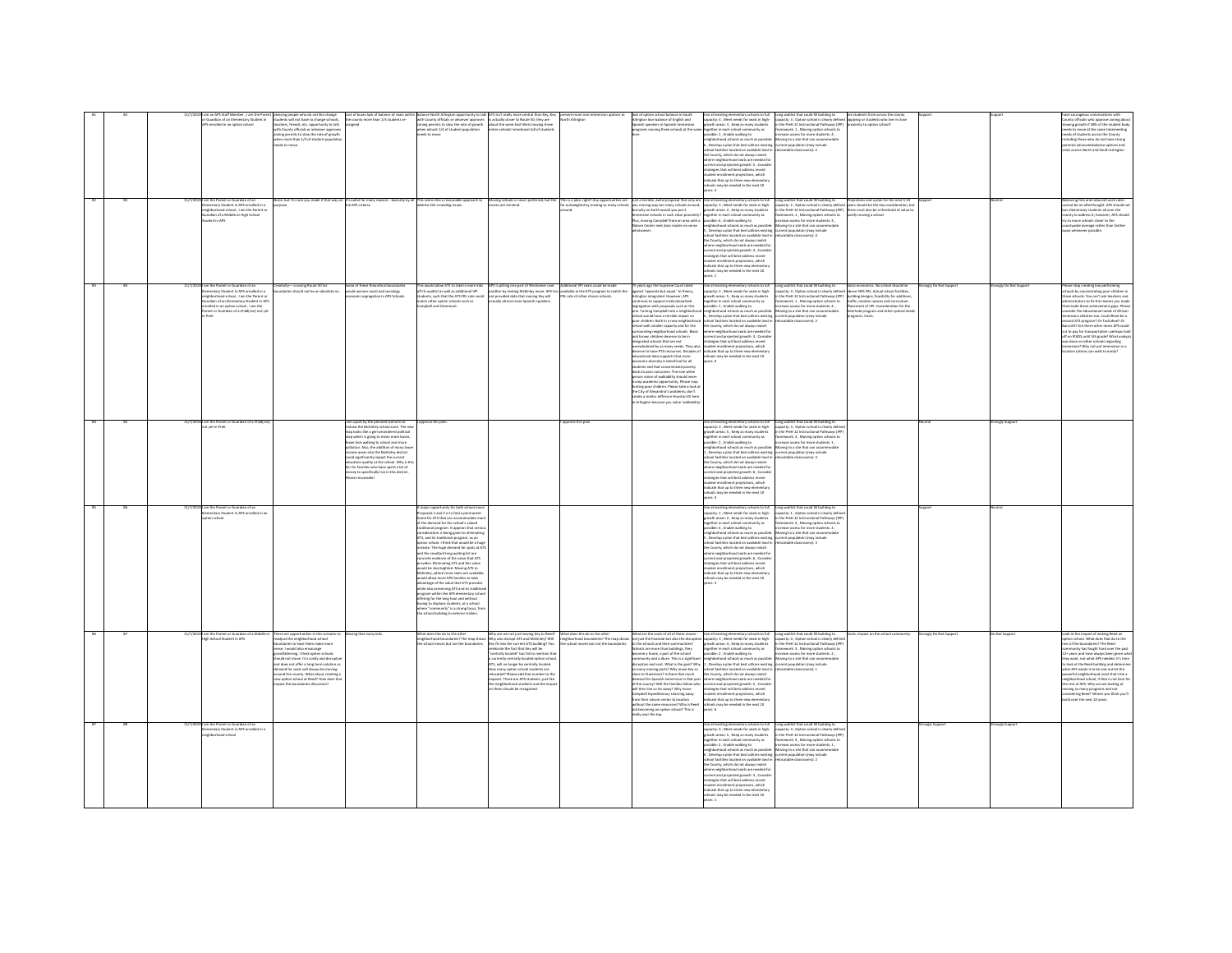|  | t yet in PreK                                                                                                                                              |                                                                                                                                                                                                                                                                                                                                                                                                                                                                                                                                                                                                                                                                                                                                                                                                                                                                                                                                                                                                                                                                                                                                                                                                |                                                                                                                                                                                                                                                                                                                                                                                                                                                                                                                                                                                                                                                                                                 |                                                                                                                                                                                                                                                                                                                                                         |                                                                                                                                                                                                                                                                                                                                                                                                                                                                                                                                                                                                                                                                                                                                                                                                                                                                                                                                                                                                                                                                                                                                                                                                                                                                                                                                                            |                                                                                                                                                                                                                |                                                                                                                                                                                                                                                                                                                                                                                                                                                                                                                                                                                                                                                                                                                                                                                                                                                                                                                                                                                                                       | acity: 4, Meet needs for seats in high-<br>owth areas: 1, Keep as many students<br>prether in each school community as<br>sible: 2 . Enable walking to<br>borhood schools as much as possible<br>Develop a plan that best utilizes existing current population (may include<br>al facilities located on available land in<br>County which do not always match<br>there neighborhood seats are needed for<br>urrent and projected growth: 6, Conside<br>rategies that will best address recent<br>dent enrolment projections, which<br>Icate that up to three new elementa<br>sols may be needed in the next 10                                                                                                                   | Long waitlist that could fill building to<br>capacity: 1 , Option school is clearly define<br>in the PreK-12 Instructional Pathways (IPF<br>framework: 4 . Moving option schools to<br>rease access for more students: 3 .<br>Moving to a site that can accom<br>ocatable classrooms): 2                                                                                                                                                                                                                                                                                                                                                           |                      | ongly Do Not Sup | Secrepit Febrey-Lothrop house property<br>That could be a fantastic, multi-level<br>mentary school site.                                                                                                                                                                                                                                                                                                                                                                                                                                                                                                                                                       |
|--|------------------------------------------------------------------------------------------------------------------------------------------------------------|------------------------------------------------------------------------------------------------------------------------------------------------------------------------------------------------------------------------------------------------------------------------------------------------------------------------------------------------------------------------------------------------------------------------------------------------------------------------------------------------------------------------------------------------------------------------------------------------------------------------------------------------------------------------------------------------------------------------------------------------------------------------------------------------------------------------------------------------------------------------------------------------------------------------------------------------------------------------------------------------------------------------------------------------------------------------------------------------------------------------------------------------------------------------------------------------|-------------------------------------------------------------------------------------------------------------------------------------------------------------------------------------------------------------------------------------------------------------------------------------------------------------------------------------------------------------------------------------------------------------------------------------------------------------------------------------------------------------------------------------------------------------------------------------------------------------------------------------------------------------------------------------------------|---------------------------------------------------------------------------------------------------------------------------------------------------------------------------------------------------------------------------------------------------------------------------------------------------------------------------------------------------------|------------------------------------------------------------------------------------------------------------------------------------------------------------------------------------------------------------------------------------------------------------------------------------------------------------------------------------------------------------------------------------------------------------------------------------------------------------------------------------------------------------------------------------------------------------------------------------------------------------------------------------------------------------------------------------------------------------------------------------------------------------------------------------------------------------------------------------------------------------------------------------------------------------------------------------------------------------------------------------------------------------------------------------------------------------------------------------------------------------------------------------------------------------------------------------------------------------------------------------------------------------------------------------------------------------------------------------------------------------|----------------------------------------------------------------------------------------------------------------------------------------------------------------------------------------------------------------|-----------------------------------------------------------------------------------------------------------------------------------------------------------------------------------------------------------------------------------------------------------------------------------------------------------------------------------------------------------------------------------------------------------------------------------------------------------------------------------------------------------------------------------------------------------------------------------------------------------------------------------------------------------------------------------------------------------------------------------------------------------------------------------------------------------------------------------------------------------------------------------------------------------------------------------------------------------------------------------------------------------------------|----------------------------------------------------------------------------------------------------------------------------------------------------------------------------------------------------------------------------------------------------------------------------------------------------------------------------------------------------------------------------------------------------------------------------------------------------------------------------------------------------------------------------------------------------------------------------------------------------------------------------------------------------------------------------------------------------------------------------------|----------------------------------------------------------------------------------------------------------------------------------------------------------------------------------------------------------------------------------------------------------------------------------------------------------------------------------------------------------------------------------------------------------------------------------------------------------------------------------------------------------------------------------------------------------------------------------------------------------------------------------------------------|----------------------|------------------|----------------------------------------------------------------------------------------------------------------------------------------------------------------------------------------------------------------------------------------------------------------------------------------------------------------------------------------------------------------------------------------------------------------------------------------------------------------------------------------------------------------------------------------------------------------------------------------------------------------------------------------------------------------|
|  | m the Parent or Guardian of an<br>ementary Student in APS enrolled in an<br>tion school . I am the Parent or Guardian<br>Child(ren) not yet in Prek        | The only opportunity I see here is to<br>replace whatever team came up with this<br>nsense and start over.                                                                                                                                                                                                                                                                                                                                                                                                                                                                                                                                                                                                                                                                                                                                                                                                                                                                                                                                                                                                                                                                                     | r's a challenge to my credibility, to be<br>onest. It feels like a disingenuous attempt                                                                                                                                                                                                                                                                                                                                                                                                                                                                                                                                                                                                         | I note you have included only the simplistic<br>graphic of the schools being moved, and<br>ו במשפט של המשפט של המשפט של המשפט של המשפט של המשפט של המשפט של המשפט של המשפט של המשפט של המשפט של המשפט של<br>או מספט של המשפט של המשפט של המשפט של המשפט של המשפט של המשפט של המשפט של המשפט של המשפט של המשפט של המשפט של<br>uptive, at least on paper. | It is unclear from the information provis<br>what specific benefits will accrue from                                                                                                                                                                                                                                                                                                                                                                                                                                                                                                                                                                                                                                                                                                                                                                                                                                                                                                                                                                                                                                                                                                                                                                                                                                                                       | eels like a shell eame gone haveire.<br>tead, let's rationalize the boundaries by<br>esting and even potentially rebuilding<br>ne schools to increase capacity where<br>eded and projected.                    | is is even crazier than Proposal 1. I say         For one thing, Campbell and Carlin Springs<br>re the opportunity to toss this one out. It   are across the street. It is a busy street, but<br>tter intersection could make it more<br>Ikable. Moving Campbell to the ATS site<br>ridiculous. Outdoor learning is a huge<br>part of Campbell's focus, and ATS simply<br>pes not offer access to a nature o<br>and habitat. Not to mention that Campbell<br>ad habitat. Not to mention that Campbell<br>would likely lose a high proportion of the<br>local families (many of whom do walk).<br>car names (many or whom us was).<br>rifermore, moving Key to South<br>rington makes me uncomfortable. It<br>sems to further institutionalize the<br>ultural and economic divides in our<br>unty. I would like to see the brea<br>apacities by school facility to comme<br>urther, as well as the proposed boundary                                                                                                   | Use all existing elementary schools to full<br>capacity: 2 , Meet needs for seats in high-<br>pedestrian bridee or underpass, or even a growth areas: 3 . Keep as many students<br>gether in each school community as<br>assible: 5 , Enable walking to<br>righborhood schools as much as possibl<br>Develop a plan that best utilizes existing current population (may include<br>ed family<br>Incated on available land is<br>County, which do not always match<br>where neighborhood seats are needed for<br>rrent and projected growth: 6. Conside<br>rategies that will best address recent<br>udent enrollment projections, which<br>dicate that up to three new elementary<br>ools may be needed in the next 10<br>$-200$ | Long waitlist that could fill building to for option schools the integrity of the<br>capacity: 1, Option school is clearly defined programs and communities are paramo<br>in the PreK-12 Instructional Pathways (IPP) if those elements cannot be maintained.<br>amework: 4, Moving option schools to<br>crease access for more students: 2,<br>you are not moving a school, you are<br>destroying it and creating a new one. Also<br>Moving to a site that can accommodate<br>sider the monetary costs of moving an<br>configuring so many schools. The stress<br>stable classrooms): 3<br>on to staff and families is also                       |                      |                  | rthis exercise: Forget where the exist<br>tools are, forget their capacity and<br>alkability restrictions. If you were starting<br>from the ground up, what would make the<br>nost sense for the placement of<br>seighborhood schools? Map that, then<br>noare it to the existing infrastructure<br>ook for a compromise where possible, a<br>or ways to move toward that ideal state<br>vithout sacrificing the individuality of the<br>dina schools                                                                                                                                                                                                          |
|  | m the Parent or Guardian of a C<br>t vet in PreK                                                                                                           | gone kids who can walk to school. No kid<br>wild have to take a hus to school miles<br>vay when they can easily walk to one<br>own the street.                                                                                                                                                                                                                                                                                                                                                                                                                                                                                                                                                                                                                                                                                                                                                                                                                                                                                                                                                                                                                                                 | m the street.                                                                                                                                                                                                                                                                                                                                                                                                                                                                                                                                                                                                                                                                                   | own the street.                                                                                                                                                                                                                                                                                                                                         | Keep eeghbanda dhadu kadalk Door Keep eeghbanhad uchad book Door Keep eeghbanda dhadka Door Keep eeghbanka durab<br>waxne kifs wha ca walk to shad. No kif waxne kifs who can kadad kada kada waxne ka shad. No kif waxne kifs wh<br>wn the street.                                                                                                                                                                                                                                                                                                                                                                                                                                                                                                                                                                                                                                                                                                                                                                                                                                                                                                                                                                                                                                                                                                        | an the street.                                                                                                                                                                                                 | rep neighborhood schools walkable. Don<br>cone kids who can walk to school. No kid<br>hould have to take a bus to school miles<br>way when they can easily walk to one<br>wn the street.                                                                                                                                                                                                                                                                                                                                                                                                                                                                                                                                                                                                                                                                                                                                                                                                                              | all existing elementary schools to full<br>apacity: S., Meet needs for seats in high-<br>rowth areas: 4 , Keep as many students<br>ogether in each school community as<br>assible: 2, Enable walking to<br>eighborhood schools as much as possible<br>governous across as macri as possions.<br>Develop a plan that best utilizes existing<br>hool facilities located on available land in<br>re County, which do not always match<br>ere neighborhood seats are needed fo<br>rent and projected growth: 6 , Conside<br>ategies that will best address recent<br>dent enrollment projections, which<br>.<br>dicate that up to three new elementar<br>hools may be needed in the next 10                                          | Long waitlist that could fill building to<br>Keep neighbs<br>capacity: 3 , Option school is clearly defined rezone kids who can walk to school. No kid<br>in the PreK-12 Instructional Pathways (IPP) - should have to take a bus to school miles<br>ramework: 1, Moving option schools to<br>away when they can easily walk to one<br>ncrease access for more students: 2,<br>lown the street.<br>Moving to a site that can accommodate<br>current population (may include<br>relocatable classrooms): 4                                                                                                                                          |                      | ongly Suppo      | vio neighb<br>zone kids who can walk to school. No ki-<br>sold have to take a bus to school mile<br>way when they can easily walk to one<br>wn the street                                                                                                                                                                                                                                                                                                                                                                                                                                                                                                      |
|  | am the Parent or Guardian of an<br>ventary Student in APS enrolled in a<br>on school                                                                       |                                                                                                                                                                                                                                                                                                                                                                                                                                                                                                                                                                                                                                                                                                                                                                                                                                                                                                                                                                                                                                                                                                                                                                                                |                                                                                                                                                                                                                                                                                                                                                                                                                                                                                                                                                                                                                                                                                                 |                                                                                                                                                                                                                                                                                                                                                         | ATS would not be centrally located withi<br>county - this may impact enrollment/who<br>enrolls. Doesn't align with other APS goals<br>or diversity, free and reduced lunches,<br>alkability to neighborhood school                                                                                                                                                                                                                                                                                                                                                                                                                                                                                                                                                                                                                                                                                                                                                                                                                                                                                                                                                                                                                                                                                                                                         |                                                                                                                                                                                                                | ATS would not be centrally located within<br>ounty - this may impact enrollment/who<br>nrolls. Doesn't align with other APS goals<br>or diversity, free and reduced lunches,<br>lkability to neighborhood school                                                                                                                                                                                                                                                                                                                                                                                                                                                                                                                                                                                                                                                                                                                                                                                                      | lut of doctor elementary schools to full<br>sacity: S , Meet needs for seats in high-<br>swth areas: 6 , Keep as many students<br>together in each school community as<br>.<br>sible: 3 , Enable walking to<br>ishborhood schools as much as possible<br>Develop a plan that best utilizes existing<br>gol facilities located on available land in<br>he County, which do not always match<br>here neighborhood seats are needed fo<br>rrent and projected growth: 2 , Conside<br>strategies that will best address recent<br>dent enrollment projections, which<br>licate that up to three new elementar<br>als may be needed in the next 10<br>are 1                                                                           | Long waitlist that could fill building to<br>capacity: 1 , Option school is clearly define<br>in the PreK-12 Instructional Pathways (IPP)<br>Impact on student population: impact on<br>rollment; maintaining integrity of the<br>hool's positive attributes<br>framework: 4, Moving option schools to<br>Teata arrest for more students 2<br>loving to a site that can accom<br>rent population (may include<br>ocatable classrooms): 3                                                                                                                                                                                                           | onaly Do Not Support | o Not Support    | The plans do not clearly take into account<br>ti affered will be la bee file on 2TA ar<br>erings to its population and the Arlington<br>tudent population at large. This survey<br>doesn't recognize the value of a county<br>wide program and it seems the<br>ol/concept of this award winning<br>program will be lost to the focus on<br>borhood schools. If that's the was Al<br>going, then more attention must be paid<br>the low performing and neglected<br>hools in South Arlington. Diversity and<br>clusion really does matter. That won't<br>appen with the focus on neighborhood<br>ds only.                                                       |
|  | m the Parent or Guardian of an<br>nentary Student in APS enrolled in a<br>ishborhood school                                                                | Boundaries should be drawn to support the<br>walkable areas around schools, then<br>ted for capacity                                                                                                                                                                                                                                                                                                                                                                                                                                                                                                                                                                                                                                                                                                                                                                                                                                                                                                                                                                                                                                                                                           | daries don't all make sense and<br>rlap each other                                                                                                                                                                                                                                                                                                                                                                                                                                                                                                                                                                                                                                              | rees up a neighborhood school in Rosly                                                                                                                                                                                                                                                                                                                  | Neighborhood schools in the<br>Kinley/Glebel/Reed area still look to be<br>over crowded. Move ATS or Key to Rees<br>since it will be empty. Seems to get rid of<br>McKinley all together which doesn't seem<br>ssary.                                                                                                                                                                                                                                                                                                                                                                                                                                                                                                                                                                                                                                                                                                                                                                                                                                                                                                                                                                                                                                                                                                                                      |                                                                                                                                                                                                                | becomes pretty close to Claren<br>we need two Spanish schools or can they<br>combined into one bigger building?                                                                                                                                                                                                                                                                                                                                                                                                                                                                                                                                                                                                                                                                                                                                                                                                                                                                                                       | Use all existing elementary schools to full<br>capacity: 6 , Meet needs for seats in high-<br>suth areas: 4, Keep as many students<br>ether in each school community as<br>sible: 5 , Enable walking to<br>ighborhood schools as much as possible<br>. Develop a plan that best utilizes existing current population (may include<br>s located on available land is<br>ed family<br>County, which do not always match<br>where neighborhood seats are needed for<br>turrent and projected growth: 3, Conside<br>degies that will best address recent<br>dent enrollment projections, which<br>licate that up to three new elementar<br>ools may be needed in the next 10<br>$-2$                                                 | Long waitlist that could fil building to Busing, special needs of the building and capacity: 3, Option school is clearly defined the moving school, walkable area, in the PreK-12 Instructional Pathways (IPP) minimizing impa<br>amework: 1, Moving option schools to<br>screase access for more students: 2.<br>Moving to a site that can accon<br>ocatable classrooms): 4                                                                                                                                                                                                                                                                       |                      | angly Sup        | daries need to be considered wit<br>hool moves; they shouldn't be done<br>arately                                                                                                                                                                                                                                                                                                                                                                                                                                                                                                                                                                              |
|  | am the Parent or Guardian of an<br>lementary Student in APS enrolled in a<br>irhborhood school . I am the Parent of<br>dian of a Childfren) not vet in Pre |                                                                                                                                                                                                                                                                                                                                                                                                                                                                                                                                                                                                                                                                                                                                                                                                                                                                                                                                                                                                                                                                                                                                                                                                | disruptive                                                                                                                                                                                                                                                                                                                                                                                                                                                                                                                                                                                                                                                                                      | Like this best. Immersion school in cen<br>tion would be better than current                                                                                                                                                                                                                                                                            |                                                                                                                                                                                                                                                                                                                                                                                                                                                                                                                                                                                                                                                                                                                                                                                                                                                                                                                                                                                                                                                                                                                                                                                                                                                                                                                                                            |                                                                                                                                                                                                                |                                                                                                                                                                                                                                                                                                                                                                                                                                                                                                                                                                                                                                                                                                                                                                                                                                                                                                                                                                                                                       | ise all existing elementary schools to full<br>apacity: 6 , Meet needs for seats in high-<br>with areas: 4, Keep as many students<br>ether in each school community as<br>sible: 1 , Enable walking to<br>righborhood schools as much as possible<br>Develop a nian that hest utilizes existing<br>school facilities located on available land i<br>the County, which do not always match<br>there neighborhood seats are needed for<br>www.rent and projected growth: 5, Consider<br>strategies that will best address recent<br>student enrollment projections, which<br>indicate that up to three new elementary<br>01 type adt ni hahaan ad uses slor<br>$2 - 4$                                                             | Long waitlist that could fill building to<br>capacity: 3, Option school is clearly defin<br>n the PreK-12 Instructional Pathways (IPF<br>mework: 2 , Moving option schools to<br>rease access for more students: 1 ,<br>Moving to a site that can accommodat<br>ent population (may include<br>catable classrooms): 4                                                                                                                                                                                                                                                                                                                              |                      |                  |                                                                                                                                                                                                                                                                                                                                                                                                                                                                                                                                                                                                                                                                |
|  | I am the Parent or Guardian of an<br>entary Student in APS enrolled in an<br>tion school , I am the Parent or Guardia<br>Childfren) not yet in PreK        | Geopine option schools where they are is<br>better for some option programs more<br>better for some option programs more<br>than others. ATS would benefit from being<br>at a larger site with a higher capacity. Key<br>would suffer if it was moved far from its<br>ar along trait are a many contained to the matter of proposition and the matter and the contained in the contained and the contained a matter of the contained and the contained and the contained and the contained and the c<br>the only way to keep those school<br>populations together. If you move the<br>tion schools some or many of those<br>dents will opt to change to their<br>righborhood school, contrary to the<br>the's assumption. To illustrate this ne<br>many families in the immersion program in<br>North Arlington choose to send their<br>children to the neighborhood middle<br>chool instead of Gunston at the southern<br>most point of Arlington, simply because of<br>imity and convenience. Also important<br>o note is that the oppulations at option<br>wis reside in the immediate virinity of<br>the schools or in bordering neighborhood<br>chool districts. Proximity is everything. | calculating for proposals 1and 2. Has the<br>ity tried to take into account the extra<br>ents that will be at those neighborho<br>ools if option programs are moved? Th<br>tom line is that all three rennmals will<br>t bottom line is that all three proposals will<br>results in a lot of kids changing schools. The<br>number of kids changing schools should no<br>be the only varditick for erading each<br>proposal. I would argue walkability is one<br>of the most important factors for drawing<br>f neighborhood districts. And don't forge<br>that walkability isn't solely based on<br>imity hut also where the major road<br>are. The walk zone ends at major roads fo<br>entary. |                                                                                                                                                                                                                                                                                                                                                         | As the county outlines in its plan the This is hugely beneficial to ATS and would<br>challenge is that many students will have to be extremely harmful to Key given have to shrink drastically and immediately.<br>have to shrink drastically and immediately.<br>Key also has a long waitlist. The other issue<br>with both this proposal and the 2nd<br>proposal is that Key is zoned to specific<br>ighborhoods and Claramont to other<br>Any proposal to move Key will inevitably<br>trigger a need to revisit how Key and<br>Claremont geographically divide up the<br>poulations they serve. It's obvious the<br>unty has not even considered this<br>splication. Also Key only recently<br>became an option school and is a de facto<br>shinehood orbord currently service the<br>neignocenood scribol currently serving the<br>population in the immediate vicinity as th<br>APS analysis demonstrates. A plurality of<br>kids attending Key (165) come from the<br>ASPS neighborhood immediately<br>surrounding the school. Almost all other<br>ids come from adjacent neighborhood<br>districts of Fleet, Ashlawn, Barrett, and<br>why In this context it is hard to in<br>rayon. In this context it is nard to imagine<br>the population of lory will move "together<br>as the county is assuming. This reality<br>upends the APS' assumptions. | This is slightly better for Key in terms of site Many of these challenges I've already<br>sacity, but still worse than staying out or<br>iving Key to McKinley. ATS is the clear<br>er again in this scenario. | intioned above. I think the main<br>allenge here is that Carlin Springs is<br>egraphically close to Claremont and<br>afore the two immersion programs<br>dd he concentrated in one location in<br>suita de concentrateu et une noution mi<br>le county. This does not seem like optima<br>lanning, and what would it mean for how<br>Clermont and Key divide the county? While the County, which do not always match<br>PS does not consider location as an<br>ortant factor for options schools, it is a<br>ict that parents prefer to send their kids<br>a school that's close by. LOOK at the<br>populations attending the option schools<br>and you will see that those populations<br>come from the immediate vicinity or<br>adjacent neighborhood districts. To assume<br>that those populations will "move<br>together" to the new site is misguided and<br>wrong. What estimate does APS have for<br>he number of current option kids who wi<br>witch to neighborhood school? Has that<br>Falabricad schools? | Use all existing elementary schools to full<br>sacity: 2 . Meet needs for seats in high-<br>ath areas: 3, Keep as many students<br>ether in each school community as<br>sible: 6, Enable walking to<br>abborbood schools as much as nossibl<br>summation a plan that best utilizes existing exerent population (may include<br>chool facilities located on available land in reelocatable classrooms): 1<br>chool facilities located on available land<br>there neighborhood seats are needed for<br>current and projected growth: S , Conside<br>strategies that will best address recent<br>student enrollment projections, which<br>dirate that un to three new elementar<br>schools may be needed in the next 10<br>years: 4 | Long waitlist that could fill building to<br>capacity: 4, Option school is clearly defined c<br>Historical controct, unintended<br>Frow years arisen to zeonegoid<br>the PreK-12 Instructional Pathways (IPP)<br>ove with the school but will stay at the<br>ramework: 2, Moving option schools to<br>d building), Claremont's role vis a vis Key<br>ease access for more students: 3,<br>(the schools work in tandem serving<br>oving to a site that can accommodate<br>erent geographic parts of the county)<br>the importance of growing the immersion<br>program, which offers a real life skill that i<br>ensable in today's elobalized world |                      | onely Support    | hen considering bus transportation and<br>alk zones, please keep in mind that the<br>not determined by proximity alone bu<br>the urban fabric in which the school is<br>cated. All elementary school walk zones<br>determined limited by the major road<br>Sund the school. As a policy elementary<br>Sund the school. As a policy elementary<br>hool children do not cross such roads are<br>herefore are entitled to bus transportati<br>en if they reside less than a mile from<br>e school. In light of climate change cri<br>and the obesity epidemic, walkability to<br>ichool should be the number one priority<br>ining najal-booknoot school distric- |